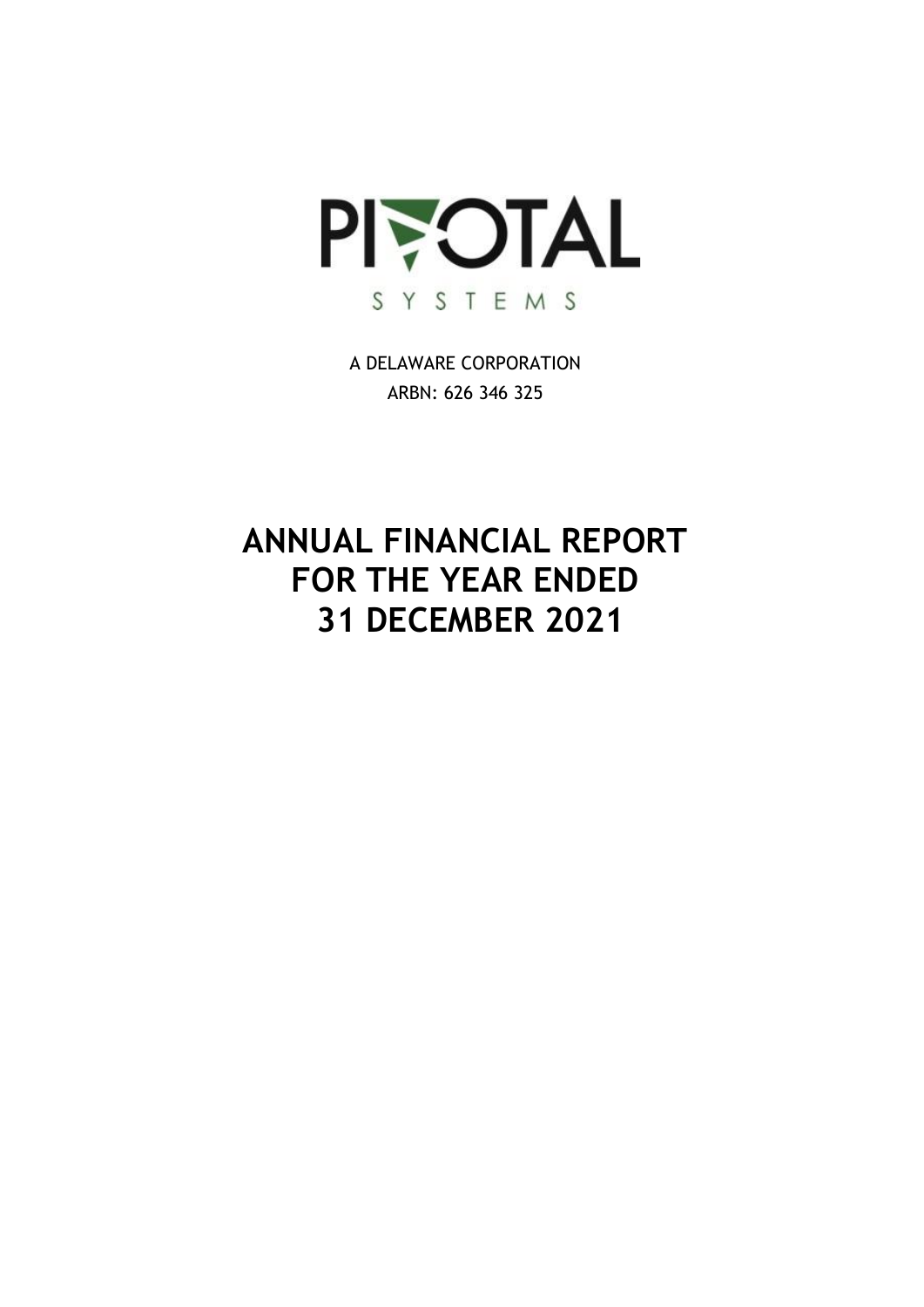# Corporate Directory

| <b>Corporate Directory</b>                                                     | $\overline{2}$ |
|--------------------------------------------------------------------------------|----------------|
| Chairman's Letter                                                              | 3              |
| Directors' Report                                                              |                |
| <b>Consolidated Balance Sheets</b>                                             | 19             |
| <b>Consolidated Statements of Operations</b>                                   | 20             |
| Consolidated Statements of Redeemable Preferred Stock and Stockholders' Equity | 21             |
| <b>Consolidated Statement of Cash Flows</b>                                    | 22             |
| Notes to the Consolidated Financial Statements                                 | 24             |
| Directors' Declaration                                                         | 47             |
| Independent Auditor's Report                                                   | 48             |
| Additional Shareholder Information                                             | 50             |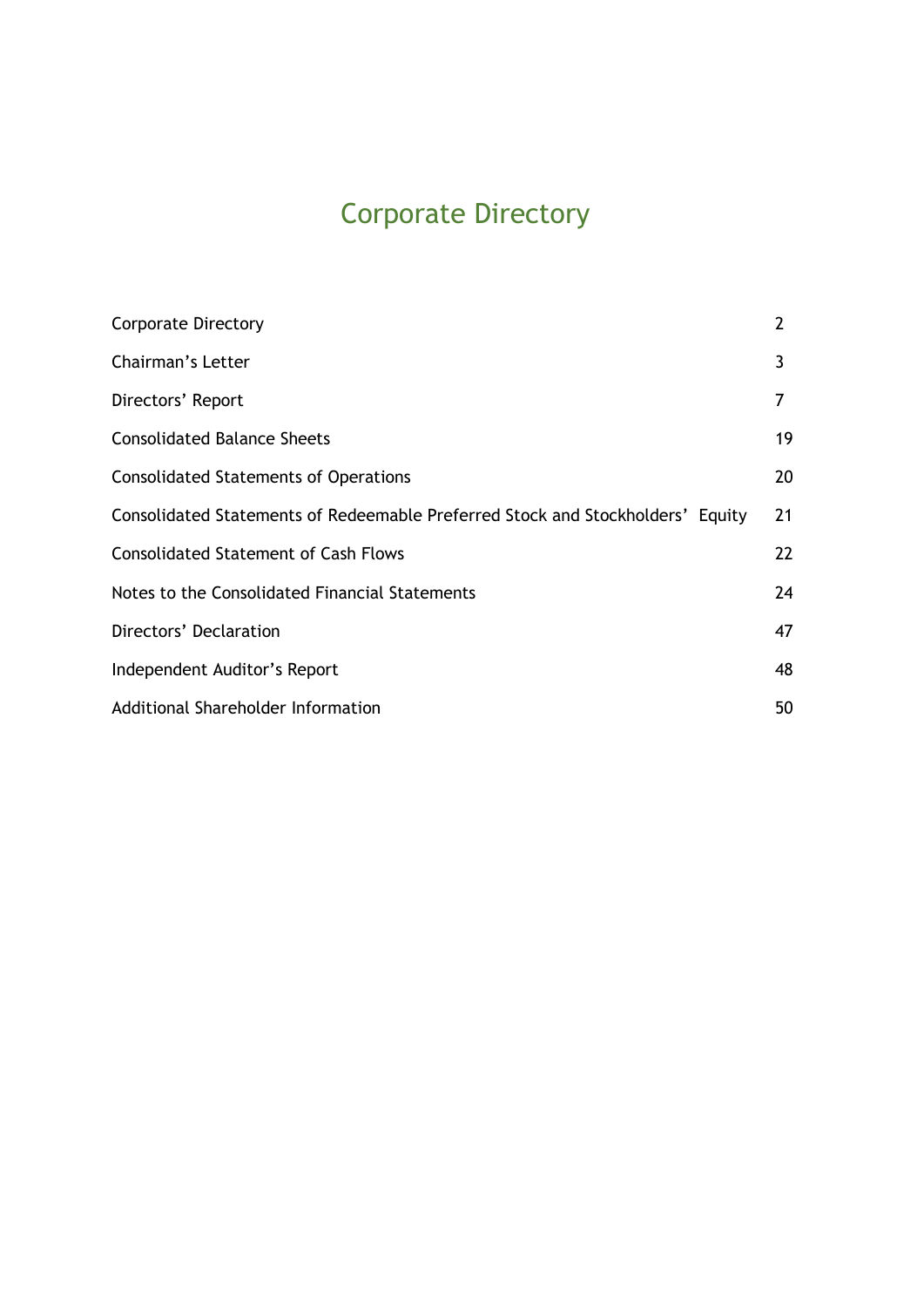## **Corporate Directory**

## **Company**

Pivotal Systems Corporation 48389 Fremont Blvd, Suite 100 Fremont CA, 94538 USA Phone: +1 (510) 770 9125 Fax: +1 (510) 770 9126

Website: www.pivotalsys.com

## **Directors**

| John Hoffman         | <b>Executive Chairman and Chief Executive Officer</b> |
|----------------------|-------------------------------------------------------|
| Dr. Joseph Monkowski | <b>Executive Director and Chief Technical Officer</b> |
| Ryan Benton          | Independent Non-Executive Director                    |
| Kevin Landis         | Non-Executive Director                                |
| David Michael        | Non-Executive Director                                |
| Peter McGregor       | Independent Non-Executive Director                    |
| Jason Korman         | Non-Executive Director (appointed 6 December 2021)    |

**Australian Securities Exchange Representative** Danny Davies

## **United States Registered Office**

c/o Incorporating Services Ltd 3500 South Dupont Highway Dover, Delaware 19901 USA

## **Australian Registered Office**

c/o Company Matters Pty Limited Level 12, 680 George Street Sydney, NSW 2000 Australia

## **United States Legal Adviser**

Fenwick & West LLP 801 California Street Mountain View, California 94041 USA

## **Australian Legal Adviser**

**Maddocks** Angel Place Level 27 123 Pitt Street Sydney, NSW 2000 Australia

## **Share Registry**

Level 12, 680 George Street Sydney, NSW 2000 Australia Brooklyn, NY 11219 USA Telephone: +61 1300 554 474 Telephone: +1 (718) 921 8386 Facsimile: +61 2 9287 0303

Link Market Services<br>
Level 12, 680 George Street 6201, 15<sup>th</sup> Avenue<br>
6201, 15<sup>th</sup> Avenue

## **Securities Exchange Listing**

Pivotal Systems Corporation (ASX code: PVS).

Chess Depository Interests ("CDIs") over shares of the Company's common stock are quoted on the Australian Securities Exchange. One CDI represents one fully paid share in the Company.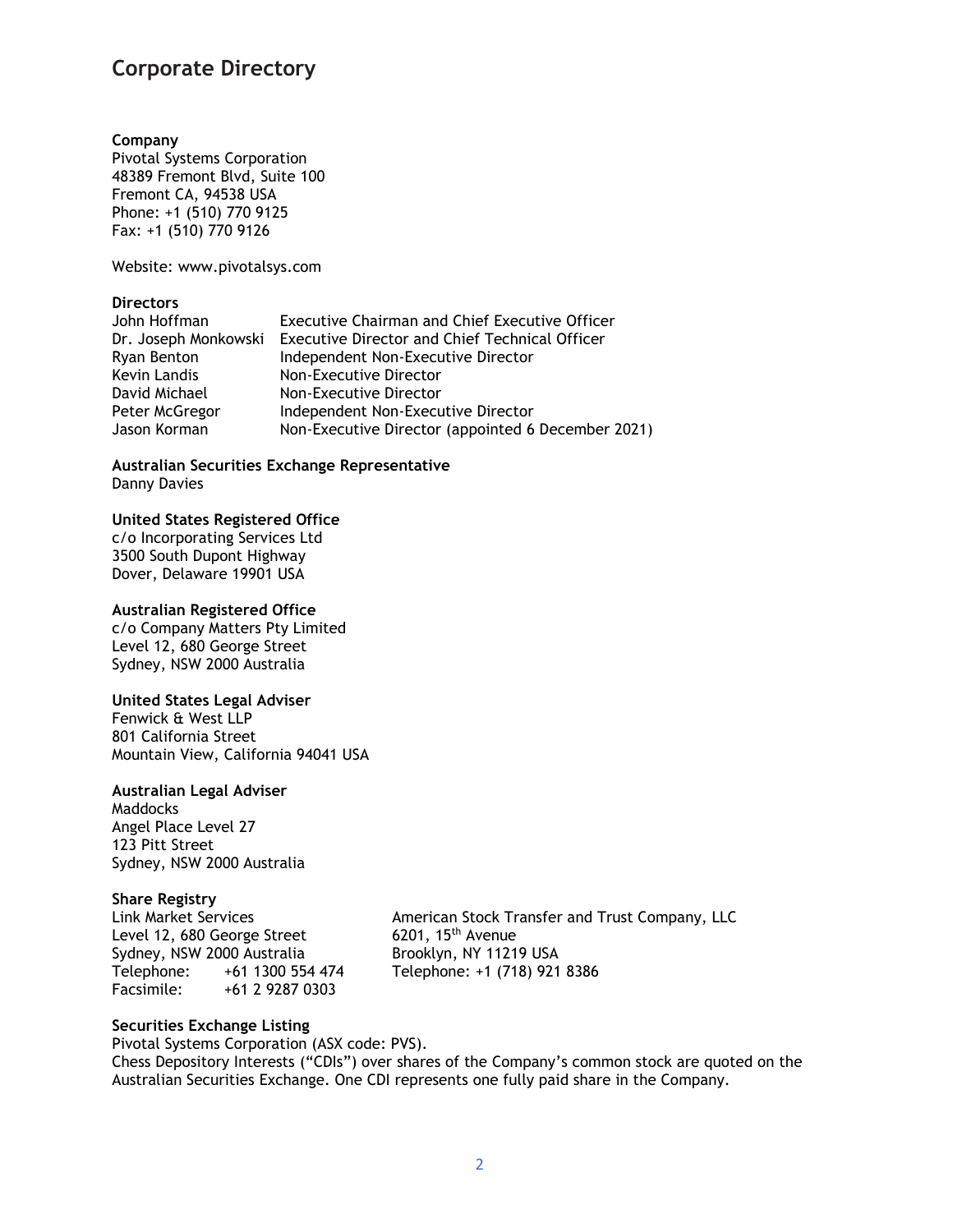## **Chairman's Letter**

Dear Fellow Shareholders,

On behalf of the Board of Directors, I am pleased to present our Annual Report for the year ended 31 December 2021, which was yet another record year of revenues for the Company.

The 2021 calendar year marked a second consecutive year of very strong growth for the global semiconductor industry, with semiconductor equipment sales forecast to have grown by 44% to approximately \$88 billion in the 2021 calendar year. Towards the latter end of the year, we saw some supply bottlenecks that hampered equipment manufacturers (OEMs) ability to meet demand from end customers, notably the Integrated Device Manufacturers (IDMs).

The continuing COVID-19 pandemic has shown the resilience of the semiconductor industry and has in fact accelerated the digital transformation of technologies across the globe, which has led to increasing demand in 2021.

During the year some of our customer highlights included:

- $\circ$  Signed Two Memorandum of Understandings (MOUs) with South 8 Technologies and Forge Nano
- $\circ$  Completed a \$1 million Non-Recurring Engineering or NRE agreement with a Leading Japanese OEM
- o Establishment of Scientific Advisory Board and Appointment of Professor Stacey Bent
- $\circ$  Multiple repeat orders for the standard GFC with the market share leader in ALD
- $\circ$  Standard GFC for etch applications continued qualification with a leading Japanese OEM.

In 2021, Pivotal reaped the benefits of its new contract manufacturer (CM) in Korea and the Company established Transformation Center recorded a full year contribution to Pivotal's operating results. and commenced product shipment of all released Pivotal products. Pivotal was able to maintain all manufacturing activity in China, Korea, and the United States during the reported period. Despite COVID-19 and the emergence of component supply shortages in the second half, we successfully navigated through with our exceptionally talented operations team.

We continued to diversify our customer base within all major regions to include Japan, Europe, Taiwan, China, North America, and Korea. The number of repeat/qualified customers increased by 12.5% versus 2020 to 45. The total number of new customers evaluating Pivotal's GFCs stood at 5 at years end. The Company generated sales to all major OEMs in 2021 and has strategic development programs ongoing with two OEMs, both of which made excellent progress during the year, with the Company collecting milestone payments attributable to one of these agreements.

In July, we were pleased to strengthen our balance sheet during the year ahead of expected increased demand for our products, with the Company successfully closing a \$6.7 million share placement (A\$9.1 million) to new and existing institutional investors, including cornerstone commitments from the Company's largest Australian institutional investor Viburnum Funds along with participation of the Company's second largest shareholder in the US, Anzu Partners, LLC. In addition, Pivotal drew down on an additional \$3 million Revenue Based Redeemable Preferred Stock (RBI) with Anzu on 3 June 2021. The Company ended the year with a cash position of \$4.0 million with \$0.8 million of debt, and a backlog of confirmed orders awaiting shipment of \$3.9 million.

After the reporting date, in early February 2022 we announced an additional \$10.5 million or A\$14.8 million pro-rata accelerated non-renounceable entitlement offer, supported by existing major shareholders Anzu Partners and Viburnum Funds, who agreed to sub-underwrite any shortfall arising from both the Institutional and Retail Entitlement Offer.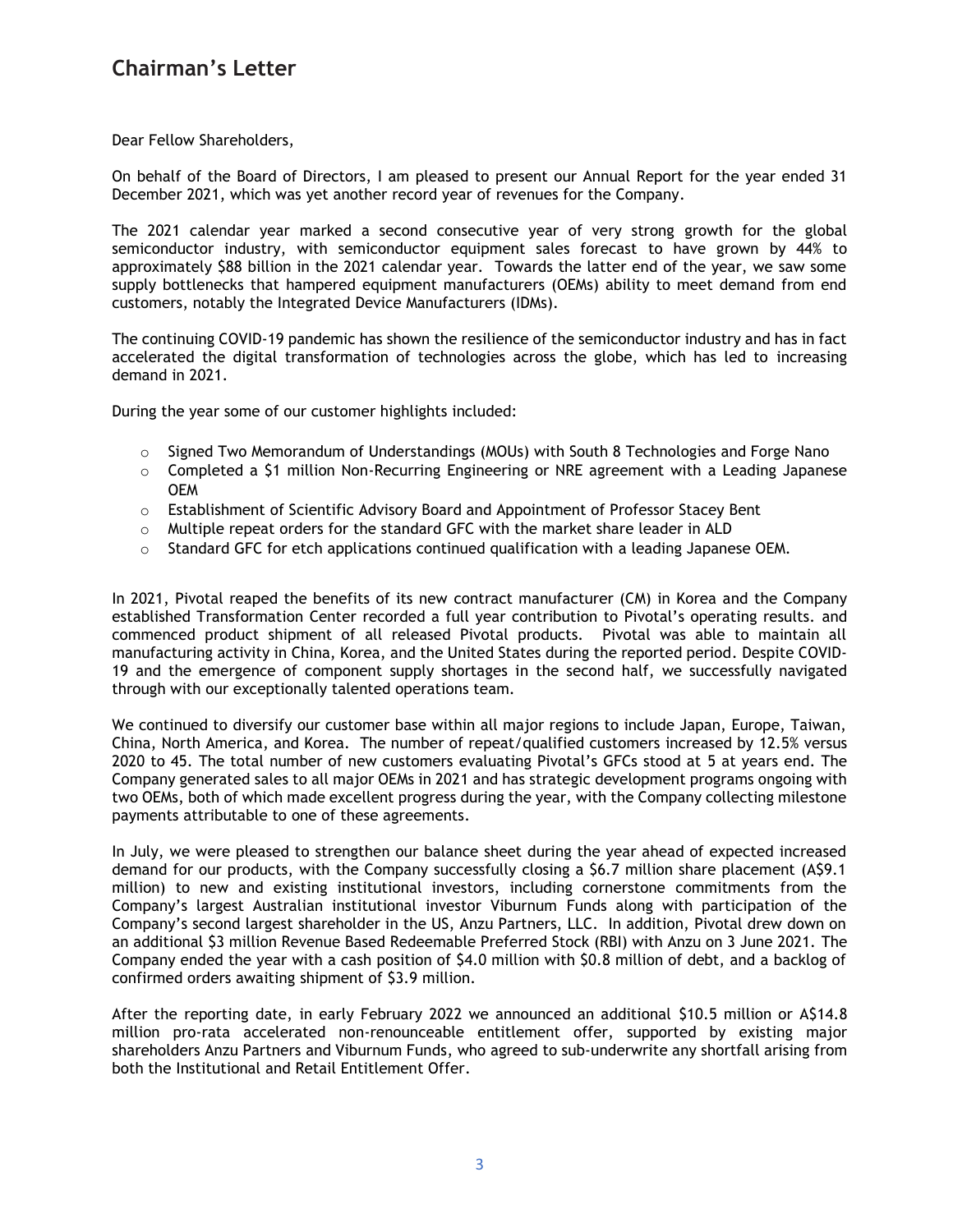## **Chairman's Letter**

Consolidated revenue increased 34.4% to \$29.2 million, reflecting an increase in sales due to greater demand for Pivotal's products from end customers and another significant year of growth for the global semiconductor industry despite COVID-19. Consolidated gross profit for FY21 increased 2503% to \$8.9 million. Gross profit margins in 2021 of 30.4% were significantly higher than 2020. Throughout the year, the Company optimized production operations, drove overall cost reductions, and improved scalability, which continued to improve our manufacturing overhead. In addition, the Company was successful in the elimination of United States Customs and Border Protection duties from 2020 and received volume-based discounts from our CMs reflecting the strong upswing in our product volumes. The margin improvements were partially offset by expedite charges related to supply chain pressure from some commodity parts, namely printed circuit board components.

The Company anticipates further improvements in gross margins in 2022 and we will continue to work with our suppliers to gain even more savings. The Company remains on track to deliver our targeted (sustainable) gross margins of 30-35% over the longer term.

Pivotal's total operating expenses increased by 25.5% to \$16.4 million in 2021, mainly due to the expense recognition of \$2.1 million offering costs, due to delays around the Company's public listing in the United States, after a successful rights offering of approximately \$10.5 million closed in February 2022, net of \$0.6 million transaction costs. Our strong research and development capability and ability to innovate ahead of the curve enabled the Company to take advantage of new opportunities brought forward by our world class customers. Total R&D expenditure for the year was \$6.5 million.

Our sales and marketing expenditures of \$3.4 million, which was down 1.1% versus 2020 reflected the continued impact of COVID-19 on travel and conference attendances. However, such restrictions did not impact Pivotal's ability to engage with and meet customer expectations via virtual meetings and business development initiatives. We were delighted to join the first in-person conference at SEMICON West in December of 2021, with further in-person representation planned in 2022.

Pivotal's Operating Loss for the year was \$7.5 million, an improvement of 41% versus the prior period. The Company's full-time headcount ended the year at 46, which was relatively flat versus the prior year.

In FY21, Pivotal commenced a strategic initiative to develop new market opportunities for the Company's leading edge flow technology, based on the continued success and growth of Pivotal GFCs products within the semiconductor industry, the largest of all the market for annual global demand of GFCs. Flow controllers are used in a wide range of industries including semiconductor, oil and gas, clean energy, battery production and pharmaceuticals, along with many others market segments to accurately control the flow rate of gases and liquids. The speed and precision of Pivotal's flow control technology, when coupled with the advanced diagnostics and robust software provided to customers, provide a number of advantages for potential new market applications.

In Q3 2021, the Company announced the signing of its first Memorandum of Understanding (MOU) with South 8 Technologies, which has developed a breakthrough new liquefied gas electrolyte chemistry for electrochemical energy storage devices, including lithium batteries and electrochemical capacitors. The two companies will collaborate on the design of next-generation gas flow controllers optimized for liquified gas electrolyte research and production, which is intended to underpin a long-term commercial relationship between Pivotal and South 8.

In addition, the Company signed a second MOU with Forge Nano, a company whose breakthrough ALD technology is revolutionizing materials design and creating a paradigm shift for numerous applications, including lithium-ion battery component manufacturing. Under the terms of the MOU, Pivotal and Forge Nano will explore implementation of Pivotal's advanced flow control systems into Forge Nano's powder ALD systems for high-performance next-generation lithium-ion battery materials, which Pivotal anticipates will open an entirely new and large potential market for Pivotal GFCs.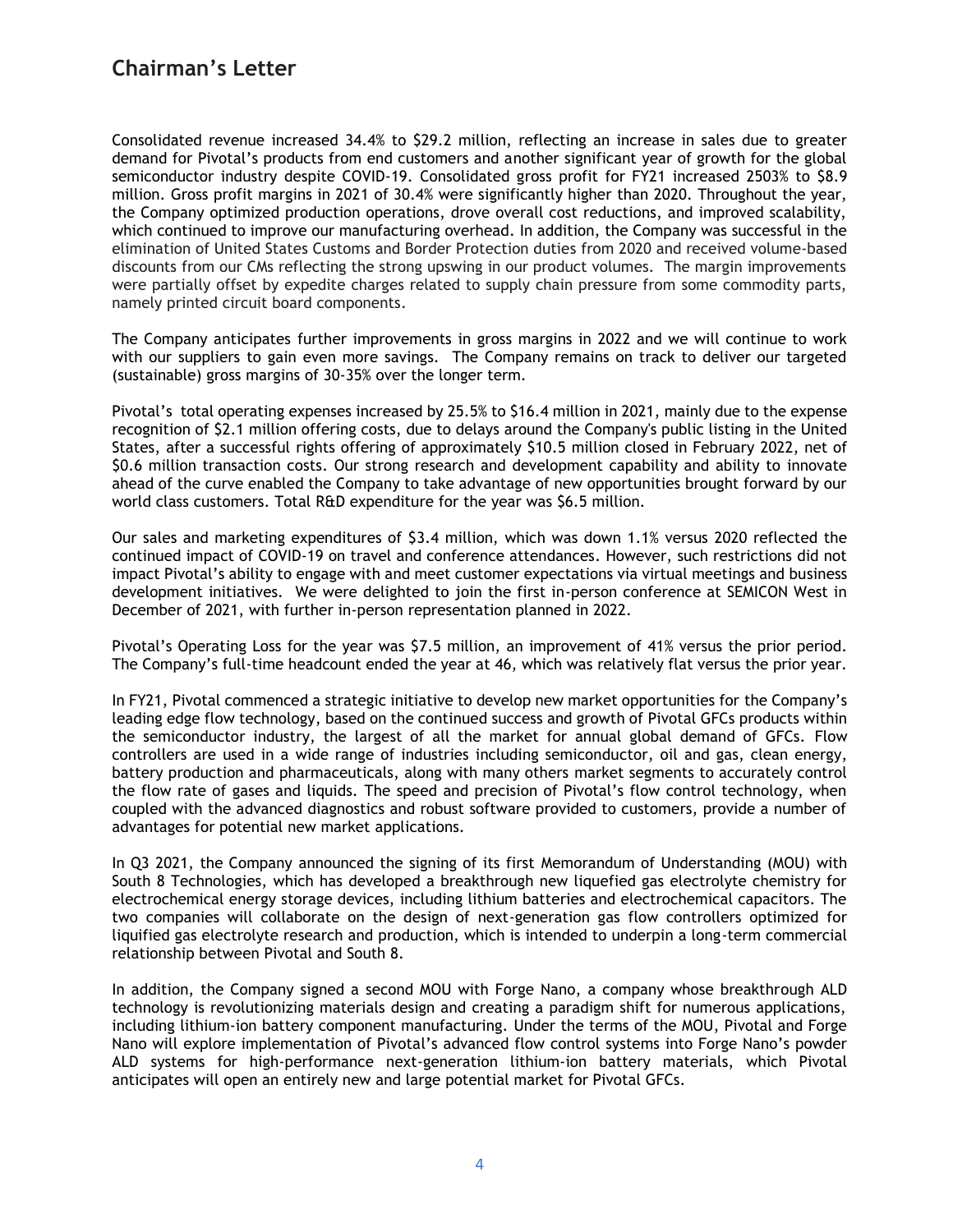Recognizing the Company's new market vertical development programs, and continued investment into leading edge Atomic Layer Deposition (ALD) and Atomic Layer Etch (ALE) products, which are expected to outpace growth in the overall GFC market by a significant margin, Pivotal established a new Scientific Advisory Board during the year, consisting of internationally recognized experts who will bring depth of experience and leadership to the Company. Pivotal's new Advisory Board will institutionalize its approach to seeking expert, external perspectives on strategic initiatives across the Company. Pivotal's research and development efforts will leverage the scientific expertise and deep business insight from this Board of distinguished experts who have deep content knowledge on areas in which Pivotal is developing increased commercial presence. To that end, Pivotal appointed Professor Stacey F. Bent as the founding member of the Advisory Board. Professor Bent brings considerable scientific insight and expertise in the field of Atomic Layer Deposition (ALD) to assist the Company.

Looking to the broader market, leading industry group SEMI anticipates Wafer Fabrication Equipment (WFE) spending to grow 44% in 2021 to \$88 billion, and a further 12% growth in 2022 to near \$100 billion, driven by digital transformation and other secular technology trends. This number is expected grow by another \$100 billion into the 2030s.

Further underpinning the growth trajectory of WFE, has been a significant increase in government initiatives to drive domestic manufacturing and tech sovereignty. This includes major initiatives in Korea, China, Japan, the European Union (EU) and the United States. For example, in February 2022 the United States House of Representatives passed the America COMPETES Act of 2022 including robust funding for the CHIPS Act programs representing \$52 billion in grants to subsidize semiconductor manufacturing. Since the beginning of 2021, the semiconductor industry has announced nearly \$80 billion in new investments in the United States through 2025.

In addition, the EU "CHIPS" Act has been proposed to mobilize more than 43 billion euros of public and private investments and set measures to prevent, prepare, anticipate and swiftly respond to any future supply chains disruption, together with Member States and international partners.

The pace of digital transformation brought on by the COVID-19 pandemic and the resultant and seismic increase in demand for semiconductor chips, which positively impacts equipment manufacturers as new fabrication plants are built and tools installed. For Pivotal, we continue to believe in the long term durability of the current up cycle in semi, which will see increased demand for Pivotal's products and services moving forward. When these organic aspects are overlaid with new government spending initiatives which constitute several hundred billion dollars of potential spend in Korea, Japan, the United States and Europe to secure or expand domestic manufacturing capacity, the future looks very bright indeed for our business.

Pivotal is therefore uniquely placed with industry leading technology and products to capitalize on the overall growth in the market in subsequent periods.

We continue to execute our group corporate strategy to take market share at the leading edge and strong growth will follow. We again made solid progress in achieving this goal during 2021 and expect our market share to continue to grow in 2022 as customers design and qualify Pivotal's GFCs into new semiconductor capital equipment. We are particularly excited by our potential growth opportunities in Japan as our GFCs achieve qualifications at the leading Japanese OEM and we continue to expand our new product development initiatives at the leading edge in Japan and other major markets.

The Company is well-positioned to capitalize on the expected strong growth in demand for our products and services once more in 2022 and the sustained industry ramp, with our current manufacturing capacity now sitting at 40,000 units annually.

From a governance perspective, we were pleased to announce the appointment of Jason Korman to the Pivotal Board of Directors in November 2021. Jason's wide ranging financial acumen and proven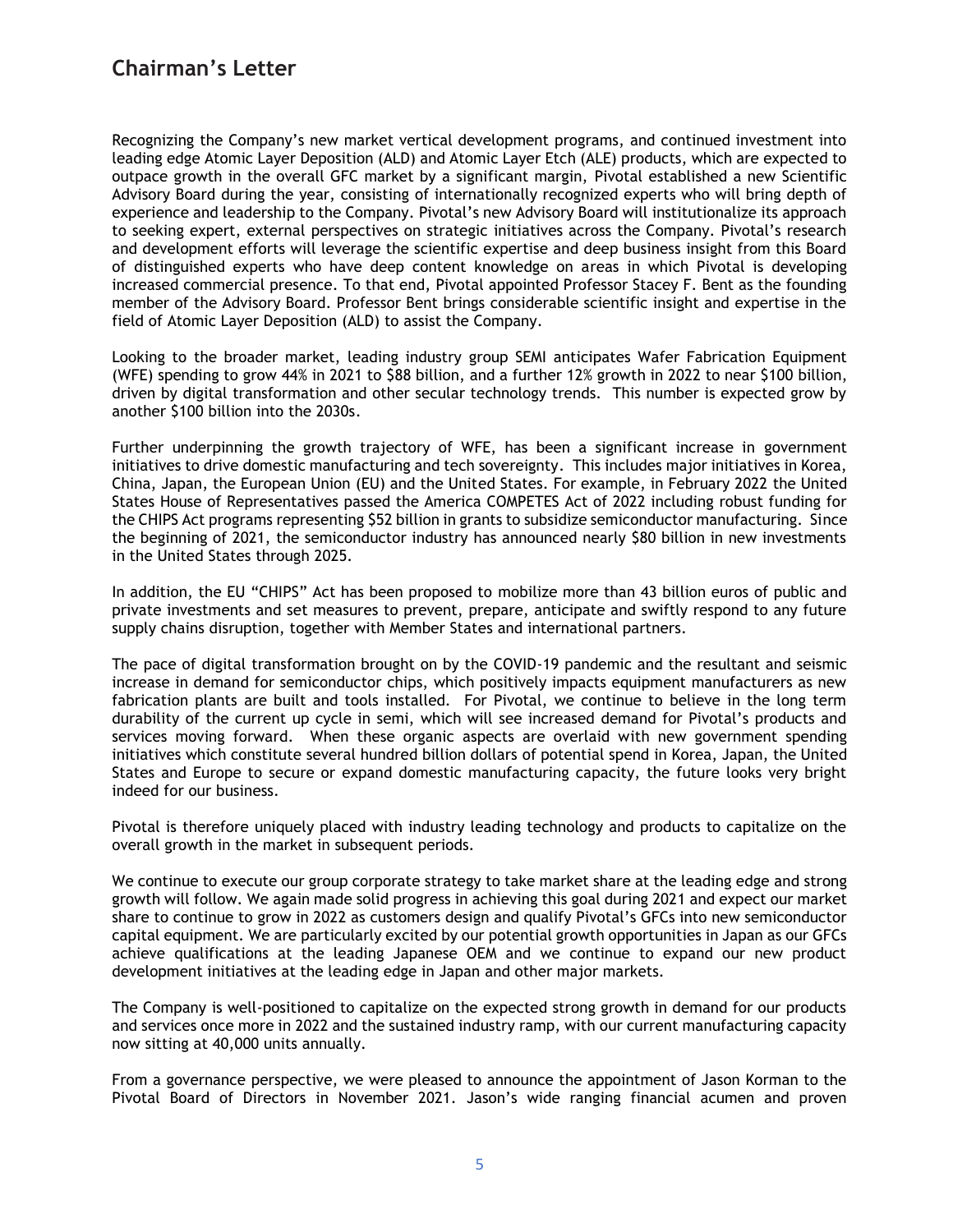## **Chairman's Letter**

transactional execution will be important as Pivotal seeks new growth opportunities in attractive market verticals and our business is appropriately structured to meet the heightened level of demand for Pivotal's innovative gas flow controllers as the semiconductor equipment market undergoes a period of sustained high growth. Jason has over 10 years' experience in private equity and investment management across Australia, Singapore and the USA at BGH Capital, Argand Partners and CHAMP Private Equity.

On behalf of our Board of Directors, I would like to thank the Pivotal team around the world who have worked diligently to achieve the growth and numerous development milestones we delivered in 2021 against the continued backdrop of COVID-19 and the effects of the recovery on global supply chains generally. I would also like to thank our shareholders for their continued support of the Company as we continue to make sizeable inroads in building our business for long term growth.

Sincerely,

John Hoffman Executive Chairman and Chief Executive Officer Pivotal Systems Corporation

30 March 2022 (PT) / 31 March 2022 (AEDT)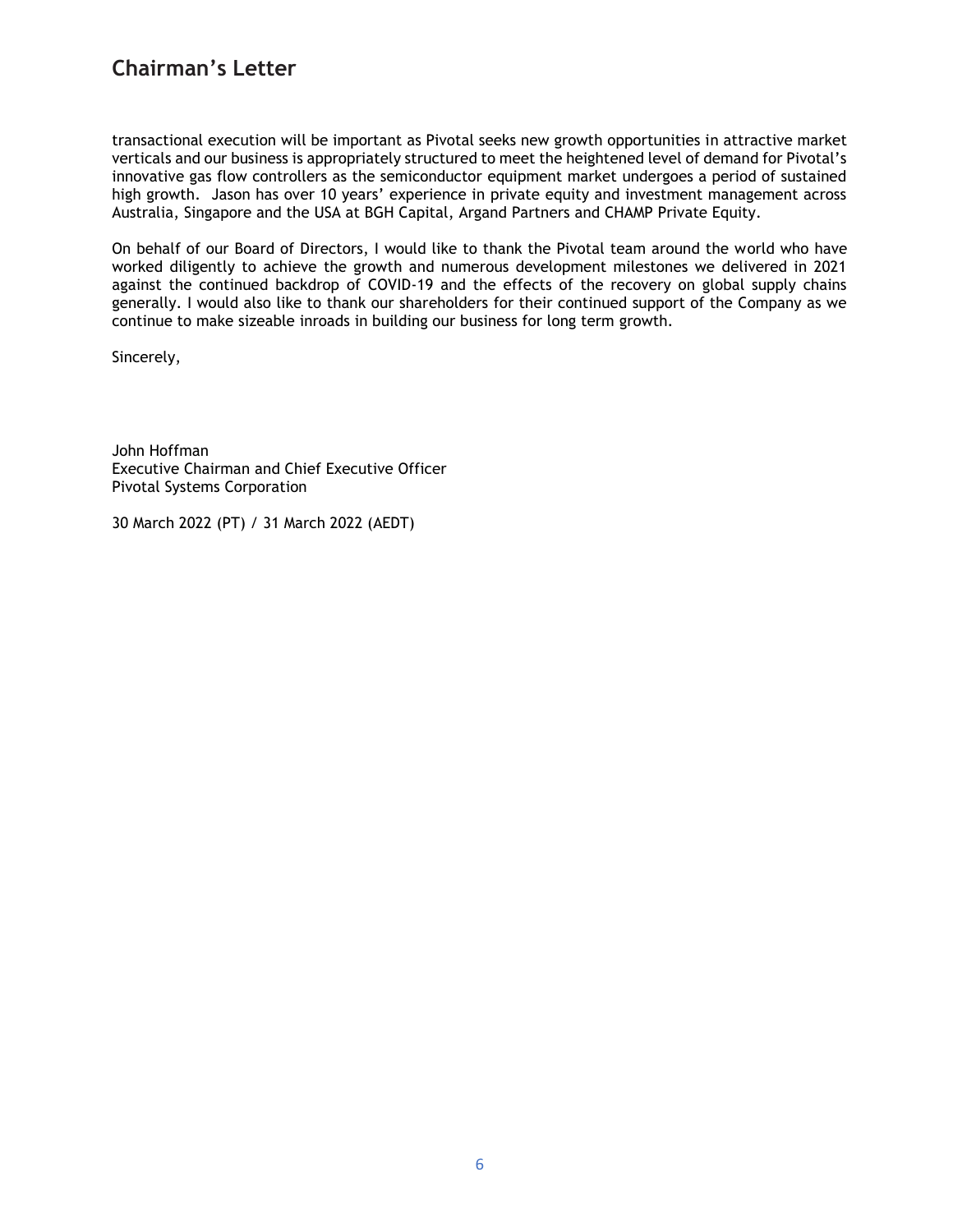The directors present their report for Pivotal Systems Corporation ("Pivotal" or "Company") together with the financial statements on the Consolidated Entity (referred to hereafter as the "Consolidated Entity" or "Group") consisting of the Company and its subsidiaries for the financial year ended 31 December 2021 and the auditor's report thereon.

### **DIRECTORS**

The following persons were directors of the Company during the whole of the financial year and up to the date of this report, unless otherwise stated:

| John Hoffman         | <b>Executive Chairman and Chief Executive Officer</b> |
|----------------------|-------------------------------------------------------|
| Dr. Joseph Monkowski | <b>Executive Director and Chief Technical Officer</b> |
| Ryan Benton          | Independent Non-Executive Director                    |
| Kevin Landis         | Non-Executive Director                                |
| David Michael        | Non-Executive Director                                |
| Peter McGregor       | Independent Non-Executive Director                    |
| Jason Korman         | Non-Executive Director (appointed 6 December 2021)    |

#### **PRINCIPAL ACTIVITIES**

Pivotal designs, develops, manufactures and sells high-performance gas flow control products. This includes the Gas Flow Controller ("GFC") family of products and Flow Ratio Controllers ("FRC") for both etch and deposition applications. The Company's proprietary hardware and software utilizes advanced flow intelligence and proprietary algorithms to enable preventative diagnostic capability resulting in the potential for an order of magnitude increase in fab productivity and capital efficiency for existing and future technology nodes.

Pivotal is incorporated in Delaware, United States and has offices in Fremont California, USA (headquarters) and third party contracted manufacturing ("CM") and assembling facilities in Shenzhen, China and Dongtan, South Korea.

In Q2 2020, Pivotal qualified a new CM, H.S. Inc. in Korea for Transformation and in late July 2020 restarted all Transformation activities back in Korea.

### **REVIEW OF OPERATIONS AND FINANCIAL RESULTS**

As of 31 December 2021, Pivotal Systems Corporation, together with its consolidated subsidiary (the Company) has delivered a second record year of revenue growth, with strong demand for its leadingedge products and services, despite component supply constraints that persisted for much of FY2021; a direct result of the overall strength in the semiconductor sector globally.

The Company recorded full year revenue of \$29.2M (2020: \$21.8M) which represents a 34.4% increase driven by strong demand from existing OEM and IDM customers. Gross profit expanded significantly to 30.4% of revenues (2020: 1.6%).

Operating expenses for the period were \$16.4M (2020: \$13.0M) and were of a level to maintain the integrity and quality of operations while preparing for a potential listing on a US securities exchange. These expenses include a 22.5% increase in R&D costs (\$1.2M) primarily due to spending on ALD related projects. Selling, general and administrative expenses were relatively flat versus prior year.

Loss from Operations was \$7.5M (2020: \$12.7M), substantially lower than the prior period's due to the improvement in gross profit.

In December, Pivotal successfully completed the Non-Recurring Engineering (NRE) Agreement with one of the leading Japanese Original Equipment Manufacturer (OEM), fulfilling the requirements of developing a next generation gas flow control product for incorporation into this OEM's semiconductor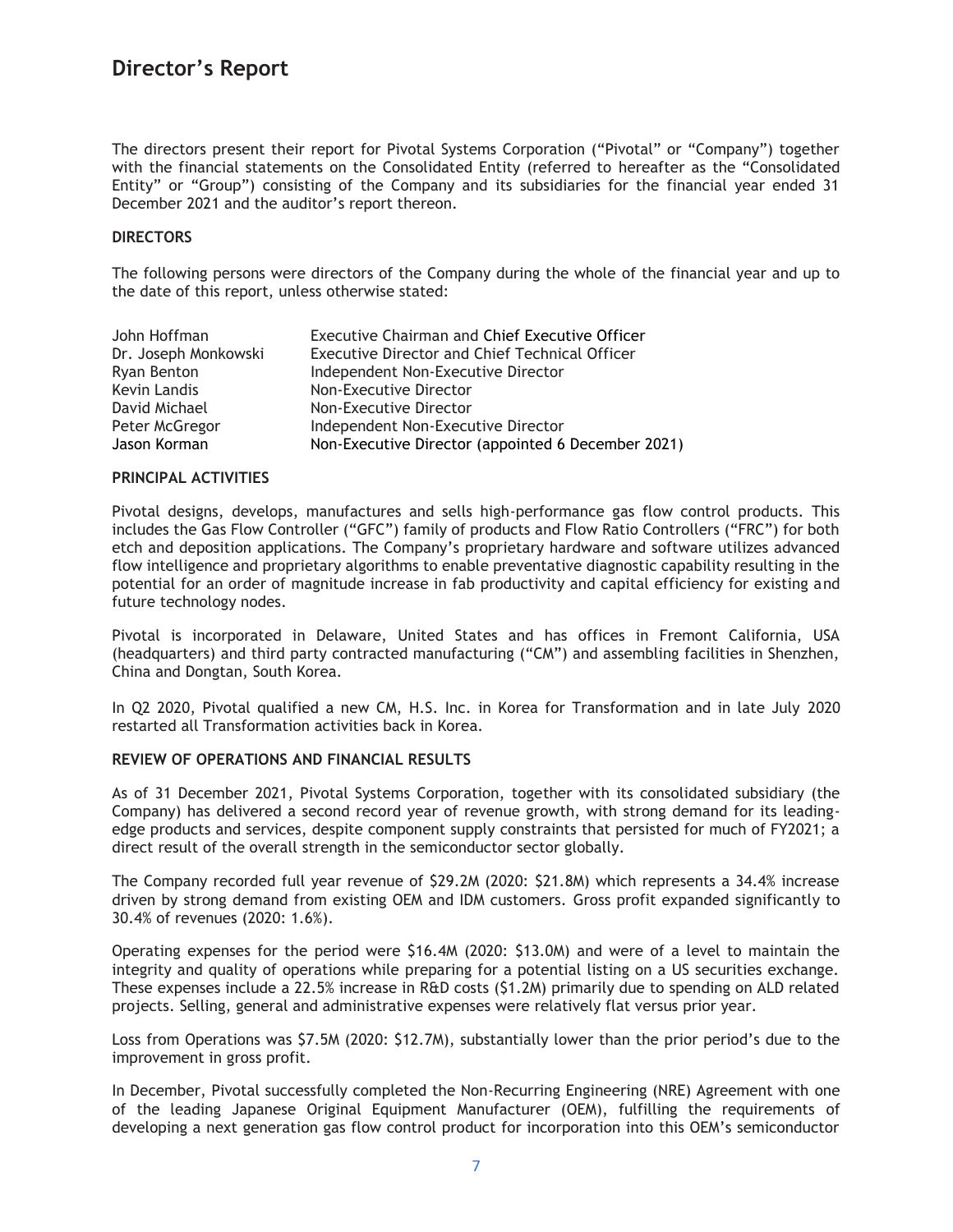production equipment in ALD. According to MarketWatch, Kenneth Research report published on December 2021, the market for Atomic Layer Deposition (ALD) tools is expected to grow at a compound annual growth rate (CAGR) of 29% to \$8 billion by 2024.

This is the second NRE Agreement with this Japanese OEM, which has leveraged the Company's world class engineering team and leading-edge capability to develop sophisticated, highly differentiated, and innovative new product lines to meet their future flow control solutions in a cost-effective and timely manner. Pivotal's next generation GFCs deliver excellent control in gas flow, thereby increasing the efficiency of ALD manufacturing processes with associated improvements in yield and lower overall input costs over time.

During 2021 the Company experienced supply shortages, particularly attributable to semiconductor chips utilized in the manufacture of printed circuit boards used in Pivotal GFCs. The supply bottleneck is global in nature and has impacted several different industries, including the Wafer Fabrication Equipment (WFE) market. However, Pivotal's team navigated around these constraints to deliver another year of growth.

The underlying drivers of demand for WFE remain unchanged, and demand is expected to show significant growth into 2022, despite a very strong 2021. Additional government spending initiatives in the US, South Korea, Japan and the EU to grow domestic semiconductor manufacturing and invest in-leading edge chip development remain long term drivers of industry growth.

As announced on 23 December 2021, the Company's reporting standards have been changed from AASB/IFRS to U.S. GAAP for FY2021. Refer to the Consolidated Balance Sheets, Consolidated Statements of Operations, Consolidated Statements of Redeemable Preferred Stock and Stockholders' Equity, Consolidated Statement of Cash Flows and accompanying notes.

### **GOING CONCERN**

The Company has incurred recurring losses and negative cash flows from operating activities since inception. The Company anticipates that it will continue to incur net losses into the near future. As of December 31, 2021, the Company had cash of \$4.0 million and had an accumulated deficit of \$111.8 million.

The Company believes that cash as of December 31, 2021, of \$4.0 million, together with \$10.0 million of cash proceeds raised from the sale of equity subsequent to year-end (see Note 19), will be sufficient to fund its planned operations for a period of at least 12 months from the date of the issuance of the accompanying consolidated financial statements.

Management expects to incur additional losses in the future to fund its operations and will need to raise additional capital to fully implement its business plan. The Company may raise additional capital through the issuance of equity securities, debt financings or other sources in order to further implement its business plan. However, if such financing is not available when needed and at adequate levels, the Company will need to reevaluate its operating plan and may be required to curtail its business operations.

## **SIGNIFICANT CHANGES IN THE STATE OF AFFAIRS**

Events surrounding the continuing COVID-19 pandemic have resulted in a reduction in economic activity across the world. The severity and duration of these economic repercussions are still largely unknown and ultimately will depend on many factors, including the speed and effectiveness of the containment efforts throughout the globe. The Company has observed demand increases in some areas of our business that support the stay-at-home economy, such as products used in data center infrastructure, notebook computers, 5G, Industry 4.0 and IOT. SEMI continues to upgrade expectations on growth in semiconductor WFE, with its 2021 industry forecast, which is anticipated to exhibit growth of 44% in 2021 to \$90 billion, and further 8% growth in 2022 to near \$100 billion, driven by digital transformation and other secular technology trends

The extent to which COVID-19 will impact demand for our products depends on future developments, which are highly uncertain and very difficult to predict, including new information that may emerge concerning the severity of the coronavirus and actions to contain and treat its impacts. While our sites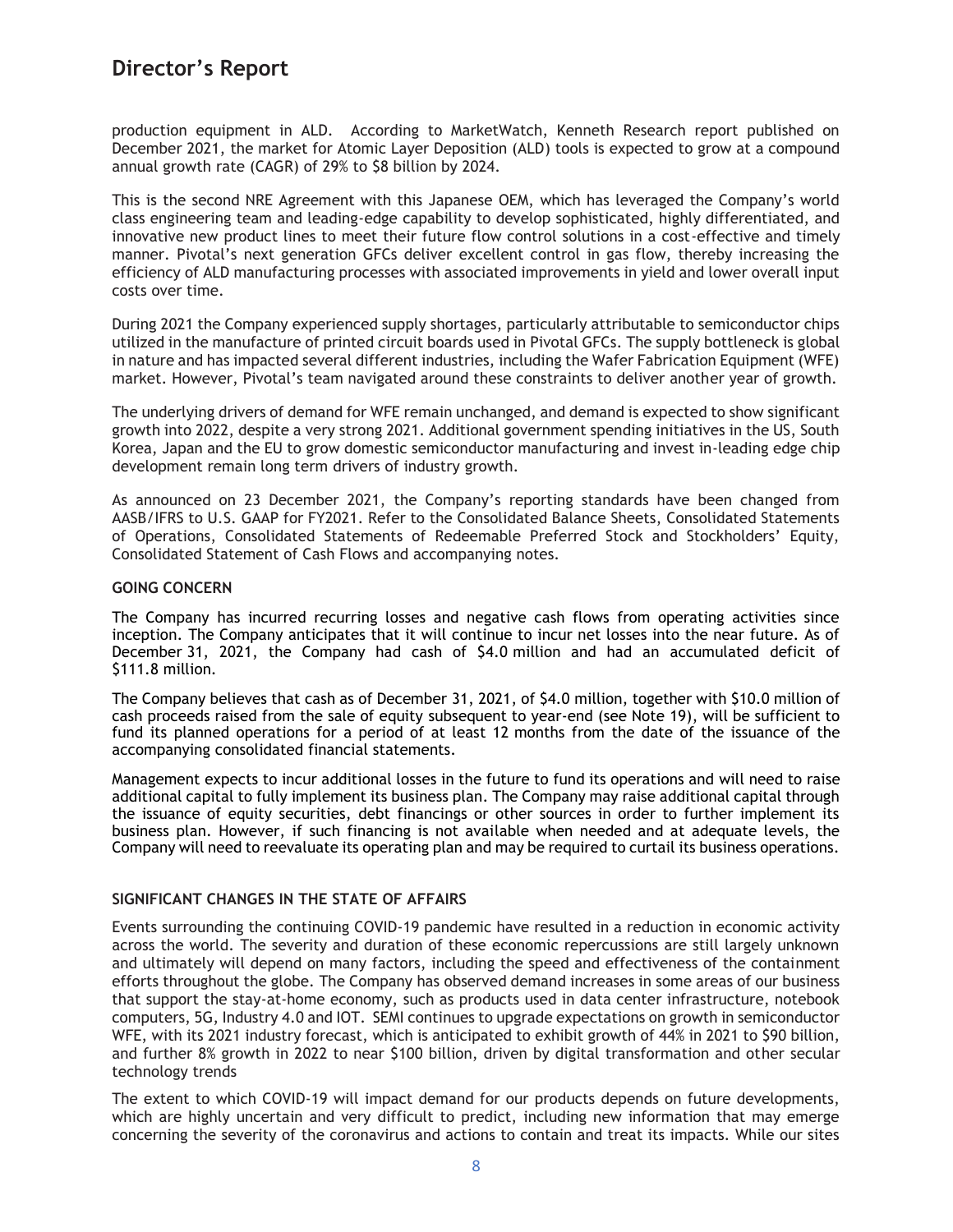are currently operational, our facilities could be required to temporarily curtail production levels or temporarily cease operations based on future additional government mandates.

From the start of the COVID-19 outbreak, the Company proactively implemented preventative protocols intended to safeguard our team members, contractors, suppliers, customers, distributors, and communities, and ensure business continuity in the event government restrictions or severe outbreaks impact our operations at certain sites. Pivotal remains committed to the health and safety of our team members, contractors, suppliers, customers, distributors, and communities, and government policies and recommendations designed to slow the spread of COVID-19.

There were no other significant changes in the state of affairs of the Group during the financial year.

### **DIVIDENDS**

No dividends were paid or declared during the year ended 31 December 2021 and the Company does not intend to pay any dividends for the year ended 31 December 2022 (2021: \$Nil).

#### **PRESENTATION CURRENCY**

The functional and presentation currency of the Group is United States Dollars (US Dollars). The financial report is presented in US Dollars with all references to dollars, cents or \$'s in these financial statements presented in US currency, unless otherwise stated.

### **ROUNDING OF AMOUNTS**

Unless otherwise stated, amounts in this report have been rounded to the nearest thousand United States Dollars.

### **JURISDICTION OF INCORPORATION**

The Company is incorporated in the State of Delaware, United States of America and is a registered foreign entity in Australia. As a foreign company registered in Australia, the Company is subject to different reporting and regulatory regimes than Australian companies.

## **DELAWARE LAW, CERTIFICATE OF INCORPORATION AND BYLAWS**

As a foreign company registered in Australia, the Company is not subject to Chapters 6, 6A, 6B and 6C of the Corporations Act dealing with the acquisition of shares (including substantial shareholdings and takeovers). Under the provisions of Delaware General Corporation Law ("DGCL"), shares are freely transferable subject to restrictions imposed by US federal or state securities laws, by the Company's certificate of incorporation or bylaws, or by an agreement signed with the holders of the shares at issue. The Company's amended and restated certificate of incorporation and bylaws do not impose any specific restrictions on transfer. However, provisions of the DGCL, the Company's Certificate of Incorporation and the Company's Bylaws could make it more difficult to acquire the Company by means of a tender offer (takeover), a proxy contest or otherwise, or to remove incumbent officers and Directors of the Company. These provisions could discourage certain types of coercive takeover practices and takeover bids that the Board may consider inadequate and to encourage persons seeking to acquire control of the Company to first negotiate with the Board. The Company believes that the benefits of increased protection of its ability to negotiate with the proponent of an unfriendly or unsolicited proposal to acquire or restructure the Company outweigh the disadvantages of discouraging takeover or acquisition proposals because, among other things, negotiation of these proposals could result in an improvement of their terms.

Also refer to section 15 of the Additional Shareholder Information section of this Annual Report for further specific details on restrictions to registration of transfers in the Company's Bylaws.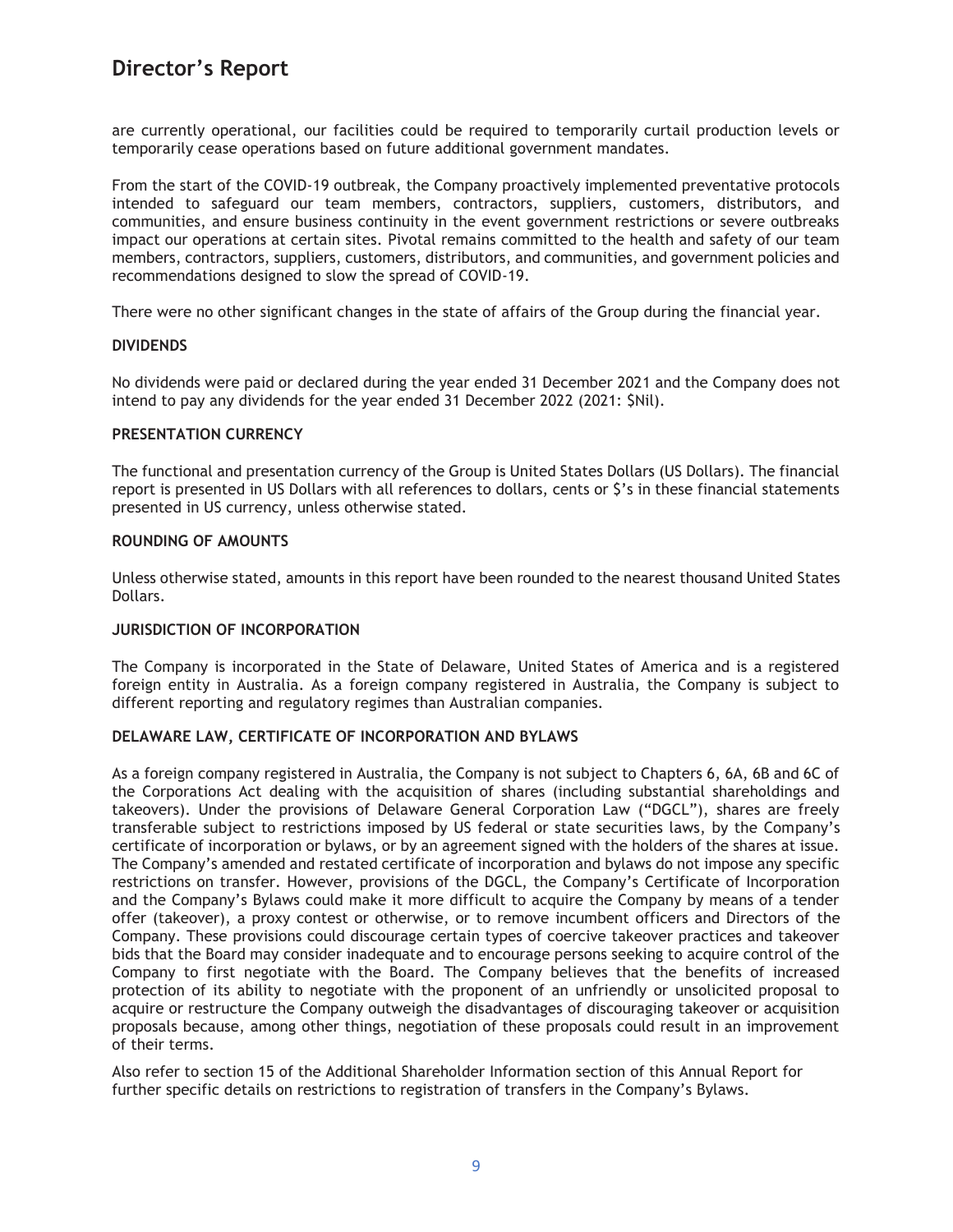## **MATTERS SUBSEQUENT TO THE END OF THE FINANCIAL YEAR**

On February 3, 2022, the Company announced an underwritten rights offering of 30,317,527 CDIs to raise maximum gross proceeds of \$10.5 million. One CDI represents one share of common stock. The offer was available to eligible institutional investors and accredited investors who were existing Company shareholders, as well as eligible retail shareholders. The institutional offering completed on February 15, 2022, a total of 16,410,646 CDIs were issued to institutional investors.

The remaining shares were available to retail investors. The retail offering closed on February 21, 2022, with a total of 564,799 CDIs applied to eligible retail shareholders. The shortfall of CDIs not taken up by existing shareholders was allocated to the sub-underwriters of the offering, including existing significant shareholders, Anzu Partners and Viburnum Funds. A total of 13,906,881 CDIs were issued to retail shareholders and sub-underwriters on February 28, 2022.

During January and February 2022, 167,500 stock options were granted pursuant to the Company's equity incentive plan.

The Company has evaluated subsequent events for financial statement purposes occurring through March 30, 2022, the date the financial statements were available to be issued, and determined that no additional subsequent events had occurred that would require recognition in these financial statements.

### **LIKELY DEVELOPMENTS AND EXPECTED RESULTS OF OPERATIONS**

The Group's core growth strategy involves continuing its strong customer-driven product development focus in order to continue to increase the market share. The Group's growth strategy also includes:

- 1. Expanding the product portfolio which in turn increases the total addressable market size; and
- 2. Establishing relationships with key technology and industry partners in order to improve our product offering and delivery capabilities.

## **ENVIRONMENTAL REGULATION**

The Group is not subject to any significant environmental regulation under United States of America legislation. The Group is committed to the sustainable management of environmental, health, and safety (EHS) concerns as a core business principle. This includes ensuring compliance with all applicable government standards and regulations and providing a safe and healthy workplace, while reducing our environmental footprint. We integrate health, safety, and environmental considerations into all aspects of our business, including product design and services, to provide productive and responsible solutions by:

- Striving for zero accidents through the application of an EHS Management System.
- Implementing pollution prevention control strategies.
- Committing to continual improvement for our customers, Company, and Group's personnel.

The Board of Directors considers that adequate systems are in place to manage the Group's obligations and is not aware of any breach of environmental requirements as they relate to the Group.

### **CORPORATE GOVERNANCE**

During FY21, the Company, as a Delaware incorporated corporation, sought to achieve substantive compliance with the governance recommendations set out in the 'Corporate Governance Principles and Recommendations 4th Edition', published by the ASX Corporate Governance Council (the ASX Principles). The Company's Corporate Governance Statement can be viewed at http://www.pivotalsys.com/investors. The Corporate Governance Statement sets out the extent to which Pivotal has followed the ASX Corporate Governance Council's Recommendations during the year ended 31 December 2021.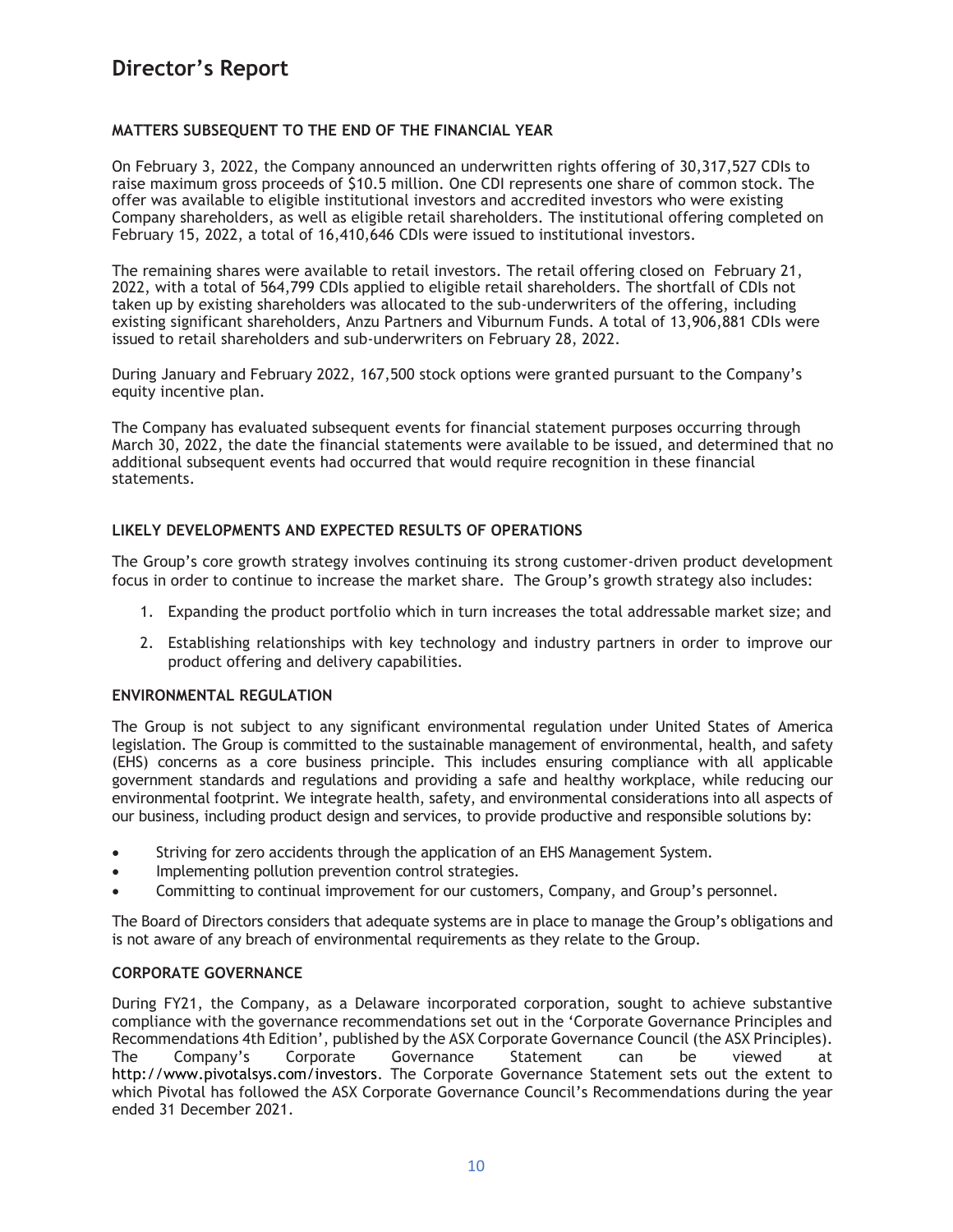## **SHARE OPTIONS**

Options to acquire shares of Common Stock in the Company were granted during the financial year. The number of options outstanding as at the date of this report, and all other movements in share options, are disclosed in Note 16 to the financial statements.

## **SECURITIES ON ISSUE**

The Company had the following securities on issue as at 31 December 2021:

|                                                      | <b>Common</b><br><b>Stock</b> | Preferred<br><b>Stock</b> |
|------------------------------------------------------|-------------------------------|---------------------------|
| Shares of common stock <sup>1</sup>                  | 128,546,316                   |                           |
| Shares of preferred stock (i.e. RBI Preferred Stock) | $\blacksquare$                | 11,528                    |
| Options over shares of common stock                  | 16,548,497                    |                           |

## **INFORMATION ON DIRECTORS**

## **John Hoffman Executive Chairman and Chief Executive Officer**

John Hoffman has over 30 years of global high technology management experience building growth organizations in both the semiconductor and information technology markets.

Prior to joining Pivotal Systems, John was a Senior VP with Spencer Trask Ventures, a New York based venture capital firm. While at Spencer Trask, John was primarily involved in the solar and integrated circuit efforts of the firm. Prior to Spencer Trask, John was the Chief Executive Officer of RagingWire Enterprise Solutions, an Inc 500 fastest growing private company. John reorganized the company and enabled record growth in revenue and profitability during his tenure. Prior to RagingWire, John worked in various general manager roles at Applied Materials for 18 years. He was the President of the billion dollar "Etch Product Business Group", VP and GM of the Process Control and Diagnostic Business Group and the General Manager of the Customer Service Division which grew by over 300% during his tenure.

*Special responsibilities:* Chairman of the Board

*Other directorships:* None

## **Dr. Joseph Monkowski Executive Director and Chief Technical Officer**

Joseph Monkowski has extensive experience in the semiconductor industry focused on providing process equipment and metrology solutions for next generation device manufacturing.

Prior to joining Pivotal, Joseph was the SVP of Business Development for Advanced Energy Industries, where he led the company's M&A strategy to expand its product portfolio and position the company as a market leader in the semiconductor subsystems space. Previously, he held senior executive positions at Pacific Scientific, Photon Dynamics and Lam Research, where he served as EVP and CTO. During his career, Monkowski led efforts to design and build a number of leading CVD and plasma etch systems, winning the R&D 100 award and multiple Semiconductor International Best Product awards. He has authored numerous patents and publications.

*Special responsibilities:* None

*Other directorships:* None

<sup>1</sup> Shares of Common Stock are equivalent to 128,546,316 CHESS Depositary Interests.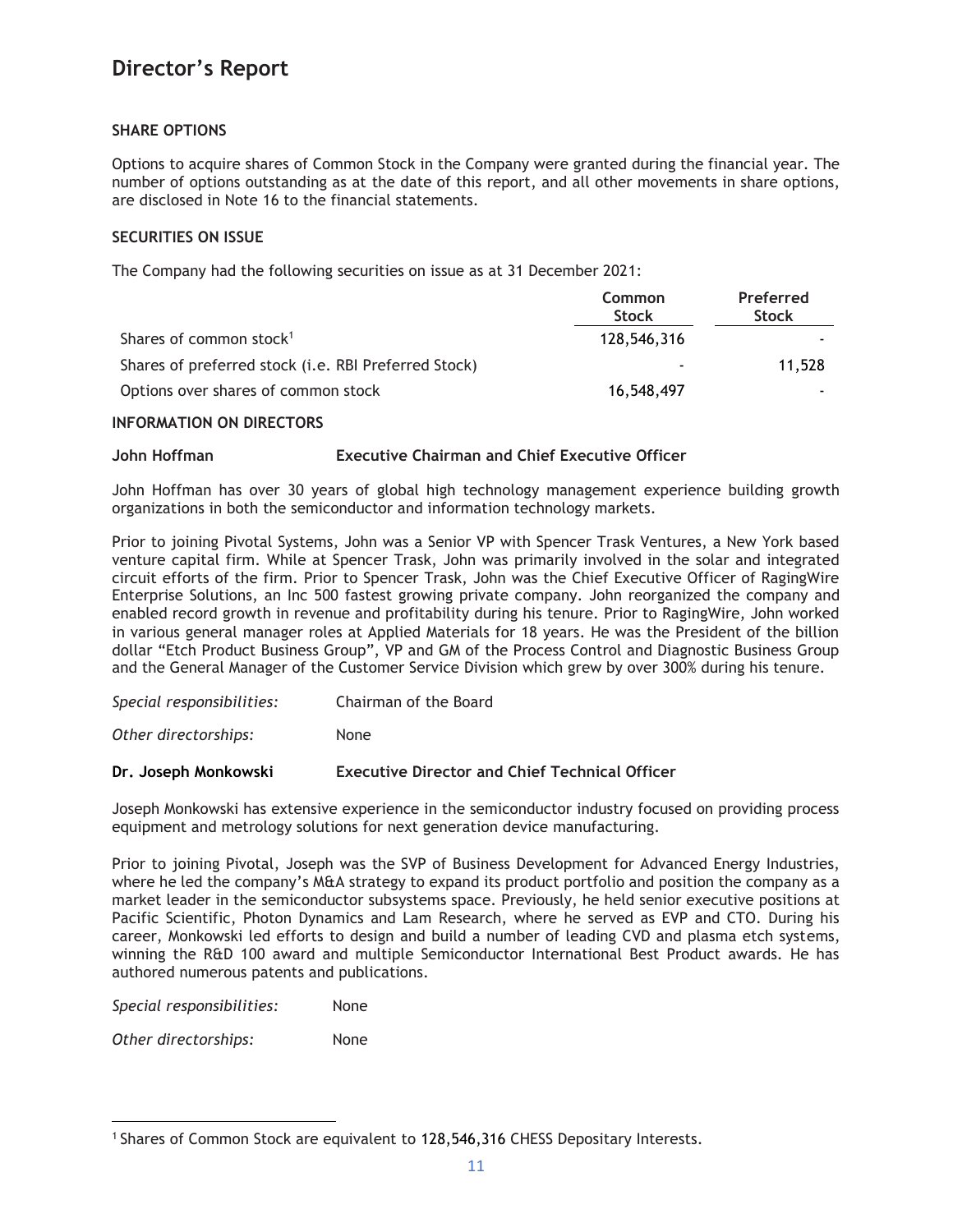### **Ryan Benton Independent Non-Executive Director**

Ryan joined the Board in 2015 bringing over 25 years of finance, operations, and transaction experience. Ryan is the CFO of Tempo Automation and previously served as CFO of Revasum, Inc. (ASX: RVS), BrainChip Holdings Ltd (ASX: BRN) and as CEO and Board Member at Exar Corporation (NYSE: EXAR), which was acquired by MaxLinear Corporation (NASDAQ: MXL) in May 2017. Previous roles included senior and consulting positions at ASM International NV (NASDAQ: ASMI), and eFunds Corporation (NASDAQ: EFDS).

| Special responsibilities: | Chairman of the Audit and Risk Management Committee<br>Member of the Remuneration and Nomination Committee       |  |  |
|---------------------------|------------------------------------------------------------------------------------------------------------------|--|--|
| Other directorships:      | Non-executive director - Revasum, Inc. (ASX: RVS) and ACE Convergence<br>Acquisition Corporation (NASDAQ: ACEVU) |  |  |

#### **Kevin Landis Non-Executive Director**

Kevin joined the Board in 2012 and is the CEO and CIO of Firsthand Capital Management, an investment management firm he founded in 1994. Firsthand Capital Management is the investment adviser to Firsthand Technology Value Fund, Inc. (NASDAQ: SVVC), a publicly traded venture capital fund. Kevin has over two decades of experience in engineering, market research, product management and investing in the technology sector. Kevin is Firsthand's nominee director to the board of Pivotal Systems Corporation.

| Special responsibilities: | Member of the Audit and Risk Management Committee<br>Member of the Remuneration and Nomination Committee                                                       |  |  |  |
|---------------------------|----------------------------------------------------------------------------------------------------------------------------------------------------------------|--|--|--|
| Other directorships:      | Non-executive director - Revasum, Inc. (ASX: RVS), Hera Systems, Inc.,<br>IntraOp Medical Corp., QMAT, Inc. and Silicon Genesis Corp. and<br>Wrightspeed, Inc. |  |  |  |

### **David Michael Non-Executive Director**

David Michael is Managing Director at Anzu Partners, an investment partnership which invests in innovative industrial technology companies. In addition to his role at Pivotal Systems, he is also Board member of Nuburu (industrial lasers), and Terapore (nanofiltration membranes for ultrapure water and other applications.

Mr. Michael was formerly Senior Partner and Managing Director of The Boston Consulting Group (BCG), where his career spanned numerous leadership roles across the firm. He formerly led BCG's Greater China business and their Asia Technology Practice. He served a range of clients in semiconductors, components, hardware, software, and services. He was based for 7 years in Silicon Valley and for 16 years in Greater China. He remains a Senior Advisor to the firm.

| Special responsibilities: | Member of the Audit and Risk Management Committee<br>Member of the Remuneration and Nomination Committee |  |  |  |
|---------------------------|----------------------------------------------------------------------------------------------------------|--|--|--|
| Other directorships:      | Non-executive director - Taiwan Cement Corporation (XTAI:1101),<br>Nuburu, Axsun, and Terapore           |  |  |  |

## **Peter McGregor Independent Non-Executive Director**

Peter McGregor was appointed a non-executive director on 23 August 2018 and has over 30 years' experience in senior finance and management roles, including having been Chief Executive Officer of technology company, Think Holdings, Chief Financial Officer of the ASX50 transport company, Asciano, and a partner in the Investment Banking firm of Goldman Sachs JBWere.

He also spent time as a Managing Director within the Institutional Banking & Markets division of Commonwealth Bank and was Chief Operating Officer of ASX-listed Australian Infrastructure Fund. Peter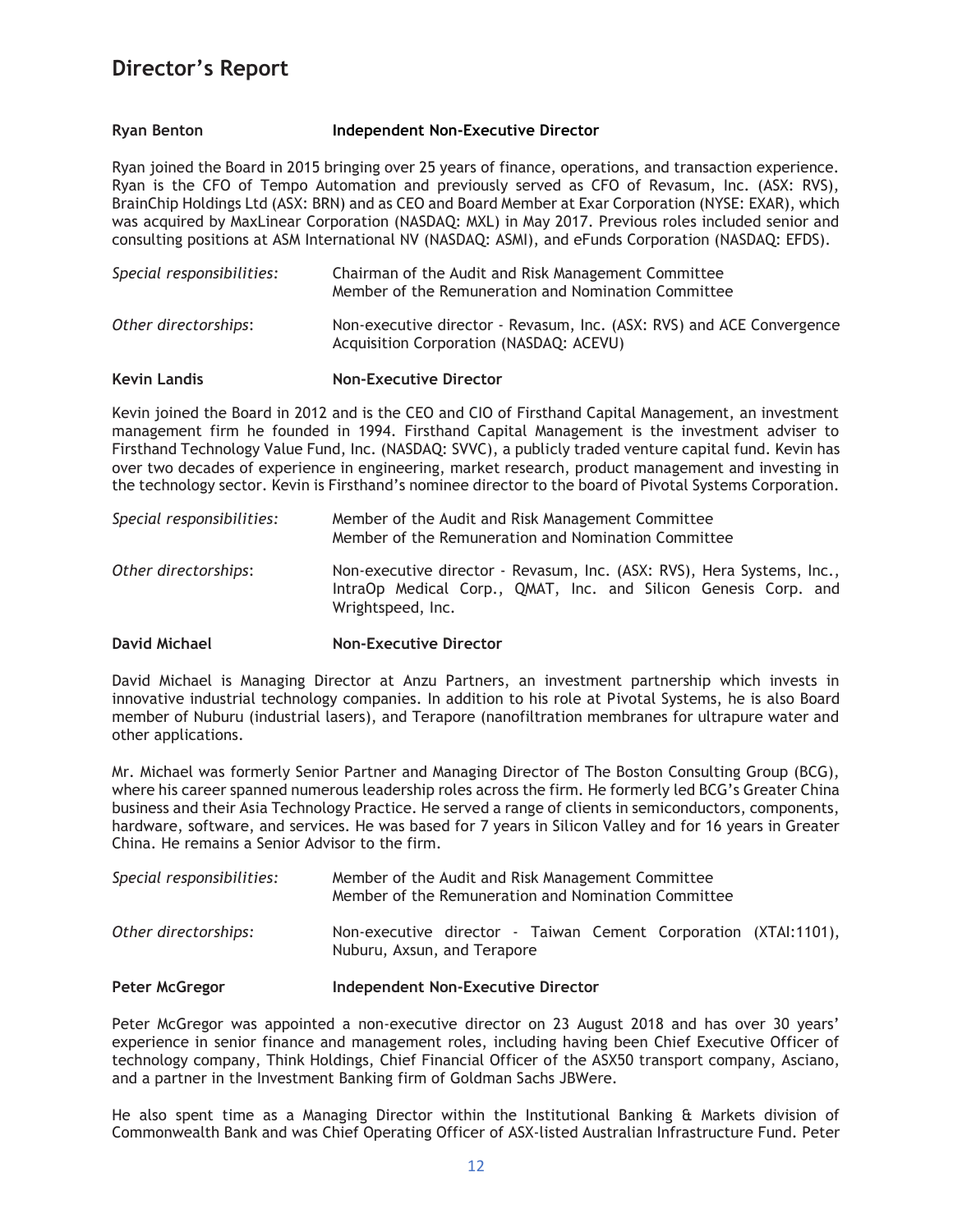is an experienced company Director, having served as Chairman of the Port of Geelong and as a Director of Melbourne, Gold Coast and Darwin Airports.

| Special responsibilities: | Chairman of the Remuneration and Nomination Committee<br>Member of the Audit and Risk Management Committee |  |  |
|---------------------------|------------------------------------------------------------------------------------------------------------|--|--|
| Other directorships:      | Non-executive Director - Imricor Medical Systems, Inc.                                                     |  |  |
| Jason Korman              | <b>Non-Executive Director</b>                                                                              |  |  |

Jason Korman was appointed a non-executive director on 6 December 2021. Jason is a Partner at Viburnum Funds, an Australian-based active ownership investment management firm and a major shareholder of Pivotal with a 16.4% stake in the Company.

Jason has over 10 years' experience in private equity and investment management across Australia, Singapore and the USA at BGH Capital, Argand Partners and CHAMP Private Equity. He has been involved in numerous investments, exits and financings across a range of sectors including technology, education, manufacturing, chemicals and general industrial. Prior to this, Jason worked in investment banking at Credit Suisse.

*Special responsibilities:* None

*Other directorships:* None

## **SECURITIES HELD BY DIRECTORS AND KEY MANAGEMENT PERSONNEL**

The directors and key management personnel of the Company are shown together with their holdings of shares of common stock and options, held directly or indirectly as at 31 December 2021:

|                             | Common<br><b>Stock</b> | <b>Options</b> | Common<br><b>Stock</b> | <b>Options</b> |
|-----------------------------|------------------------|----------------|------------------------|----------------|
|                             | <b>Direct</b>          |                | Indirect               |                |
| John Hoffman                | 1,481,870              | 4,384,083      |                        |                |
| Dr. Joseph Monkowski        | 1,445,683              | 4,382,490      |                        |                |
| Ryan Benton                 | 195,000                | 301,000        |                        |                |
| Kevin Landis <sup>(1)</sup> |                        |                | 231,535                |                |
| David Michael               |                        |                |                        |                |
| Peter McGregor              |                        | 200,000        |                        |                |
| Jason Korman                |                        |                |                        |                |
| Ron Warrington              |                        | 1,000,000      |                        |                |
| Dennis Mahoney              |                        | 375,000        |                        |                |
| Michael Bohn                |                        | 225,000        |                        |                |
|                             | 3,122,553              | 10,867,573     | 231,535                |                |

(1) Common stock held by Silicon Valley Investor Holdings Pty Ltd, of which Kevin Landis is the majority shareholder.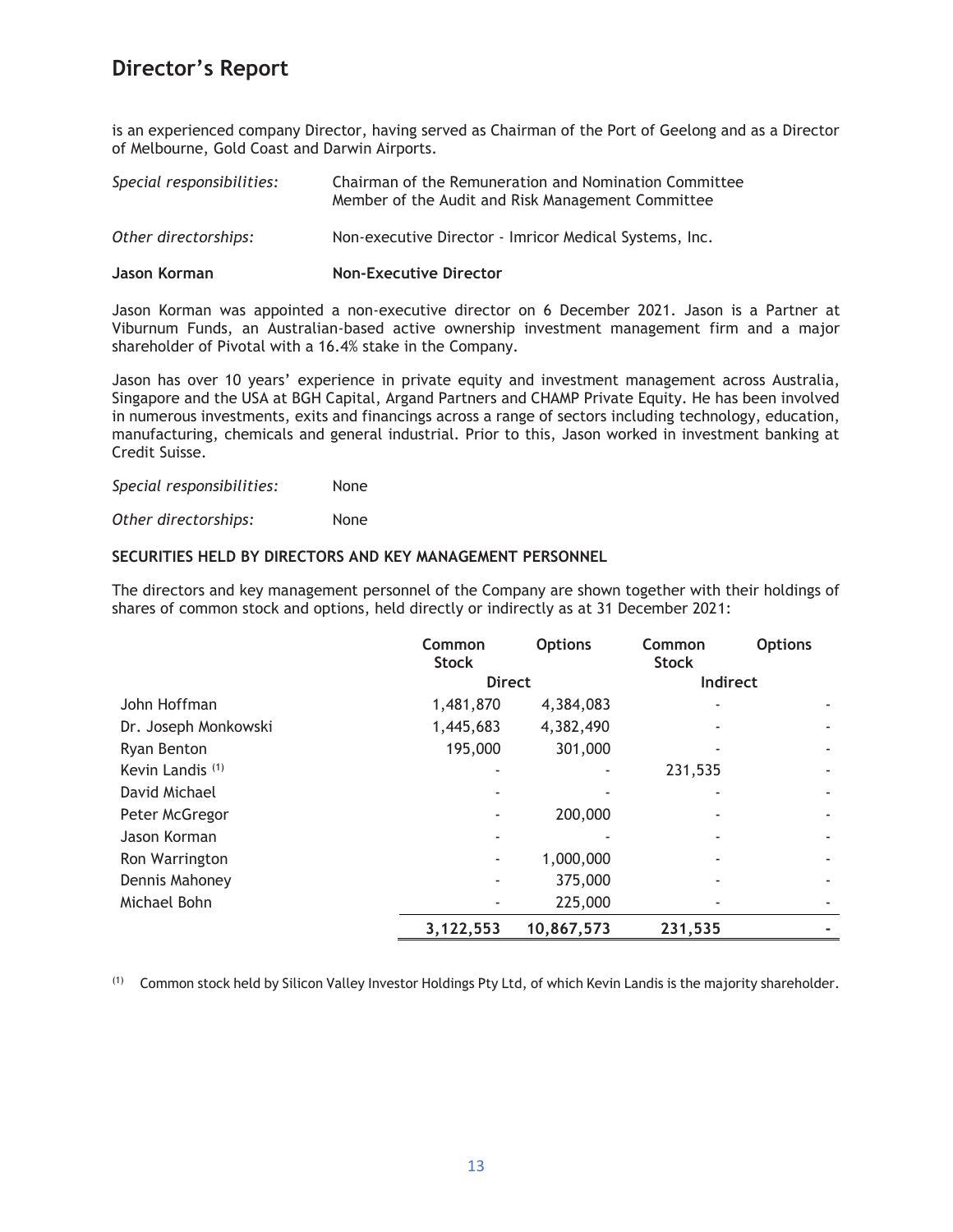## **REMUNERATION REPORT**

## *EXECUTIVE COMPENSATION*

This section discusses the principles underlying our policies and decisions with respect to the compensation of our named executive officers, and all material factors relevant to an analysis of these policies and decisions. Our named executive officers for the year ended 31 December 2021 were:

| John Hoffman        | <b>Executive Chairman and Chief Executive Officer</b>     |
|---------------------|-----------------------------------------------------------|
| Dr Joseph Monkowski | President, Executive Director and Chief Technical Officer |
| Ron Warrington      | Chief Financial Officer (appointed Aug 31, 2021)          |
| Dennis Mahoney (1)  | Chief Financial Officer (terminated Aug 31, 2021)         |
| Michael Bohn        | Acting Chief Financial Officer (June 2021 - August 2021)  |

(1) Mr. Mahoney served as Chief Financial Officer beginning in June 2020 but took medical leave of absence and stepped down as Chief Financial Officer in May 2021.

## *COMPONENTS OF EXECUTIVE COMPENSATION*

The principal components of our executive compensation are base salary, cash bonuses under the Senior Executive Remuneration Scheme, and long-term incentives. Our Remuneration and Nomination Committee considers that each component of executive compensation must be evaluated and determined with reference to competitive market data, individual and corporate performance, our recruiting and retention goals and other information we deem relevant.

Our executive officers are also eligible to participate in our 401(k)-retirement plan as well as medical and other benefit plans.

The terms of each named executive officer's compensation are derived from the employment agreements the Company has entered into with them.

## **Senior Executive Remuneration Scheme 2020 – 2022**

Mr. Hoffman and Dr. Monkowski each are eligible to receive cash bonuses pursuant to the Senior Executive Incentive Remuneration Scheme 2020-2022 (the "Bonus Plan"), which was adopted on June 23, 2020. The purpose of the Bonus Plan is to motivate and reward the eligible senior leadership team for their contributions toward the achievement of certain performance goals.

#### Administration

The Bonus Plan is administered by the Remuneration and Nomination Committee (the "Committee"), which has the discretionary authority to interpret the provisions of the Bonus Plan, including all decisions on eligibility to participate, the establishment of performance goals and the payment of awards.

## Performance criteria

Cash bonus targets and corporate performance metrics for specific short-term and long-term performance periods pursuant to the Bonus Plan are established by the Committee. The Bonus Plan consists of the Short-Term Incentive Program and the Long-Term Incentive Program.

### Short Term Incentive Program

Potential bonuses may be paid to Mr. Hoffman, Dr. Monkowski and other members of the senior leadership team selected by the Committee of up to 50% of base salary if key performance milestones are met by the end of the fiscal year. The key performance milestones include financial and business development goals. A portion of the short-term incentive bonus may also be based upon the discretion of our board of directors.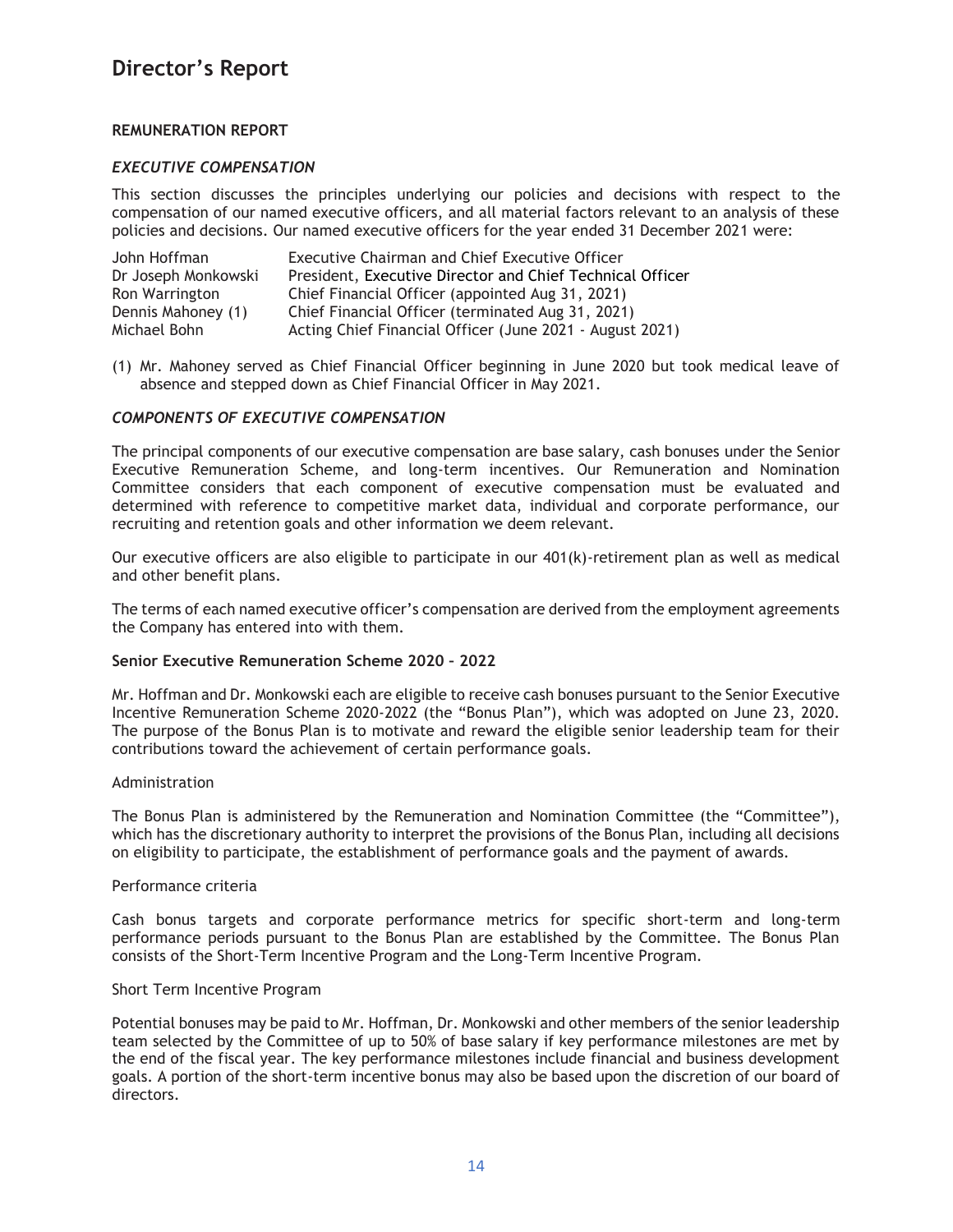## Long-Term Incentive Program

Potential bonuses may be paid to Mr. Hoffman, Dr. Monkowski and other members of the senior leadership team selected by the Committee subject to satisfaction of various performance hurdles, including: (i) our company achieving certain EBITDA targets for each of fiscal year 2020 to fiscal year 2022; (ii) our company achieving a market capitalization and share price target at the end of fiscal year 2022; and (iii) our company closing a change of control transaction at or above the target share price. Determination of the satisfaction of the performance hurdles will be made by the Committee in the first quarter of fiscal year 2023 unless a change of control event occurs on an earlier date. The maximum bonus pool payable under the Long Term Incentive Program is \$10 million, with 60% of the actual bonus pool payable to Mr. Hoffman, Dr. Monkowski and other members of the senior leadership team selected by the Committee.

## No Tax Gross-Ups

We do not make gross-up payments to cover our named executive officers' personal income taxes that may pertain to any of the compensation paid or provided by us.

## *EXECUTIVE COMPENSATION PACKAGES FOR 2021*

The components of the executive compensation packages for our named executive officers for the year ended 31 December 2021 are as follows:

## *John Hoffman Executive Chairman and Chief Executive Officer*

Mr. Hoffman received a fixed remuneration package of \$375,000 and is eligible to participate in various customary employee benefit plans of Pivotal. Pursuant to Mr. Hoffman's Retention Agreement, dated 11 May 2018, if Mr. Hoffman is terminated by the Company without cause or if he resigns for good reason and Mr. Hoffman signs a general release of claims in favor of the Company and complies with certain other requirements, the Company must pay Mr. Hoffman severance in an amount equal to twelve months of his base salary, twelve months of health insurance cover and 100% of his annual target bonus for the period in which termination occurs. All of Mr. Hoffman's unvested Options are subject to acceleration of vesting upon a change of control of the Company, and certain of his Options vest only subject to achievement of specified performance metrics and a time-based vesting schedule.

## *Dr. Joseph Monkowski President, Executive Director and Chief Technical Officer*

Dr. Monkowski received a fixed remuneration package of \$325,000 and is eligible to participate in various customary employee benefit plans of Pivotal. Pursuant to Dr. Monkowski's Retention Agreement, dated 11 May 2018, if Dr. Monkowski is terminated by the Company without cause or if he resigns for good reason and Mr. Hoffman signs a general release of claims in favor of the Company and complies with certain other requirements, the Company must pay Dr. Monkowski severance in an amount equal to twelve months of his base salary, twelve months of health insurance cover and 100% of his annual target bonus for the period in which termination occurs. All of Dr. Monkowski's unvested Options are subject to acceleration of vesting upon a change of control of the Company, and certain of his Options vest only subject to achievement of specified performance metrics and a time-based vesting schedule.

## Ron Warrington *Chief Financial Officer (appointed on 31 August 2021)*

Mr. Warrington receives an annual base salary of \$275,000 and is eligible to participate in various customary employee benefit plans of Pivotal. Under the terms of his offer of employment in August 2021, Mr. Warrington received an award of options to purchase up to 1,000,000 shares of our common stock and may receive a target bonus 45% of his base salary, subject to review and approval by the board of directors. In addition, all of his Options vest subject to a time-based vesting schedule and all of his unvested Options are subject to acceleration of vesting upon a change of control of the Company.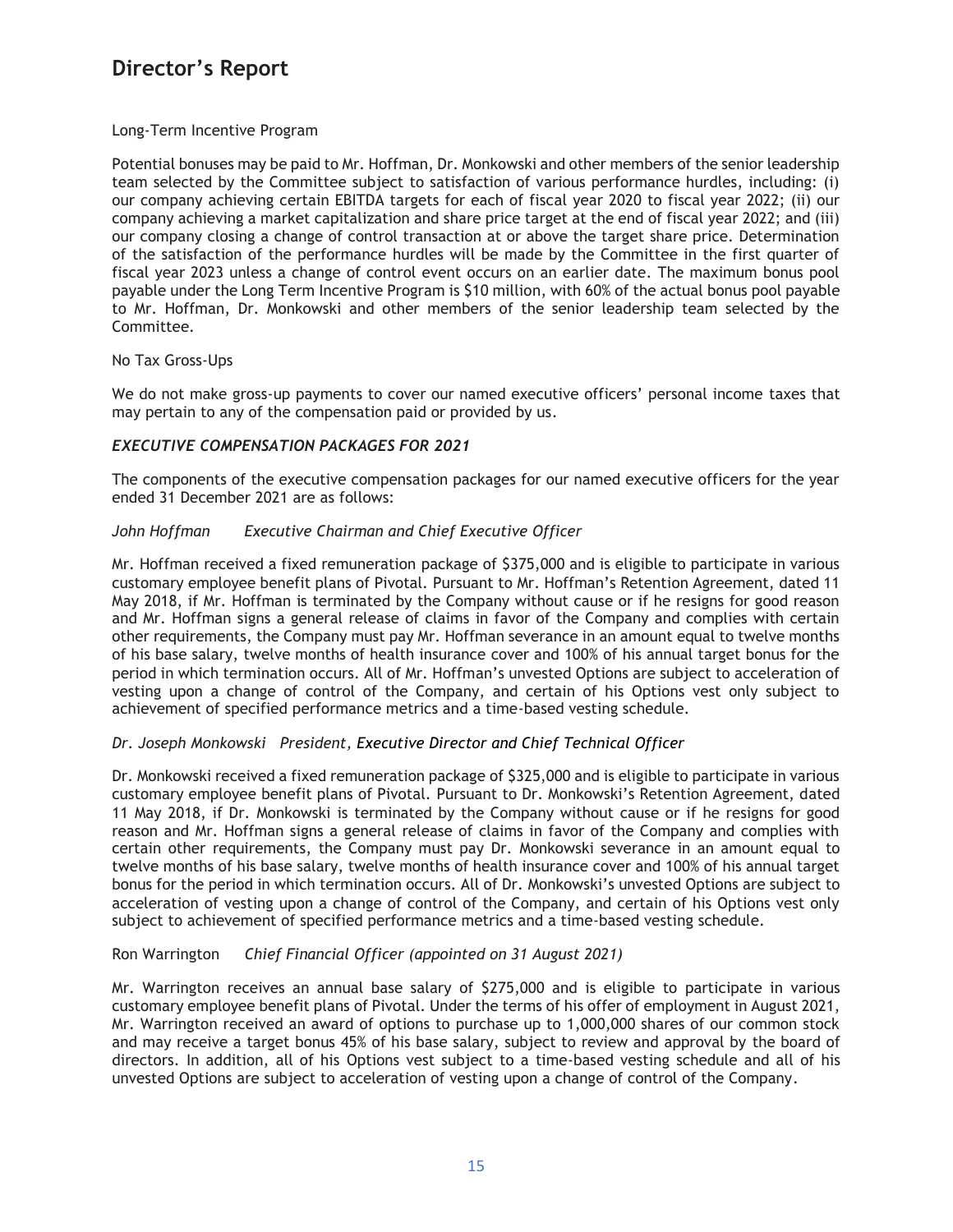*Dennis Mahoney Chief Financial Officer (terminated on 31 August 2021)*

Mr. Mahoney received a fixed remuneration package of \$250,000 and was eligible to participate in various customary employee benefit plans of Pivotal. All of Mr. Mahoney's unvested Options are subject to acceleration of vesting upon a change of control of the Company. In addition, all of his Options vest subject to a time-based vesting schedule.

Michael Bohn *Acting Chief Financial Officer (June'21 - August'21)*

Mr. Bohn received a fixed remuneration package of \$195,000 and is eligible to participate in various customary employee benefit plans of Pivotal. All of Mr. Bohn's unvested Options are subject to acceleration of vesting upon a change of control of the Company. In addition, all of his Options vest subject to a time-based vesting schedule.

## *NON-EXECUTIVE COMPENSATION*

The Board is responsible for determining and reviewing compensation arrangements for each nonexecutive director. The non-executive directors for the year ended 31 December 2021 were as follows:

Ryan Benton Kevin Landis David Michael Peter McGregor Jason Korman

The Company has entered into a non-executive director agreement with Mr. Benton whereby he is entitled to receive \$70,000 per annum for his role as a non-executive director, and a further \$15,000 per annum as chair of the Audit and Risk Committee.

The Company has also entered into a non-executive director agreement with Mr. McGregor whereby he is entitled to receive \$70,000 per annum as a non-executive director, and a further \$15,000 per annum as chair of the Remuneration and Nomination Committee.

Mr. Landis, Mr. Michael and Mr. Korman do not receive compensation for their services as a non-executive director.

## *REMUNERATION TABLE*

Remuneration earned by key management personnel during 2020 and 2021 is summarized as follows:

| 2020                 | Salary and<br><b>Fees</b> | <b>Bonus</b><br>(1) | 401k &<br>other<br>benefits | Share based<br>compensation | <b>Total</b> |
|----------------------|---------------------------|---------------------|-----------------------------|-----------------------------|--------------|
| John Hoffman         | 375,000                   | 90,000              | 27,037                      | 161,726                     | 653,763      |
| Joseph Monkowski     | 325,000                   | 78,000              | 26,817                      | 161,726                     | 591,543      |
| Ryan Benton          | 85,000                    |                     |                             | 6,043                       | 91,043       |
| Kevin Landis         |                           |                     |                             |                             |              |
| David Michael        |                           |                     |                             |                             |              |
| Peter McGregor       | 85,000                    |                     |                             | 16,221                      | 101,221      |
| <b>Timothy Welch</b> | 63,295                    |                     | 11,696                      | 104,628                     | 179,619      |
| Dennis Mahoney       | 216,333                   | 31,152              | 1,333                       |                             | 248,818      |
|                      | 1,149,628                 | 199,152             | 66,883                      | 450,345                     | 1,866,008    |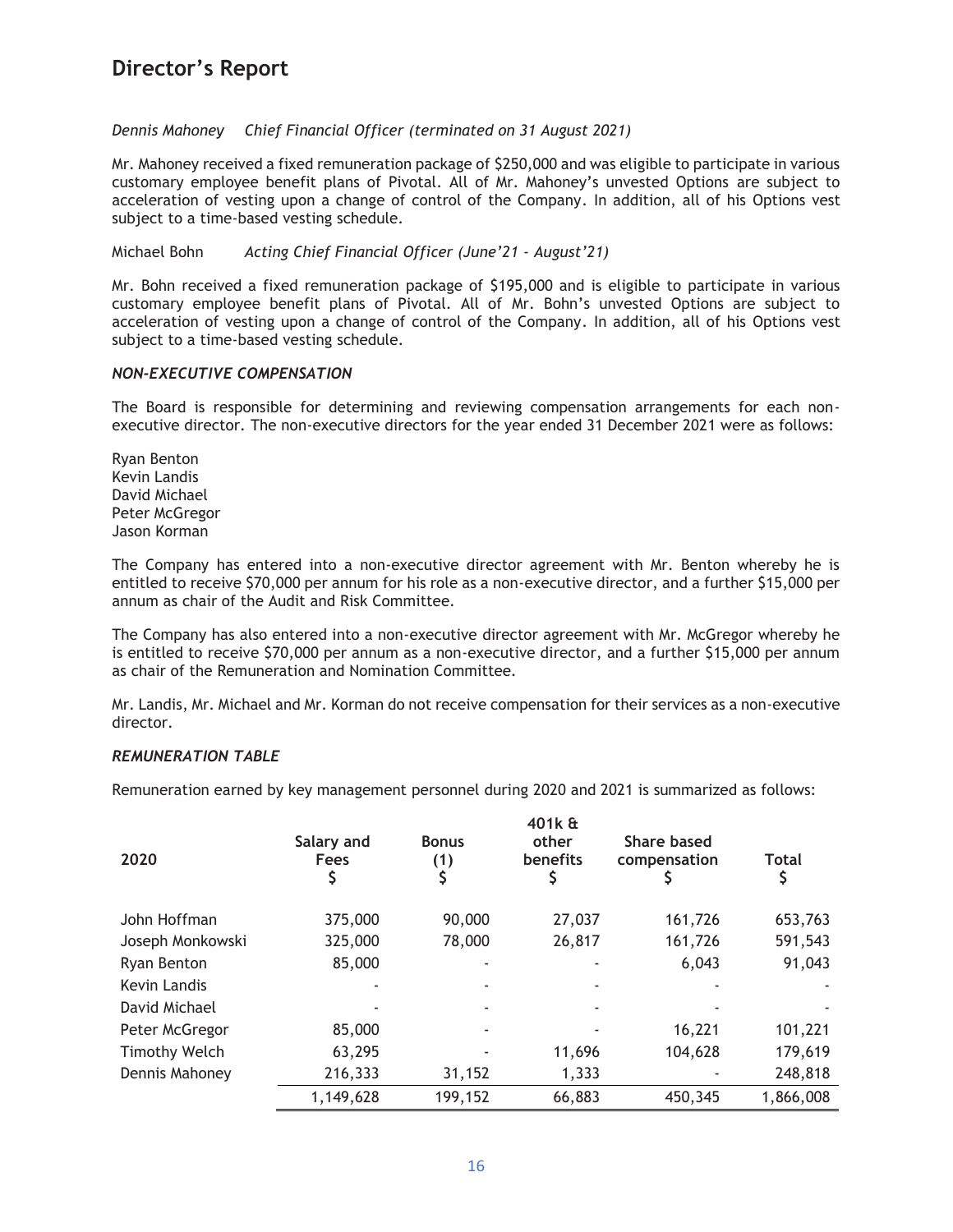| 2021             | Salary and<br>Fees<br>\$ | <b>Bonus</b><br>(1) | 401k &<br>other<br><b>Benefits</b> | <b>Share based</b><br>compensation | Total     |
|------------------|--------------------------|---------------------|------------------------------------|------------------------------------|-----------|
| John Hoffman     | 375,000                  | 93,750              | 28,965                             | 194,675                            | 692,390   |
| Joseph Monkowski | 325,000                  | 48,750              | 29,037                             | 194,675                            | 597,462   |
| Ryan Benton      | 85,000                   |                     |                                    | 6,016                              | 91,016    |
| Kevin Landis     |                          |                     |                                    |                                    |           |
| David Michael    |                          |                     |                                    |                                    |           |
| Peter McGregor   | 85,000                   |                     |                                    | 22,222                             | 107,222   |
| Jason Korman     |                          |                     |                                    |                                    |           |
| Ron Warrington   | 93,576                   | 27,500              | 6,752                              | 33,217                             | 162,045   |
| Dennis Mahoney   | 158,567                  |                     | 1,000                              | 79,914                             | 239,481   |
| Michael Bohn     | 201,667                  | 21,500              | 33,838                             | 21,239                             | 278,244   |
|                  | 1,323,810                | 191,500             | 99,592                             | 551,958                            | 2,166,860 |

(1) The 2020 Bonus was awarded and paid in March 2021 and the 2021 Bonus was awarded and paid in March 2022.

END OF REMUNERATION REPORT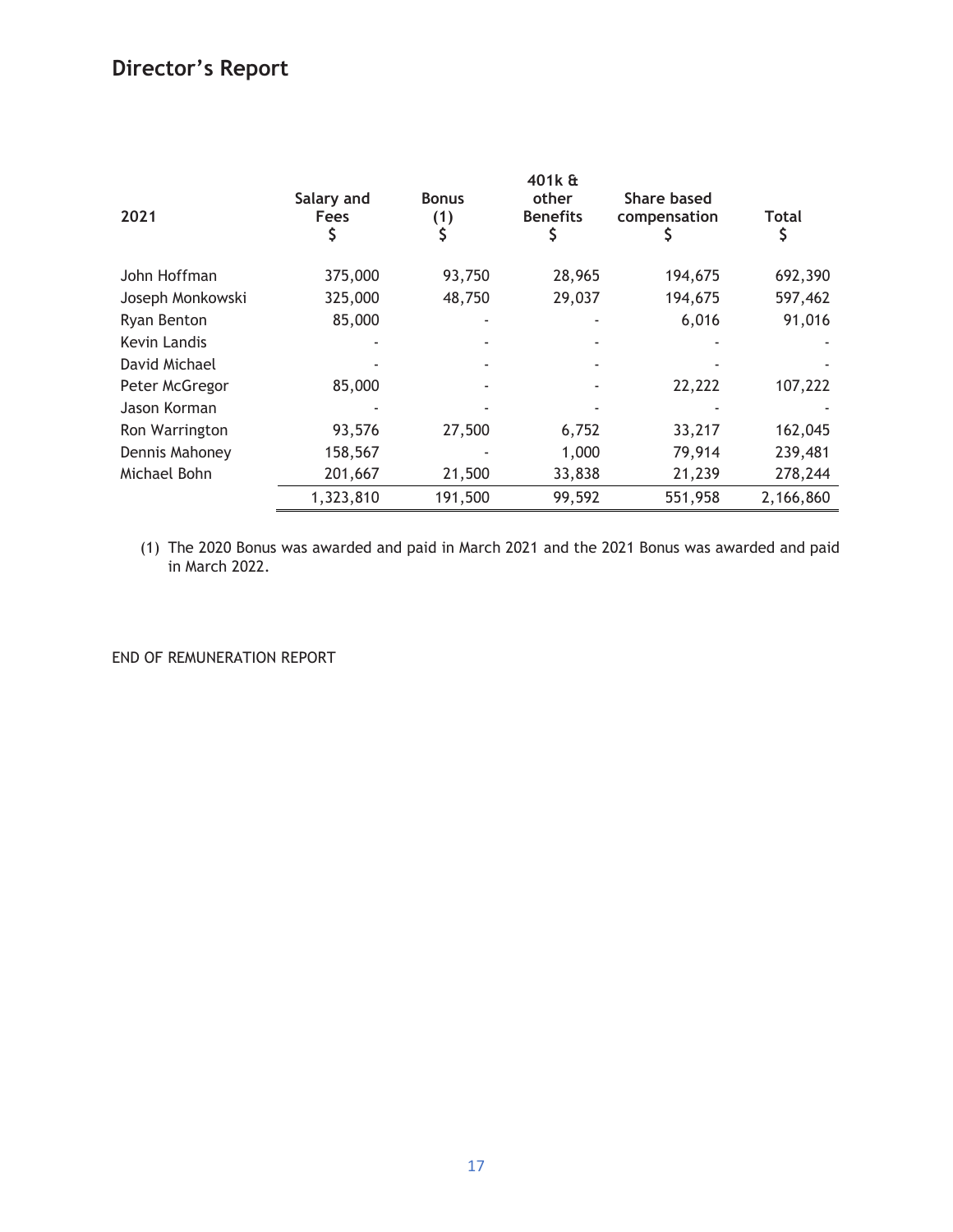## **MEETINGS ATTENDED BY BOARD**

The number of meetings of directors (including meetings of committees of directors) held during the year and the number of meetings attended by each director was as follows:

|                  |                 | <b>Board of</b><br><b>Directors</b> |                 | Audit & Risk<br><b>Management Committee</b> |                 | <b>Remuneration &amp;</b><br><b>Nomination Committee</b> |  |
|------------------|-----------------|-------------------------------------|-----------------|---------------------------------------------|-----------------|----------------------------------------------------------|--|
|                  | <b>Eligible</b> | Attendance                          | <b>Eligible</b> | Attendance                                  | <b>Eligible</b> | Attendance                                               |  |
| John Hoffman     | 28              | 28                                  |                 |                                             |                 |                                                          |  |
| Joseph Monkowski | 28              | 26                                  |                 |                                             |                 |                                                          |  |
| Ryan Benton      | 28              | 27                                  | 4               | 4                                           |                 |                                                          |  |
| Kevin Landis     | 28              | 24                                  | 4               | 4                                           |                 |                                                          |  |
| David Michael    | 28              | 28                                  | 4               | 4                                           |                 | 3                                                        |  |
| Peter McGregor   | 28              | 23                                  | 4               | 4                                           |                 | 3                                                        |  |
| Jason Korman     |                 |                                     |                 |                                             |                 |                                                          |  |

## **INDEMNITY AND INSURANCE OF DIRECTORS AND OFFICERS**

The Company has entered into customary indemnification agreements under which it has indemnified directors and officers of the Company for losses incurred, or claims made and associated expenses incurred, in their capacity as a director or officer, for which they may be held personally liable, subject to certain limitations and exceptions.

## **INDEMNITY AND INSURANCE OF AUDITOR**

The Company has not, during or since the end of the financial year, indemnified or agreed to indemnify the auditor of the Company or any related entity against a liability incurred by the auditor.

During the financial year, the Company has not paid a premium in respect of a contract to insure the auditor of the Company or any related entity.

## **NON-AUDIT SERVICES**

Details of amounts paid or payable to the auditor for non-audit services provided during the year are due to tax advisory services for \$22,890.

## **PROCEEDINGS ON BEHALF OF THE COMPANY**

No proceedings have been brought or intervened in on behalf of the Company.

On behalf of the directors

John Hoffman Director and Chief Executive Officer

30 March 2022 (Fremont PST), 31 March 2021 (Sydney AEDT)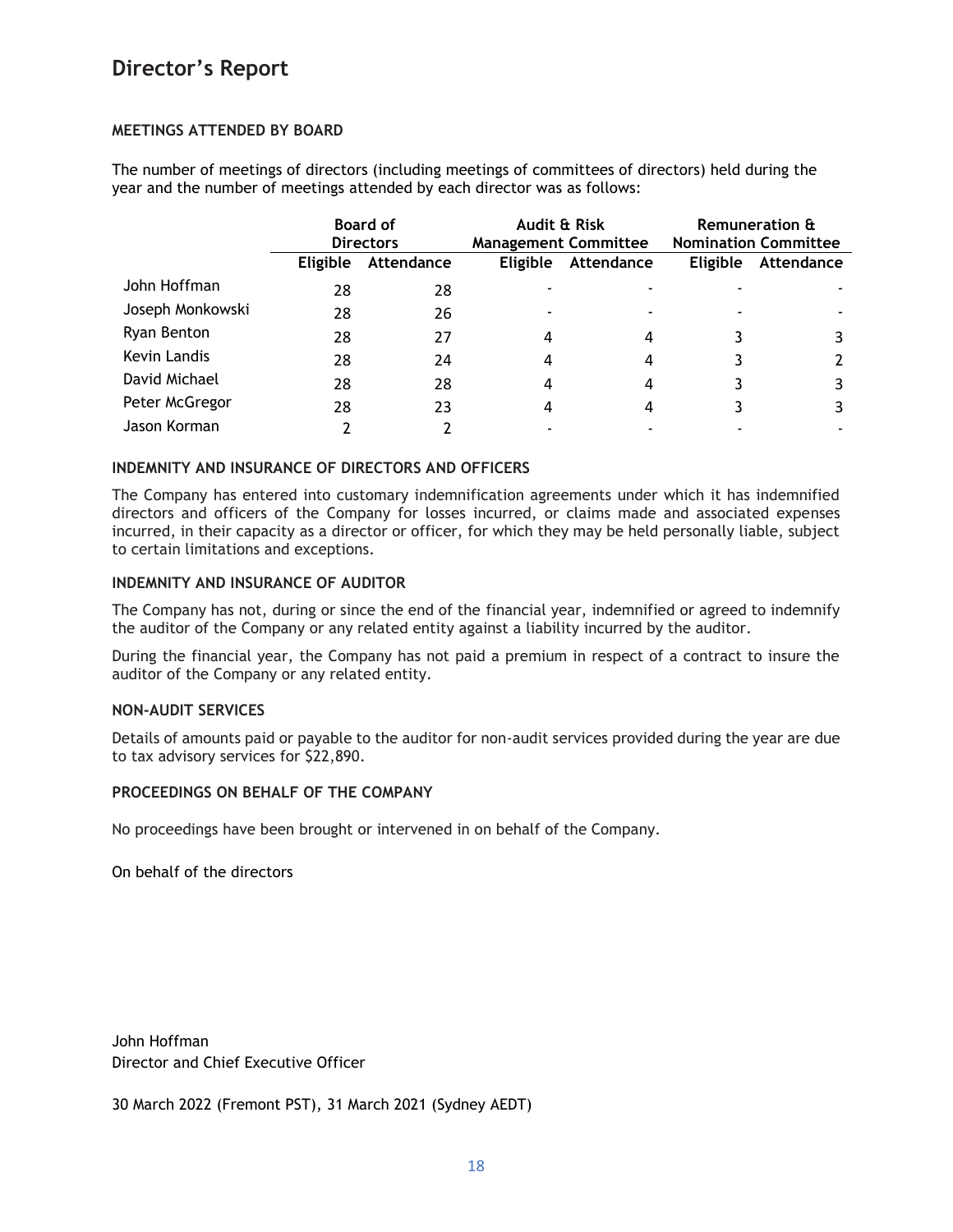## **PIVOTAL SYSTEMS CORPORATION**

## **CONSOLIDATED BALANCE SHEETS (in thousands, except share and per share amounts)**

|                                                                                                                                                                                                                                                                                                          | December 31, |    | December 31, |  |
|----------------------------------------------------------------------------------------------------------------------------------------------------------------------------------------------------------------------------------------------------------------------------------------------------------|--------------|----|--------------|--|
|                                                                                                                                                                                                                                                                                                          | 2020         |    | 2021         |  |
| <b>Assets</b>                                                                                                                                                                                                                                                                                            |              |    |              |  |
| Current assets:                                                                                                                                                                                                                                                                                          |              |    |              |  |
|                                                                                                                                                                                                                                                                                                          | 6,983        | Ş  | 3,988        |  |
|                                                                                                                                                                                                                                                                                                          | 6,762        |    | 9,008        |  |
|                                                                                                                                                                                                                                                                                                          | 6,817        |    | 6,857        |  |
|                                                                                                                                                                                                                                                                                                          | 314          |    | 332          |  |
|                                                                                                                                                                                                                                                                                                          | 602          |    | 127          |  |
|                                                                                                                                                                                                                                                                                                          | 21,478       |    | 20,312       |  |
|                                                                                                                                                                                                                                                                                                          | 765          |    | 336          |  |
|                                                                                                                                                                                                                                                                                                          | 954          |    | 697          |  |
|                                                                                                                                                                                                                                                                                                          | 28           |    | 558          |  |
|                                                                                                                                                                                                                                                                                                          | 23,225       | \$ | 21,903       |  |
| Liabilities, Redeemable Preferred Stock and Stockholders' Equity                                                                                                                                                                                                                                         |              |    |              |  |
| Current liabilities:                                                                                                                                                                                                                                                                                     |              |    |              |  |
|                                                                                                                                                                                                                                                                                                          | 3,089        | Ş  | 3,770        |  |
|                                                                                                                                                                                                                                                                                                          | 2,597        |    | 880          |  |
|                                                                                                                                                                                                                                                                                                          | 1,604        |    | 808          |  |
|                                                                                                                                                                                                                                                                                                          | 261          |    | 294          |  |
|                                                                                                                                                                                                                                                                                                          | 701          |    | 276          |  |
|                                                                                                                                                                                                                                                                                                          | 8,252        |    | 6,028        |  |
|                                                                                                                                                                                                                                                                                                          | 1,088        |    |              |  |
|                                                                                                                                                                                                                                                                                                          | 770          |    | 473          |  |
|                                                                                                                                                                                                                                                                                                          |              |    | 253          |  |
|                                                                                                                                                                                                                                                                                                          | 10.110       |    | 6,754        |  |
| Commitments and contingencies (Note 13, Note 18)                                                                                                                                                                                                                                                         |              |    |              |  |
| Redeemable preferred stock, par value \$0.00001 per share, 13,000 shares<br>authorized as of December 31, 2020 and 2021, 10,000 and 11,528 shares<br>outstanding as of December 31, 2020 and December 31, 2021; aggregate<br>liquidation preference of \$12,000 and \$14,260 as of December 31, 2020 and | 9,795        |    | 11,319       |  |
| Stockholders' equity:                                                                                                                                                                                                                                                                                    |              |    |              |  |
| Common stock, \$0.00001 par value; 250,000,000 shares authorized as of<br>December 31, 2020 and December 31, 2021; 120, 240, 769 and 128, 546, 316<br>shares issued and outstanding as of December 31, 2020 and December 31,                                                                             | 1            |    | 1            |  |
| Common prime stock, \$0.00001 par value; 120,000,000 shares authorized as<br>of December 31, 2020 and December 31, 2021; no shares issued and<br>outstanding as of December 31, 2020 and December 31, 2021                                                                                               |              |    |              |  |
|                                                                                                                                                                                                                                                                                                          | 108,241      |    | 115,630      |  |
|                                                                                                                                                                                                                                                                                                          | (104, 922)   |    | (111, 801)   |  |
|                                                                                                                                                                                                                                                                                                          | 3,320        |    | 3,830        |  |
| Total liabilities, redeemable preferred stock and stockholders' equity  \$                                                                                                                                                                                                                               | 23,225       | \$ | 21,903       |  |

The accompanying notes are an integral part of these consolidated financial statements.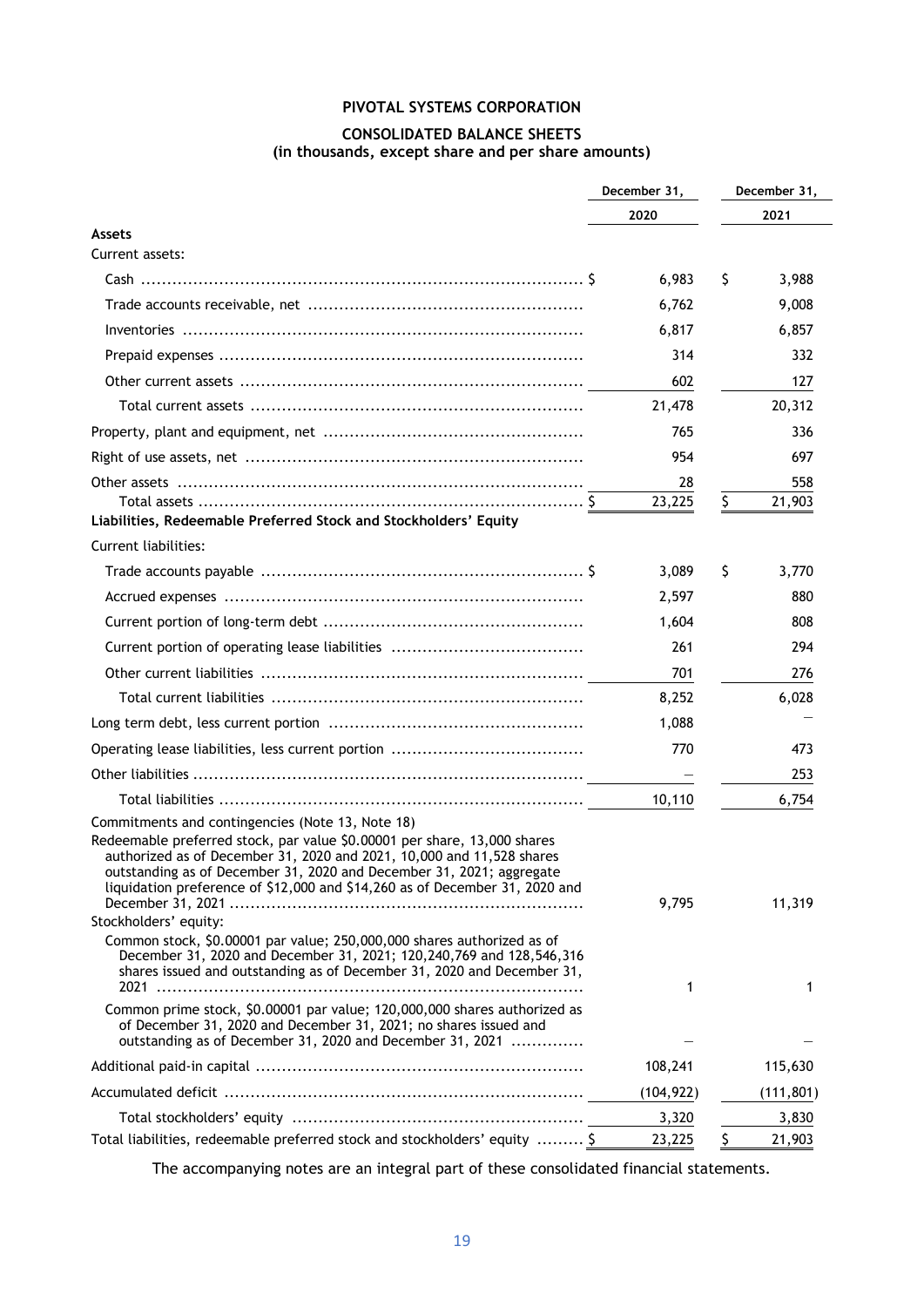## **PIVOTAL SYSTEMS CORPORATION CONSOLIDATED STATEMENTS OF OPERATIONS (in thousands, except share and per share amounts)**

|                                                                      | <b>Year Ended</b><br>December 31, |           |    |             |
|----------------------------------------------------------------------|-----------------------------------|-----------|----|-------------|
|                                                                      |                                   | 2020      |    | 2021        |
|                                                                      |                                   | 20,780    | \$ | 27,652      |
|                                                                      |                                   | 976       |    | 1,593       |
|                                                                      |                                   | 21,756    |    | 29,245      |
|                                                                      |                                   | 21,045    |    | 19,405      |
|                                                                      |                                   | 369       |    | 939         |
|                                                                      |                                   | 21,414    |    | 20,344      |
|                                                                      |                                   | 342       |    | 8,901       |
| Operating expenses:                                                  |                                   |           |    |             |
|                                                                      |                                   | 5,335     |    | 6,533       |
|                                                                      |                                   | 7,698     |    | 9,829       |
|                                                                      |                                   | 13,033    |    | 16,362      |
|                                                                      |                                   | (12,691)  |    | (7, 461)    |
| Other (expense) income:                                              |                                   |           |    |             |
|                                                                      |                                   | (187)     |    | (120)       |
|                                                                      |                                   | (1)       |    | (12)        |
|                                                                      |                                   |           |    | 906         |
|                                                                      |                                   |           |    | (144)       |
|                                                                      |                                   | (188)     |    | 630         |
|                                                                      |                                   | (12, 879) |    | (6, 831)    |
|                                                                      |                                   | 43        |    | 48          |
|                                                                      |                                   | (12, 922) | \$ | (6, 879)    |
| Less deemed dividend to redeemable preferred stockholders            |                                   |           |    | (368)       |
| Net loss attributable to common stockholders, basic and diluted . \$ |                                   | (12, 922) | \$ | (7, 247)    |
| Net loss per share attributable to common stockholders, basic        | \$                                | (0.11)    | \$ | (0.06)      |
|                                                                      |                                   |           |    | 123,711,465 |

The accompanying notes are an integral part of these consolidated financial statements.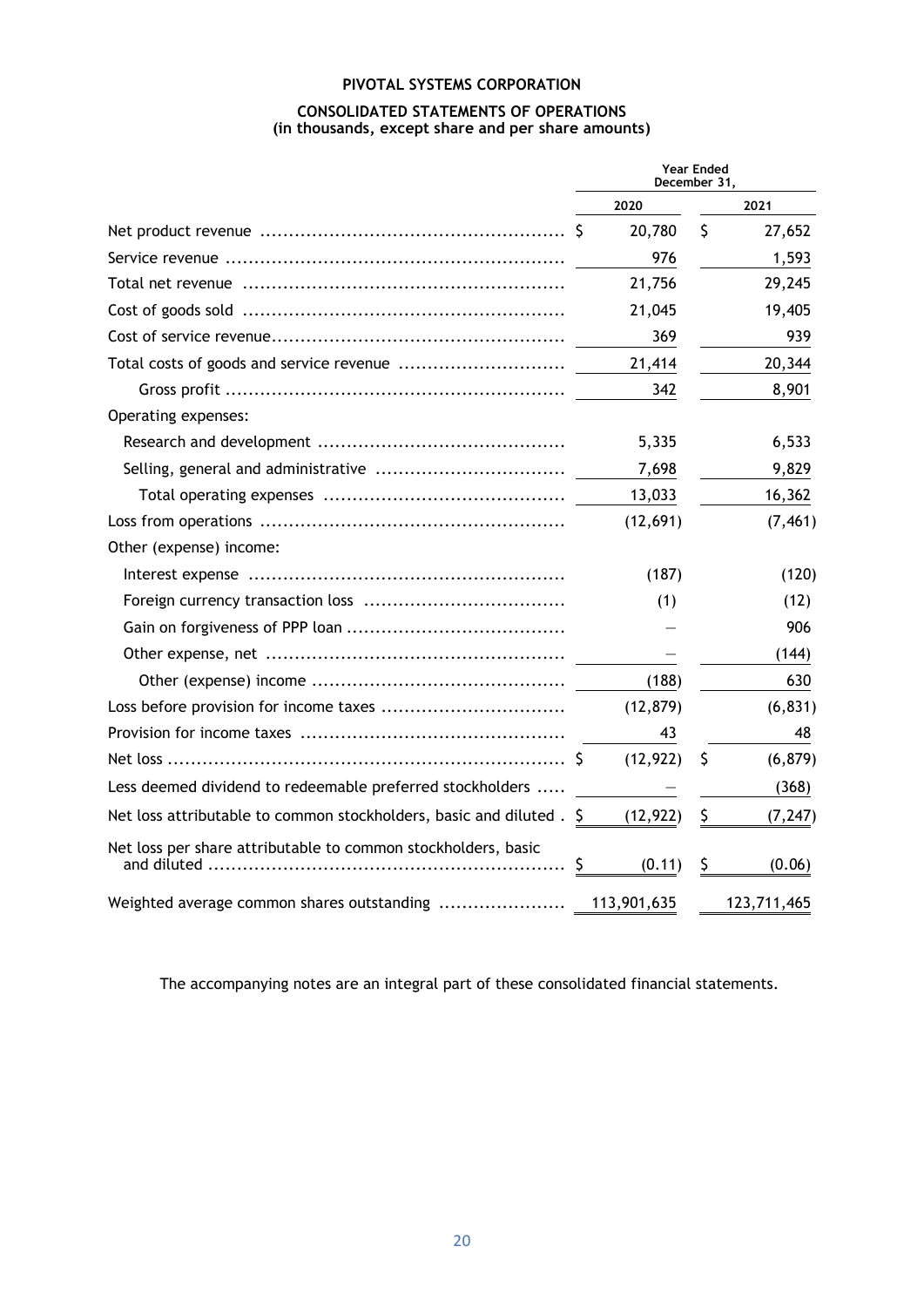## **PIVOTAL SYSTEMS CORPORATION**

## **CONSOLIDATED STATEMENTS OF REDEEMABLE PREFERRED STOCK AND STOCKHOLDERS' EQUITY (in thousands, except share amounts)**

|                                                                                                                                     | Redeemable<br><b>Preferred Stock</b> |                          | <b>Common Stock</b> |           | <b>Additional</b>         | Accumulated      | <b>Total</b><br>Stockholders' |  |
|-------------------------------------------------------------------------------------------------------------------------------------|--------------------------------------|--------------------------|---------------------|-----------|---------------------------|------------------|-------------------------------|--|
|                                                                                                                                     | <b>Shares</b>                        | Amount                   | <b>Shares</b>       | Par Value | Paid-In<br>Capital        | <b>Deficit</b>   | <b>Equity</b>                 |  |
| Balance at December 31, 2019<br>Proceeds from the sale of<br>redeemable                                                             | $\overline{\phantom{m}}$             | Ŝ                        | 113,269,313 \$      |           | \$103,229<br>$\mathbf{1}$ | \$<br>(92,000)   | S.<br>11,230                  |  |
| preferred stock, net of<br>issuance costs of \$205                                                                                  | 10,000                               | 9,795                    |                     |           |                           |                  |                               |  |
| Issuance of common stock<br>upon stock options exercise                                                                             |                                      | $\overline{\phantom{0}}$ | 846,670             |           | 147                       |                  | 147                           |  |
| Issuance of shares upon<br>institutional placement, net<br>of issuance costs of \$24                                                |                                      |                          | 6,124,786           |           | 3,976                     |                  | 3,976                         |  |
| Stock-based compensation                                                                                                            |                                      |                          |                     |           | 889                       |                  | 889                           |  |
| Net loss                                                                                                                            |                                      |                          |                     |           |                           | (12, 922)        | (12, 922)                     |  |
| Balance at December 31, 2020.<br>Proceeds from the sale of<br>redeemable                                                            | 10,000                               | 9,795                    | 120,240,769         |           | 108,241                   | (104, 922)       | 3,320                         |  |
| preferred stock, net of<br>issuance costs of \$4<br>Issuance of shares upon<br>institutional placement,<br>net of issuance costs of | 3,000                                | 2,996                    |                     |           |                           |                  |                               |  |
| $$184$                                                                                                                              |                                      |                          | 7,137,795           |           | 6,502                     |                  | 6,502                         |  |
| Issuance of common stock<br>upon stock options exercise                                                                             |                                      |                          | 1,167,752           |           | 293                       |                  | 293                           |  |
| Redeemable preferred stock<br>redemptions                                                                                           | (1, 472)                             | (1, 472)                 |                     |           | (368)                     |                  | (368)                         |  |
| Stock-based compensation                                                                                                            |                                      |                          |                     |           | 962                       |                  | 962                           |  |
| Net loss                                                                                                                            |                                      |                          |                     |           |                           | (6, 879)         | (6, 879)                      |  |
| Balance at December 31, 2021.                                                                                                       | $11,528$ \$                          | 11,319                   | 128,546,316 \$      |           | \$115,630<br>$\mathbf{1}$ | (111, 801)<br>\$ | 3,830<br>S                    |  |

The accompanying notes are an integral part of these consolidated financial statements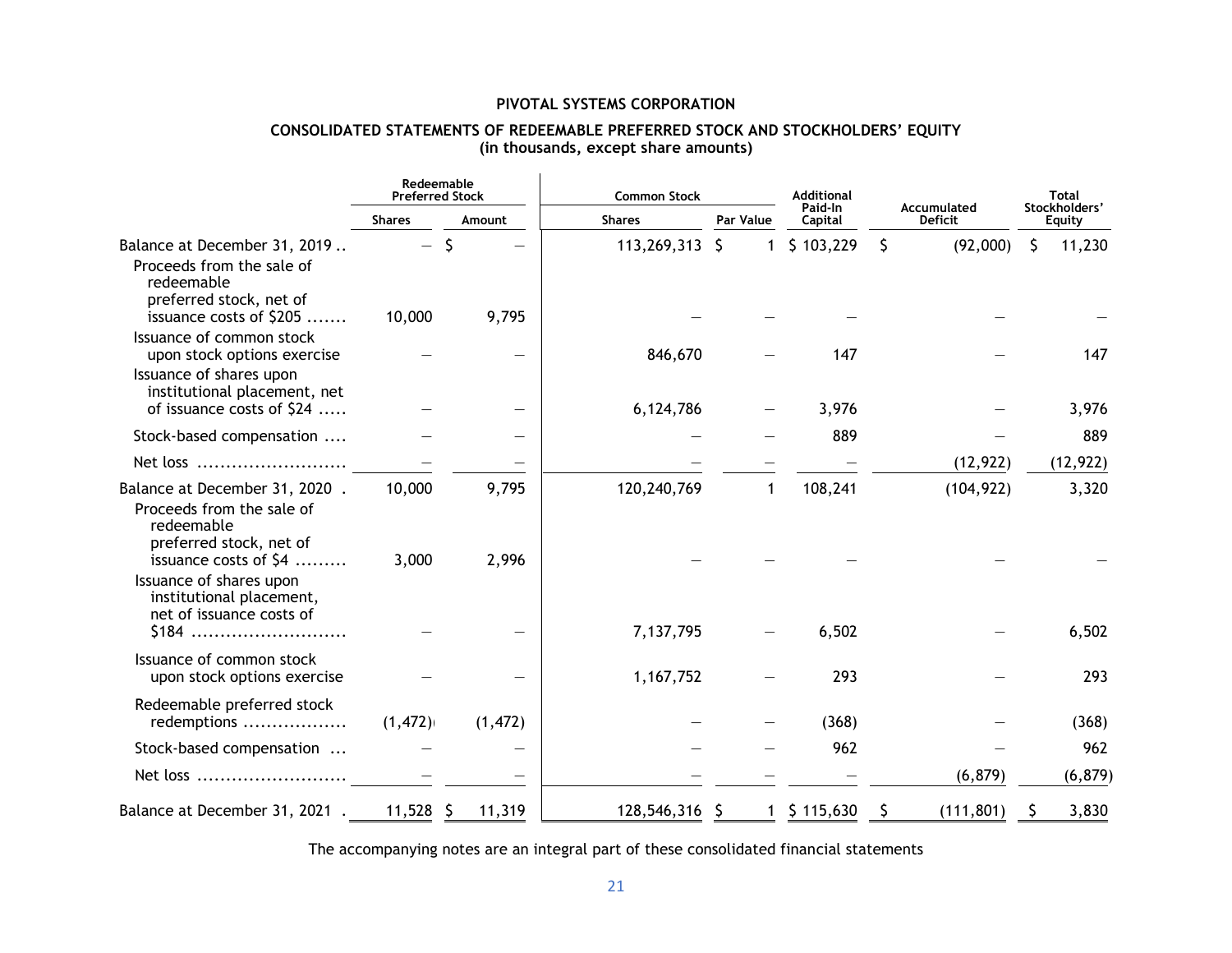## **PIVOTAL SYSTEMS CORPORATION CONSOLIDATED STATEMENTS OF CASH FLOWS (in thousands)**

|                                                                                | <b>Year Ended</b><br>December 31, |    |          |
|--------------------------------------------------------------------------------|-----------------------------------|----|----------|
|                                                                                | 2020                              |    | 2021     |
| <b>Cash Flows from Operating Activities</b>                                    |                                   |    |          |
|                                                                                | (12, 922)                         | \$ | (6, 879) |
| Adjustments to reconcile net loss to net cash used in operating activities:    |                                   |    |          |
|                                                                                | 433                               |    | 366      |
|                                                                                | 238                               |    | 257      |
|                                                                                | 889                               |    | 962      |
|                                                                                |                                   |    | (906)    |
| Gain on sale of property, plant and equipment                                  |                                   |    | (56)     |
|                                                                                |                                   |    | 2,190    |
| Changes in operating assets and liabilities:                                   |                                   |    |          |
|                                                                                | (1,744)                           |    | (2, 246) |
|                                                                                | 1,506                             |    | (40)     |
|                                                                                | (1)                               |    | (18)     |
|                                                                                | 274                               |    | 34       |
|                                                                                | (4)                               |    | 56       |
|                                                                                | 64                                |    | 505      |
|                                                                                | 126                               |    | (1,717)  |
|                                                                                | 478                               |    | (538)    |
|                                                                                | (224)                             |    | (264)    |
|                                                                                | (10, 887)                         |    | (8, 294) |
| <b>Cash Flows from Investing Activities</b>                                    |                                   |    |          |
|                                                                                | (890)                             |    | (185)    |
|                                                                                | (890)                             |    | (185)    |
| <b>Cash Flows from Financing Activities</b>                                    |                                   |    |          |
| Proceeds from borrowings on long-term-debt                                     | 956                               |    |          |
|                                                                                | (1,000)                           |    | (1,000)  |
|                                                                                | 147                               |    | 293      |
| Proceeds from the issuance of common stock, net of issuance costs              | 3,976                             |    | 6,502    |
| Proceeds from issuance of redeemable preferred stock, net of<br>issuance costs | 9,795                             |    | 2,996    |
| Payments on redemption of preferred stock                                      |                                   |    | (1, 840) |
|                                                                                |                                   |    | (2,023)  |
|                                                                                | 13,870                            |    | 4,928    |
|                                                                                | 2,093                             |    | (3, 551) |
| Cash and restricted cash at beginning of year                                  | 5,446                             |    | 7,539    |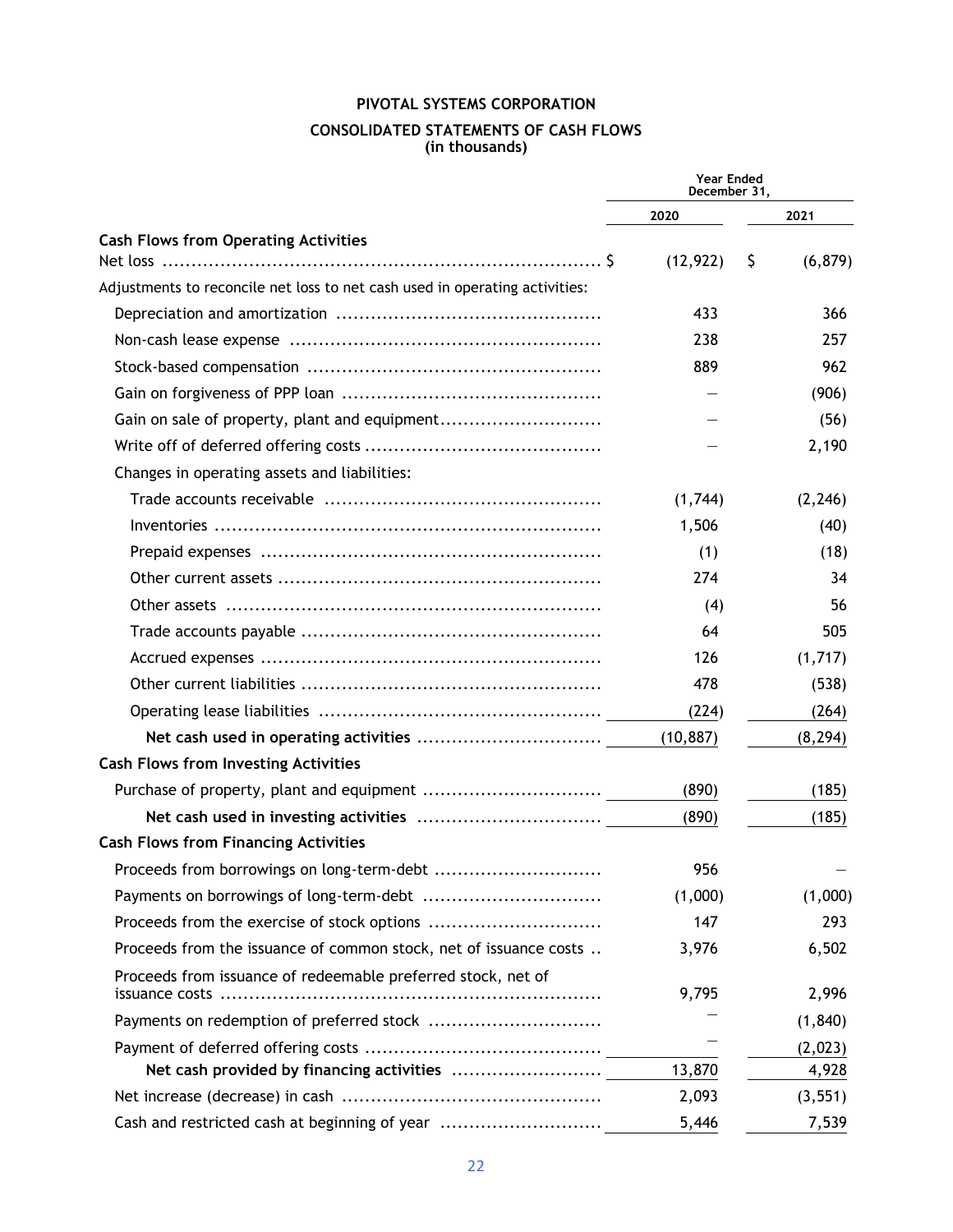## **PIVOTAL SYSTEMS CORPORATION**

#### **CONSOLIDATED STATEMENTS OF CASH FLOWS (Continued) (in thousands)**

|                                                                     | Year Ended<br>December 31, |       |     |       |
|---------------------------------------------------------------------|----------------------------|-------|-----|-------|
|                                                                     |                            | 2020  |     | 2021  |
|                                                                     |                            | 7,539 | \$. | 3,988 |
| Supplemental disclosures of cash flow information:                  |                            |       |     |       |
|                                                                     |                            | 43    | S   | 49    |
|                                                                     |                            | 157   | S   | 96    |
| Non-cash investing and financing activities:                        |                            |       |     |       |
| Purchases of property, plant, and equipment in accounts payable  \$ |                            |       |     | 9     |
|                                                                     |                            |       |     | 167   |
|                                                                     |                            |       |     | 906   |
| Disposal of property, plant and equipment in exchange for note      |                            |       |     | 278   |

The accompanying notes are an integral part of these consolidated financial statements.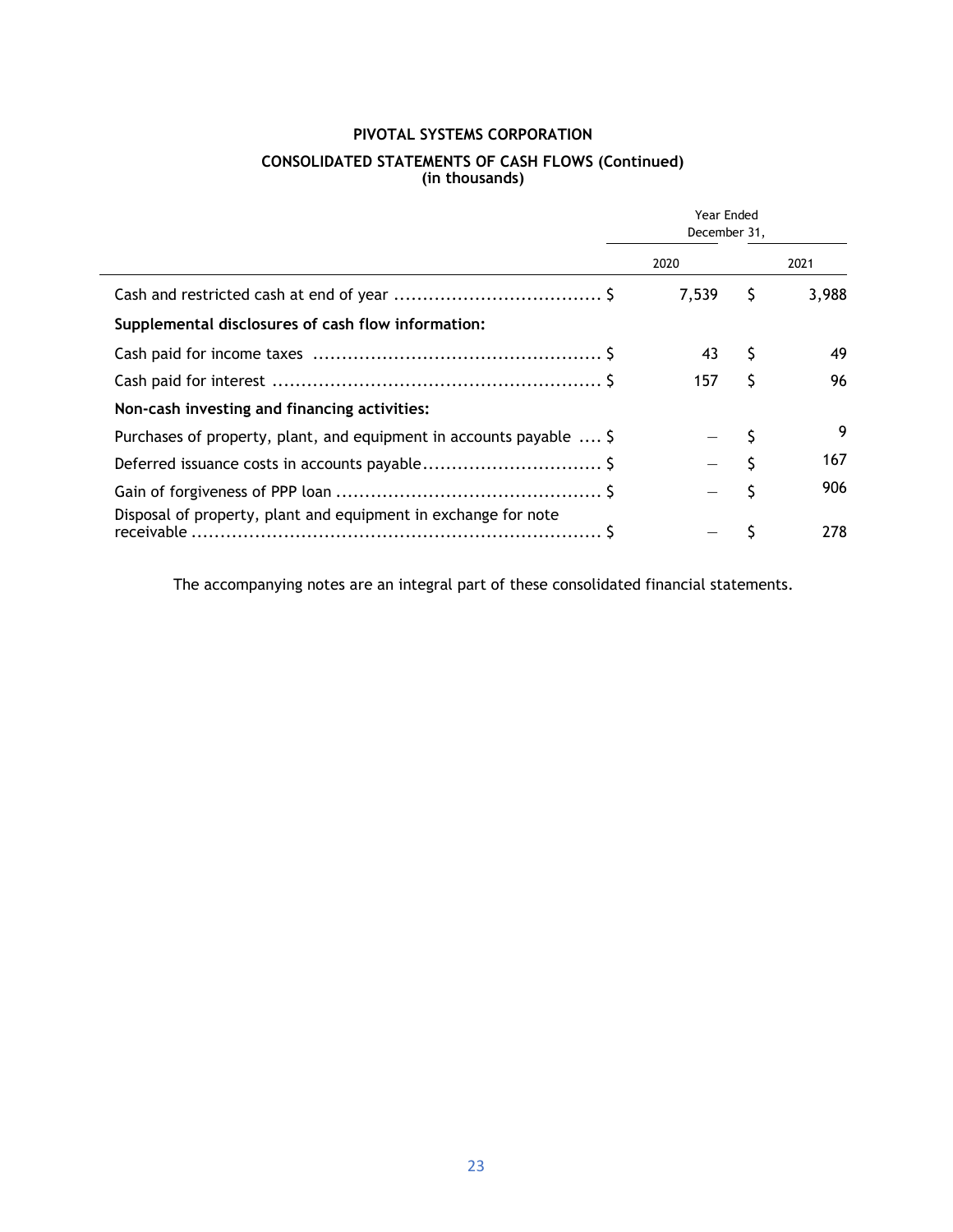## **PIVOTAL SYSTEMS CORPORATION NOTES TO CONSOLIDATED FINANCIAL STATEMENTS**

#### **1. Nature of the Business and Basis of Presentation**

Pivotal Systems Corporation, together with its consolidated subsidiary (the Company), designs, develops and manufactures flow monitoring and control technology products for the global semiconductor industry. The Company's proprietary hardware and software utilizes advanced machine learning to enable preventative diagnostic capability resulting in an order of magnitude increase in fab productivity and capital efficiency technology nodes. The Company is incorporated in Delaware, United States and has offices in Fremont, California, USA (headquarters) and third party contracted manufacturing and assembling facilities in Shenzhen, China and Dongtan, South Korea.

The Company's securities have been listed for quotation in the form of CHESS Depositary Interests, or CDIs, on the Australian Securities Exchange (the ASX) and trade under the symbol PVS since July 2, 2018. Legal title to the shares of common stock underlying the CDIs is held by CHESS Depositary Nominees Pty Ltd (CDN), a wholly owned subsidiary of the ASX. One CDI represents the beneficial interest in one share of common stock.

#### *Impact of the COVID-19 Coronavirus*

On March 11, 2020, the COVID-19 outbreak was declared a pandemic by the World Health Organization. The pandemic has resulted in governments around the world implementing increasingly stringent measures to help control the spread of the virus, including quarantines, "shelter in place" and "stay at home" orders, travel restrictions, business curtailments, school closures and other measures. In addition, governments and central banks in several parts of the world have enacted fiscal and monetary stimulus measures to counteract the impacts of the COVID-19 pandemic.

The Company continues to monitor the rapidly evolving conditions and circumstances as well as guidance from international and domestic authorities, including public health authorities, and the Company may need to take additional actions based on their recommendations. There is considerable uncertainty regarding the impact on the Company's business stemming from current measures and potential future measures that could restrict access to the Company's facilities, limit manufacturing and support operations and place restrictions on the Company's workforce and suppliers. The measures implemented by various authorities related to the COVID-19 outbreak have caused the Company to change its business practices including those related to where employees work, the distance between employees in the Company's facilities, limitations on the in person meetings between employees and with customers, suppliers, service providers, and stakeholders as well as restrictions on business travel to domestic and international locations or to attend trade shows, investor conferences and other events.

The full extent to which the ongoing COVID-19 pandemic adversely affects the Company's financial performance will depend on future developments, many of which are outside of the Company's control, are highly uncertain and cannot be predicted, including, but not limited to, the duration and spread of the pandemic, its severity, the effectiveness of actions to contain the virus or treat its impact and how quickly and to what extent normal economic and operating conditions can resume. The COVID-19 pandemic could also result in additional governmental restrictions and regulations, which could adversely affect the Company's business and financial results. In addition, a recession, depression or other sustained adverse market impact resulting from COVID-19 could materially and adversely affect the Company's business and its access to needed capital and liquidity. Even after the COVID-19 pandemic has lessened or subsided, the Company may continue to experience adverse impacts on its business and financial performance because of its global economic impact.

To the extent that the COVID-19 pandemic adversely affects the Company's business, results of operations, financial condition or liquidity, it also may heighten many of the other risks. Such risks include, if the business impacts of COVID-19 carry on for an extended period, these impacts could cause the Company to recognize impairments of long-lived assets as well as interrupt the ability of our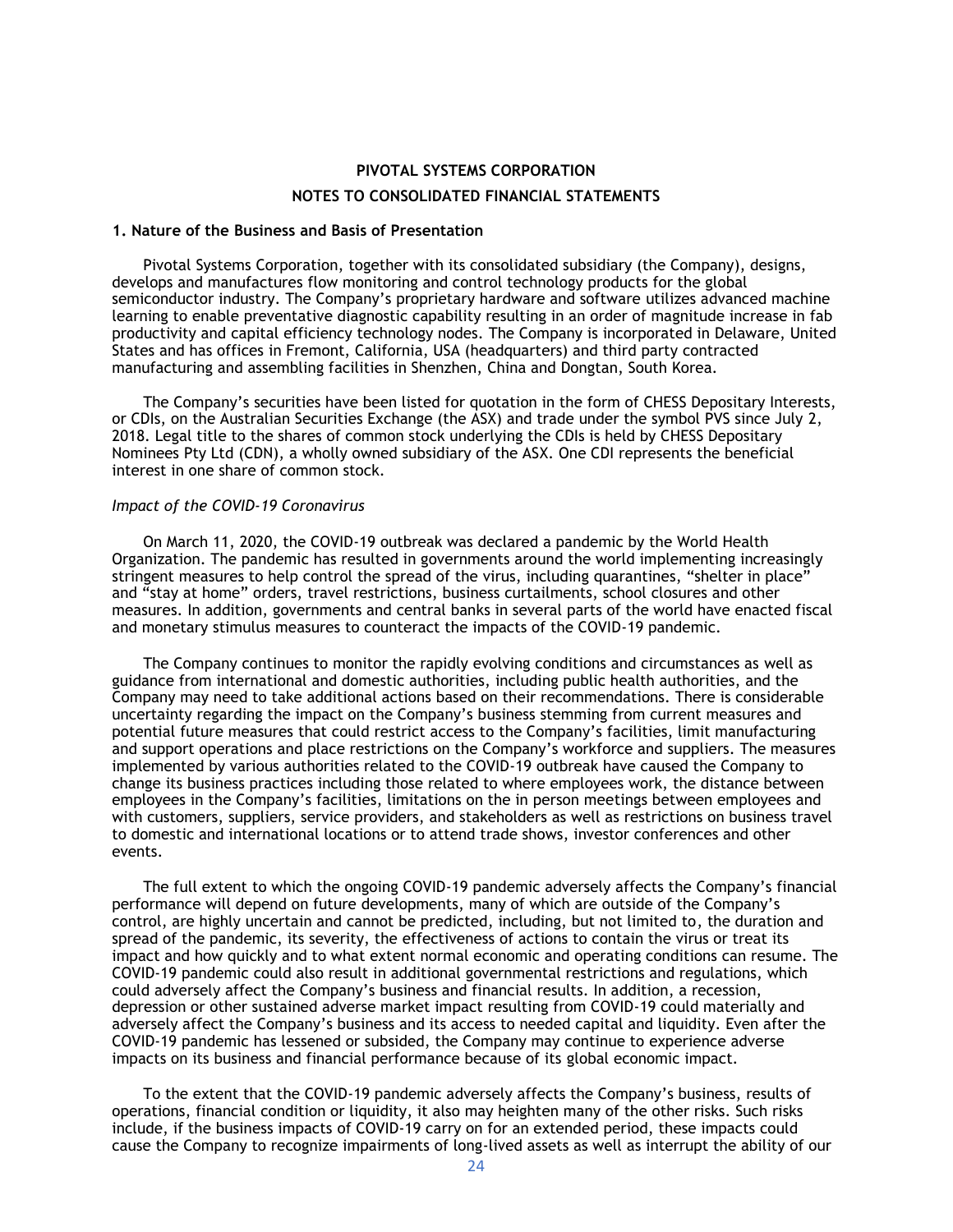outside suppliers to reliably deliver some of the critical materials and components used to manufacture our flow control products.

The Company has taken actions to mitigate its financial risk given the uncertainty in global markets caused by the COVID-19 pandemic. During the second quarter of fiscal year 2020, the Company applied for and received a Paycheck Protection Program (PPP) loan (see Note 11 – Notes Payable). The loan was forgiven in January 2021.

On March 27, 2020, the President of the United States signed and enacted into law the Coronavirus Aid, Relief and Economic Security Act (the CARES Act). The CARES Act contains numerous tax provisions including a correction to the applicable depreciation rates available in the original Tax Cuts and Jobs Act (TCJA) for Qualified Improvement Property (QIP).

#### *Liquidity and Going Concern*

The Company has incurred recurring losses and negative cash flows from operating activities since inception. The Company anticipates that it will continue to incur net losses into the near future. As of December 31, 2021, the Company had cash of \$4.0 million and had an accumulated deficit of \$111.8 million.

The Company believes that cash as of December 31, 2021, of \$4.0 million, together with \$10.5 million of cash proceeds raised from the sale of equity subsequent to year-end (see Note 19), will be sufficient to fund its planned operations for a period of at least 12 months from the date of the issuance of the accompanying consolidated financial statements.

Management expects to incur additional losses in the future to fund its operations and will need to raise additional capital to fully implement its business plan. The Company may raise additional capital through the issuance of equity securities, debt financings or other sources in order to further implement its business plan. However, if such financing is not available when needed and at adequate levels, the Company will need to reevaluate its operating plan and may be required to curtail its business operations.

#### **2. Summary of Significant Accounting Policies**

#### *Basis of presentation and consolidation*

The accompanying consolidated financial statements have been prepared in accordance with accounting principles generally accepted in the United States (U.S. GAAP). and include the accounts and results of operations of the Company and its wholly owned subsidiary. All intercompany balances and transactions have been eliminated in consolidation.

#### *Use of Estimates*

The preparation of consolidated financial statements in conformity with U.S. GAAP requires management to make estimates and assumptions that affect the reported amounts of assets, liabilities, and disclosures of contingencies at the date of the consolidated financial statements and the reported amounts of net revenue and expenses during the reporting period. Such estimates relate to revenue recognition, the useful lives of fixed assets, leases, allowances for doubtful accounts. Such estimates also relate to the net realizable value of inventory, accrued liabilities, the valuation of stock-based awards, deferred tax valuation allowances, and other reserves. On an ongoing basis, the Company evaluates its estimates. Actual results could differ from those estimates, and such differences may be material to the consolidated financial statements.

#### *Business Segment Information*

The Company operates in one segment which involves the technological design, development, manufacture, and sale of high-performance flow controllers. All the activities of the Company are interrelated, and each activity is dependent on the others. Accordingly, all significant operating disclosures are based upon analysis of the Company as one segment. The financial results of this segment are equivalent to the financial statements of the Company as a whole.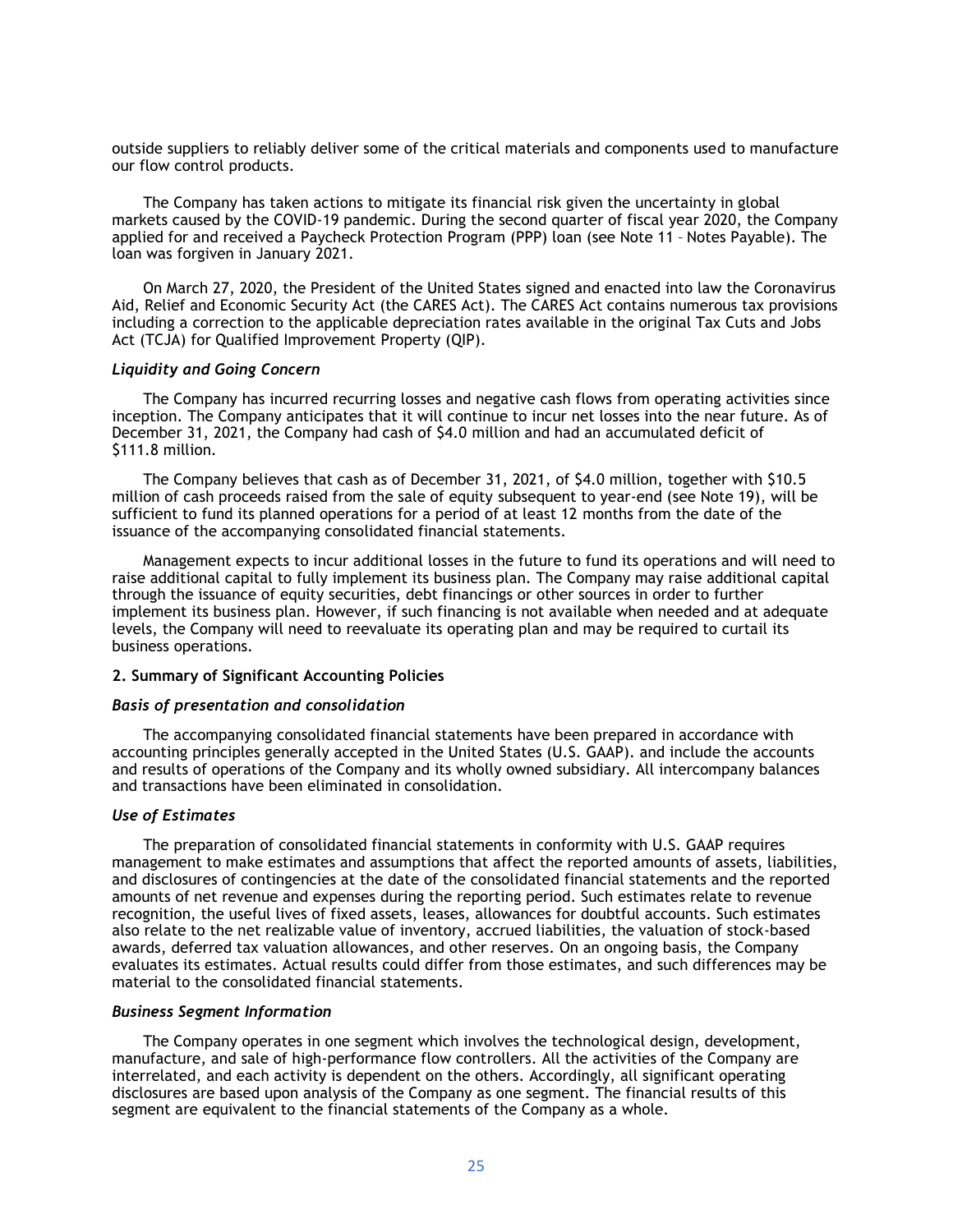The chief operating decision maker, who is the Company's chief executive officer, measures financial performance as a single enterprise and not on legal entity or end market basis. Throughout the year, the chief operating decision maker allocates capital resources on a project-by-project basis across the Company's entire asset base to maximize profitability without regard to legal entity or end market basis.

### *Foreign Currency*

The Company's consolidated financial statements are presented in U.S. Dollar. For each entity in the consolidated group, the Company determines the functional currency and items included in the financial statements of each entity are measured using that functional currency. As of and for the years ended December 31, 2020 and 2021, the Company has determined that the U.S. dollar is the functional currency of the entities in the consolidated group.

Transactions in foreign currencies are initially recorded by the Company's entities at their respective functional currency spot rates at the date the transaction first qualifies for recognition. Monetary assets and liabilities denominated in foreign currencies are translated at the functional currency spot rates of exchange at the reporting date. Non-monetary items that are measured in terms of historical cost in a foreign currency are translated using the exchange rates at the dates of the initial transactions. Exchange differences arising on the remeasurement of monetary items are recognized in the consolidated statements of operations.

#### *Credit Risk and Concentrations*

Financial instruments that potentially subject the Company to a concentration of credit risk consist principally of cash and accounts receivable.

The Company places its cash in high credit quality financial institutions. Substantially all of the Company's cash is held at one financial institution that management believes is of high credit quality. Such deposits may, at times, exceed federally insured limits. In general, the Company's customers are not required to provide collateral or any other security to support accounts receivable. The Company performs ongoing credit evaluations of its customers and maintain an allowance for estimated credit losses. Bad debt expense was immaterial for the years ended December 31, 2020 and 2021.

### *Deferred offering costs*

The Company capitalizes certain legal, professional accounting and other third-party fees that are directly associated with in-process equity financings as deferred offering costs, until such financings are consummated. After consummation of an equity financing, these costs are recorded as a reduction of the proceeds from the offering, either as a reduction to the carrying value of the preferred stock or in stockholder's deficit as a reduction of additional paid-in capital generated as a result of the offering. In December 2021 the Company wrote off \$2,190,000 in deferred offering costs, due to delays and uncertainties around the Company's public listing in the United States.

#### *Fair Value of Financial Instruments*

Certain assets and liabilities are carried at fair value under U.S. GAAP. Fair value is the exchange price that would be received for an asset or paid to transfer a liability (at exit price) in the principal or most advantageous market for the asset or liability in an orderly transaction between market participants on the measurement date. The Company establishes a fair value hierarchy that requires an entity to maximize the use of observable inputs and minimize the use of unobservable inputs when measuring fair value. The standard describes three levels of inputs that may be used to measure fair value, which are provided below:

*Level 1 – Quoted* prices in active markets for identical assets or liabilities.

*Level 2 — Observable* inputs (other than Level 1 prices) such as quoted prices for similar assets or liabilities, quoted prices in markets that are not active, or other inputs that are observable or can be corroborated by observable market data for substantially the full term of the assets or liabilities.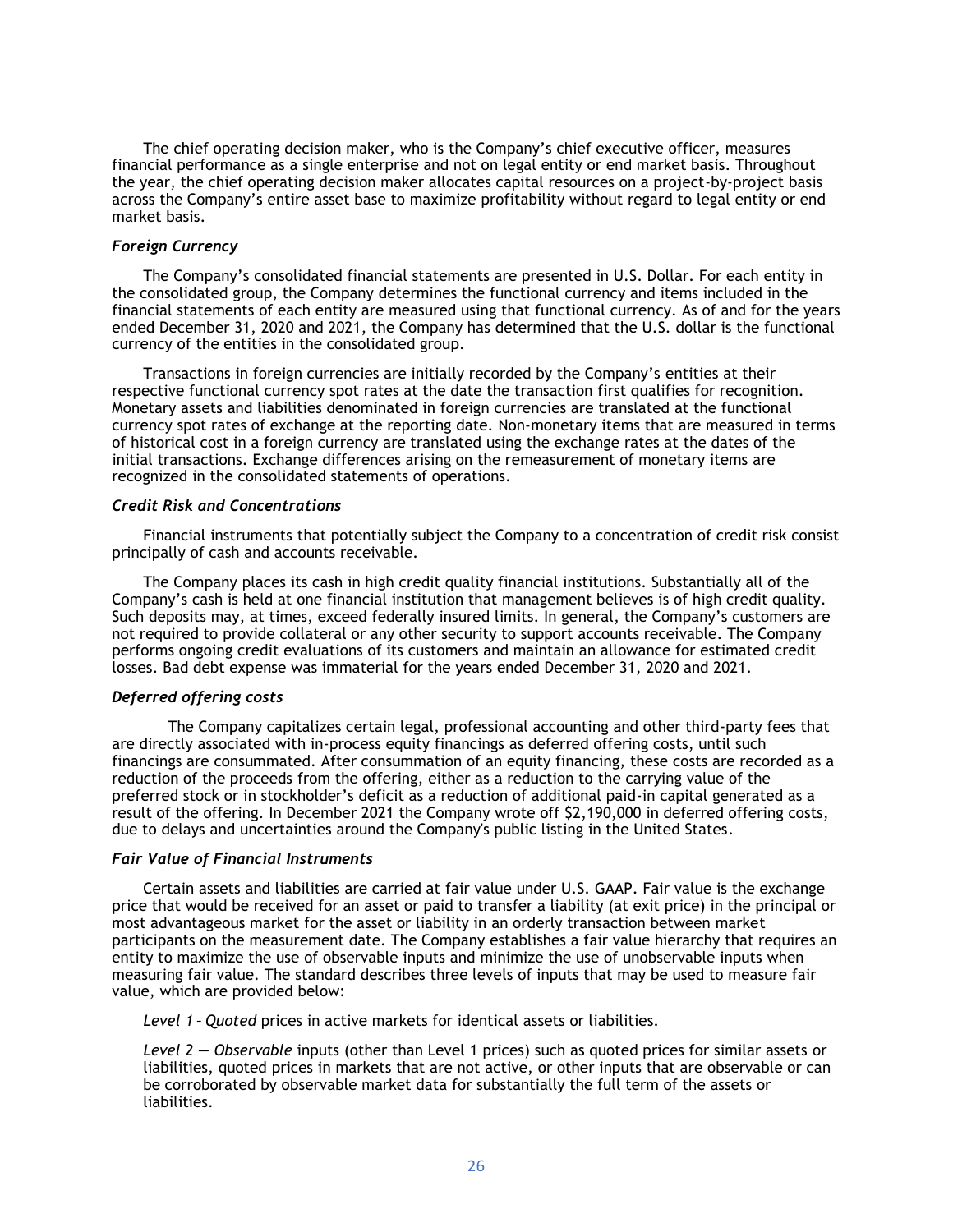*Level 3 – Unobservable* inputs that are supported by little or no market activity and that are significant to the fair value of the assets or liabilities. Assets and liabilities include financial instruments whose value is determined using pricing models, discounted cash flow methodologies, or similar techniques, as well as instruments for which the determination of fair value requires significant management judgment or examination.

The categorization of a financial instrument within the valuation hierarchy is based on the lowest level of input that is significant to the fair value measurement.

The Company's cash and restricted cash is carried at fair values as determined according to the fair value hierarchy. The carrying value of accounts receivable, accounts payable and accrued expenses approximate their respective fair value due to the short-term nature of these assets and liabilities. The carrying value of the term loan and outstanding borrowings under the line of credit agreement approximate fair value as they bear interest at a rate approximating a market interest rate.

## *Cash and Restricted Cash*

The Company considers all highly liquid investments with an original maturity date of three months or less at the date of purchase to be cash equivalents. Cash is maintained at financial institutions. The Company maintains all cash in a highly liquid form to meet current obligations.

Cash and restricted cash (which is presented within other current assets in the consolidated balance sheets) consist of the following at December 31, 2020 and 2021 (in thousands):

| 2020 2021 |  |
|-----------|--|
|           |  |
|           |  |
|           |  |

Restricted cash represents cash reserved for the redemption of redeemable preferred stock.

#### *Trade accounts receivable, net*

A receivable is a right to consideration that is unconditional (i.e., only the passage of time is required before payment is due). Accounts receivables are presented net of an allowance for doubtful accounts, which is an estimate of amounts that may not be collectible.

The Company manages the collectability of accounts receivable primarily through its review of the accounts receivable aging. When facts and circumstances dictate the collection of a specific invoice amount or the balance relating to a customer is in doubt, the Company assesses the impact on amounts recorded for doubtful accounts and, if necessary, records a charge in the fiscal period that such assessment is determined. Adjustments to the allowance for doubtful accounts are recorded as selling, general and administrative expenses in the consolidated statements of operations. Account balances are written off after all means of collection are exhausted and the potential for non-recovery is determined to be probable.

#### *Inventories*

Inventories are stated at the lower of cost or net realizable value, with cost being determined on a first-in, first-out basis. The Company records inventory valuation adjustments when conditions exist that suggest that inventory may be more than anticipated demand, is obsolete based upon expected future demand for products and market conditions, or quality related rejections. These valuation adjustments are reported as a reduction to raw materials, work in process and finished goods. The Company regularly evaluates the ability to realize the value of inventory based on a combination of factors, including historical usage rates, forecasted sales or usage, and product end of life dates. Assumptions used in determining management's estimates of future product demand may prove to be incorrect, in which case the Company may need to record additional write offs of inventory. Although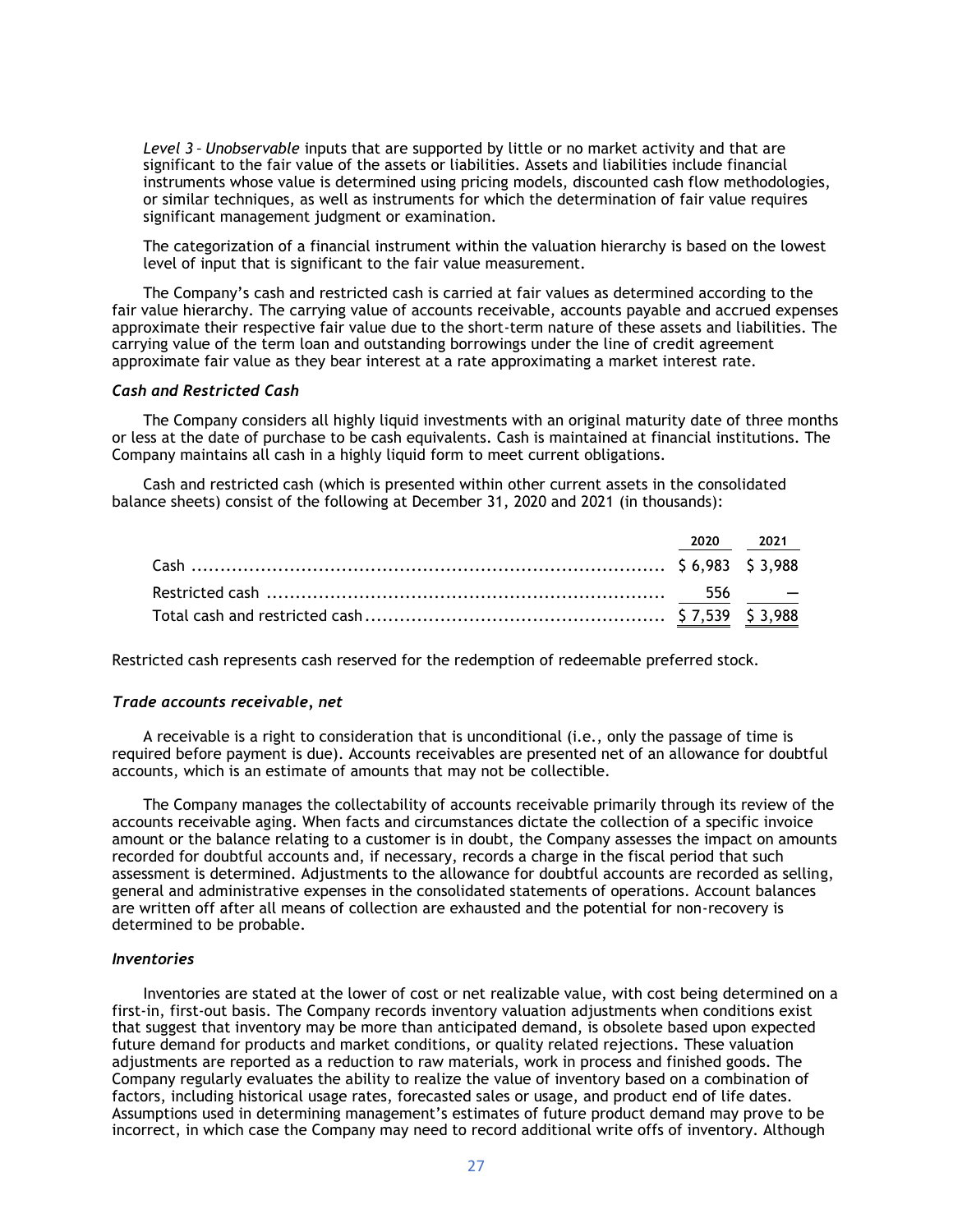the Company performs a detailed review of its forecasts of future product demand, any significant unanticipated changes in demand could have a significant impact on the value of the Company's inventory and reported operating results.

#### *Property, Plant and Equipment, Net*

Property, plant and equipment, net, including improvements that significantly add to productive capacity or extend useful life, are stated at historical cost less accumulated depreciation. Depreciation is computed using the straight-line method over the estimated useful lives of the assets. Maintenance and repairs expenditures are charged to expense as incurred. Estimated useful lives of the respective property, plant and equipment assets are as follows:

| Asset                   | <b>Useful Life</b>                                                         |
|-------------------------|----------------------------------------------------------------------------|
| Plant and equipment     | $2 - 5$ years                                                              |
| Furniture and fixtures  | $2 - 5$ years                                                              |
| Computers and equipment | 3 years                                                                    |
| Software                | 2 years                                                                    |
| Leasehold improvements  | The shorter of the remaining term of the<br>lease or estimated useful life |

#### *Leases*

The Company accounts for leases in accordance with Accounting Standards Codification (ASC) ASC 842, which requires lessees to recognize leases on-balance sheet and disclose key information about leasing arrangements. ASC 842 was adopted as of January 1, 2019. The Company determines if a contract contains a lease based on whether it has the right to obtain substantially all the economic benefits from the use of an identified asset and whether we have the right to direct the use of an identified asset in exchange for consideration, which relates to an asset which the Company does not own. Right-of-use (ROU) assets represent the Company's right to use an underlying asset for the lease term and lease liabilities represent the Company's obligation to make lease payments arising from the lease. ROU assets are recognized as the lease liability, adjusted for lease incentives received and prepayments made. Lease liabilities are recognized at the present value of the future lease payments at the lease commencement date. The interest rate used to determine the present value of the future lease payments is our incremental borrowing rate (IBR) because the interest rate implicit in most of our leases is not readily determinable.

The IBR is a hypothetical rate based on the Company's understanding of what its credit rating would be. Lease payments may be fixed or variable; however, only fixed payments or in-substance fixed payments are included in the Company's lease liability calculation. Variable lease payments are recognized in operating expenses in the period in which the obligation for those payments is incurred.

The ROU asset also includes any initial direct costs and any lease payments made prior to the lease commencement date and is reduced by any lease incentives received. The ROU asset is amortized on a straight-line basis as the operating lease cost over the lease term on the consolidated statements of operations. ROU asset amortization, referred to as non-cash lease expense, along with the change in the operating lease liabilities are separately presented within the cash flows from operating activities on the consolidated statements of cash flows.

#### *Impairment of Long-Lived Assets*

Long-lived assets are tested for impairment whenever events or changes in business circumstances indicate that the carrying amount of the assets may not be fully recoverable. Factors that the Company considers in deciding when to perform an impairment review include significant underperformance of the business in relation to expectations, significant negative industry or economic trends and significant changes or planned changes in the use of the assets. If an impairment review is performed to evaluate a long-lived asset for recoverability, the Company compares forecasts of undiscounted cash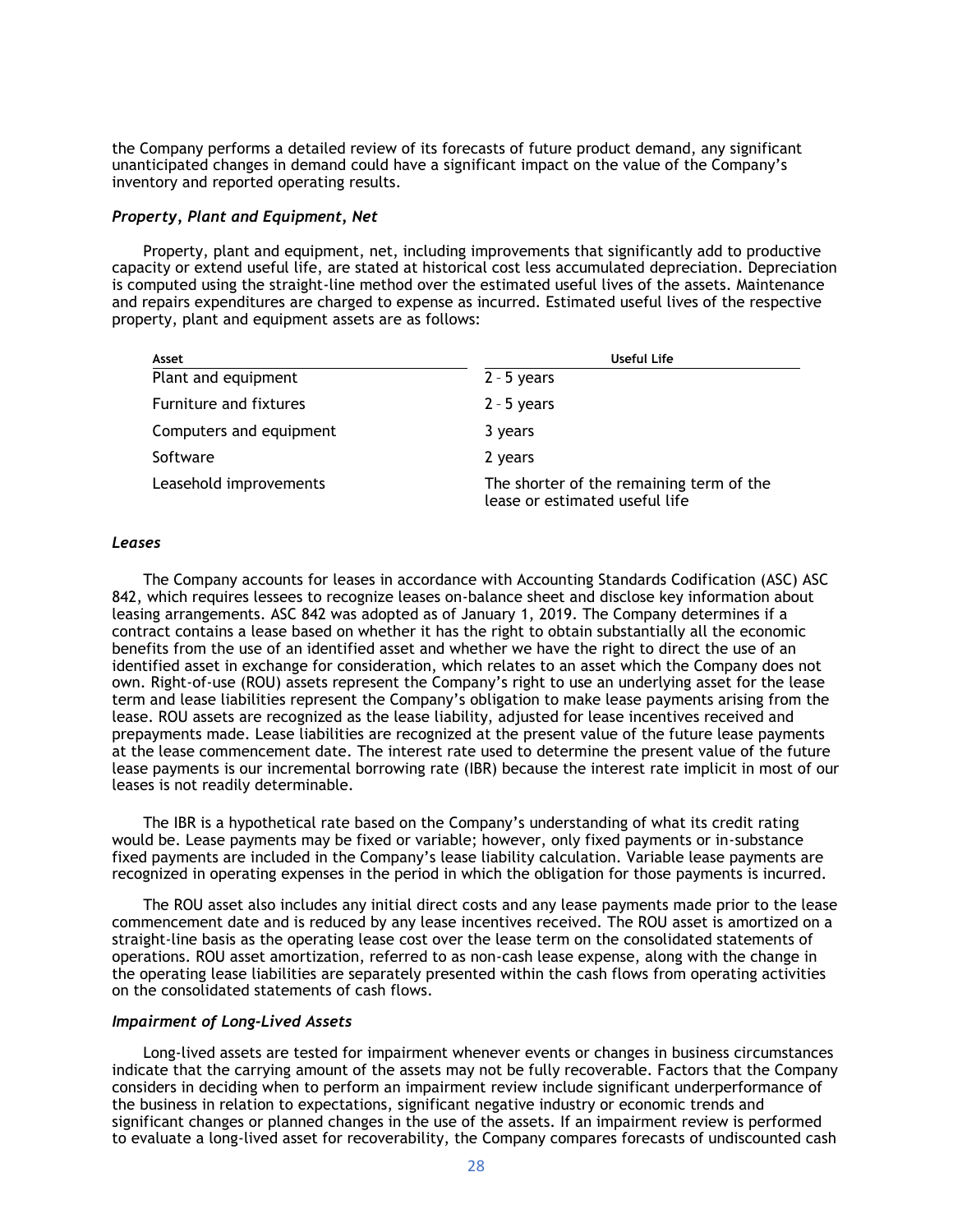flows expected to result from the use and eventual disposition of the long-lived asset to its carrying value. If such assets are considered to be impaired, the impairment to be recognized is measured as the amount by which the carrying amount of the assets exceeds the fair value of the assets. To date, the Company has not recorded any impairment losses on long-lived assets. If such assets are not impaired, but their useful lives have decreased, the remaining net book value is amortized over the revised useful life.

#### *Product Warranties*

The Company provides warranties on its products to its customers, generally for one to three years from the date of shipment. In the event of a failure of a product covered by these warranties, the Company must repair or replace the product or, if those remedies are insufficient, and at the discretion of the Company, provide a refund. The Company periodically assesses the adequacy of the warranty reserve and adjusts the amount as necessary. If there is a material increase in the rate of customer claims, or the Company's estimates of probable losses relating to specifically identified warranty exposures are inaccurate, the Company may need to record a charge against future cost of goods sold. As of December 31, 2020 and 2021, the Company had accrued warranty reserves of \$115,000 and \$115,000, respectively.

#### *Redeemable Preferred Stock*

The Company classifies redeemable preferred stock, outside of stockholders' equity because, upon the occurrence of certain change in control events that are outside the Company's control, including liquidation, sale or transfer of the Company's assets, or events of default, holders of the redeemable preferred stock can cause redemption for cash. If it becomes probable that the shares will become redeemable, the Company will re-measure the carrying value of the shares to the redemption value through the redemption date. As of December 31, 2021, no remeasurements were required, as the Company determined that the shares were not probable of becoming redeemable. The Company analyzed all embedded derivatives and beneficial conversion features for its redeemable preferred stock and concluded that none requires bifurcation.

#### *Revenue Recognition*

The Company earns revenue from contracts with customers, primarily through the design, development, manufacture and sale of flow controllers. Contracts are priced based on specific negotiations with each customer. The Company records revenue under ASC 606.

Under the guidance of ASC 606, revenue is recognized when transfer of control to the customer occurs in an amount reflecting the consideration that the Company expects to be entitled. To achieve this core principle, the Company applies the following five step approach:

(1)   *Identify the contract with a customer —* The Company considers distributor or sales representative agreements, together with purchase orders, as well as individual customer purchase orders to be customer contracts. A contract exists when it is approved by both parties, each party's rights and obligations are identified, payment terms are known, customer has the ability and intent to pay and the contract has commercial substance. The Company uses judgement in determining the customer's ability and intent to pay, which is based on factors such as the customer's historical payment experience.

(2)   *Identify the performance obligations in the contract —* Performance obligations are identified as products and services that will be transferred to the customer that are both capable of being distinct, whereby the customer can benefit from the product or service either on its own or together with other resources that are readily available from third parties or from the Company, and are distinct in the context of the contract, whereby the transfer of the products or services is separately identifiable from other promises in the contract. Substantially, all the Company's contracts with customers contain single performance obligation, such as the sale of flow controllers.

(3)   *Determine the transaction price —* The transaction price is determined based on the consideration to which the Company expects to be entitled in exchange for transferring products to the customer. The transaction price may include variable consideration. Variable consideration is included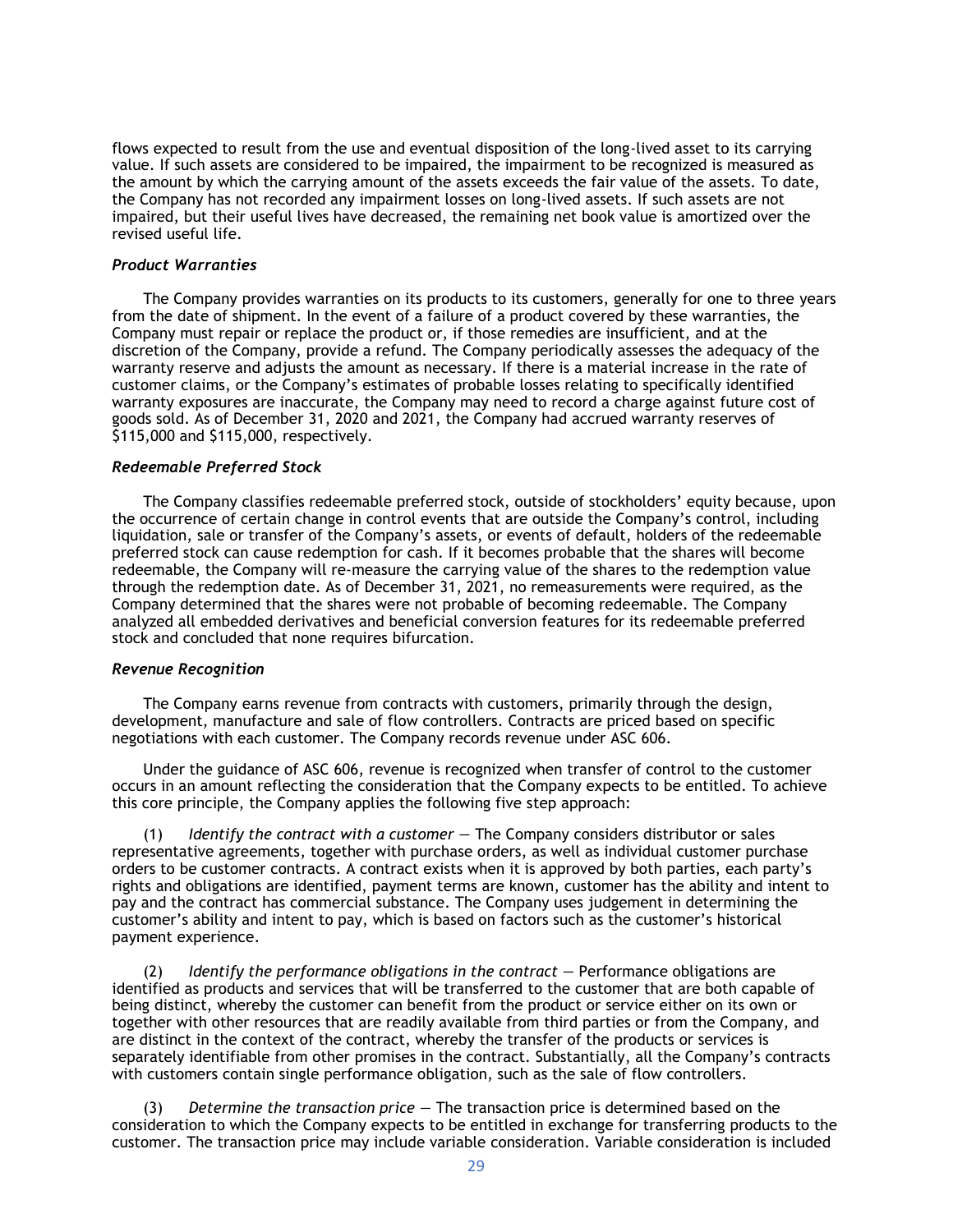in the transaction price if, in the Company's judgment, it is probable that no significant future reversal of cumulative revenue under the contract will occur.

(4)    *Allocate the transaction price to the performance obligations in the contract —* If the contract contains a single performance obligation, the entire transaction price is allocated to that performance obligation. Contracts that contain multiple performance obligations require an allocation of the transaction price to each performance obligations based on a relative standalone selling price (SSP). For the periods ended December 31, 2020 and 2021, contracts including multiple performance obligations are infrequent.

(5)   *Recognize revenue when a performance obligation is satisfied —* Revenue is recognized when control of the product is transferred to the customer (i.e., when the Company's performance obligation is satisfied), which typically occurs point in time at shipment. The Company records product sales net of discounts, sales returns and allowances.

#### *Service revenue*

Service revenue is recognized upon transfer of control of promised services to customers in an amount that reflects the consideration that the Company expects to receive in exchange for those products or services. These services are regularly sold on a stand-alone basis. Contracts that include the provision of services are typically related with repair services, which are generally capable of being distinct and accounted for as separate performance obligations. Repair services are typically sold on a time and materials basis and related revenue is recognized once the repaired product is shipped or delivered to the customer. These services are provided at a point in time.

ASC 606 defines "control" as "the ability to direct the use of, and obtain substantially all of the remaining benefits from, the asset." The Company first determines whether control of a service is transferred over time when at least one of the following criteria is met:

- The customer simultaneously receives and consumes the benefits provided by the entity's performance as the entity performs.
- The entity's performance creates or enhances an asset that the customer controls as the asset is created or enhanced.
- The entity's performance does not create an asset with an alternative use to the entity and the entity has an enforceable right to payment for performance completed to date.

If a performance obligation is satisfied over time, the Company recognizes revenue by measuring progress toward satisfying the performance obligation in a manner that faithfully depicts the transfer of goods or services to the customer. Considering that repair services are generally satisfied when the Company has transferred physical possession of the repaired product, the related revenue is recognized at a point in time.

#### *Sales channels*

The Company sells products and services primarily in the United States and Asia through its direct sales force, third party distributors and independent sales representatives. When the Company transacts with a distributor, its contractual arrangement is with the distributor and not with the end user. Whether the Company transacts business with and receives the order from a distributor or directly from an end user, its revenue recognition policy and resulting pattern of revenue recognition for the order are the same.

The Company also uses independent sales representatives to assist in the sales process with certain customers. Sales representatives are not distributors. If a sales representative is engaged in the sales process, the Company receives the order directly from and sells the products directly to the end customer. The Company pays a commission to the sales representative, calculated as a percentage of the related customer payment. Sales representatives commissions are recorded as expenses when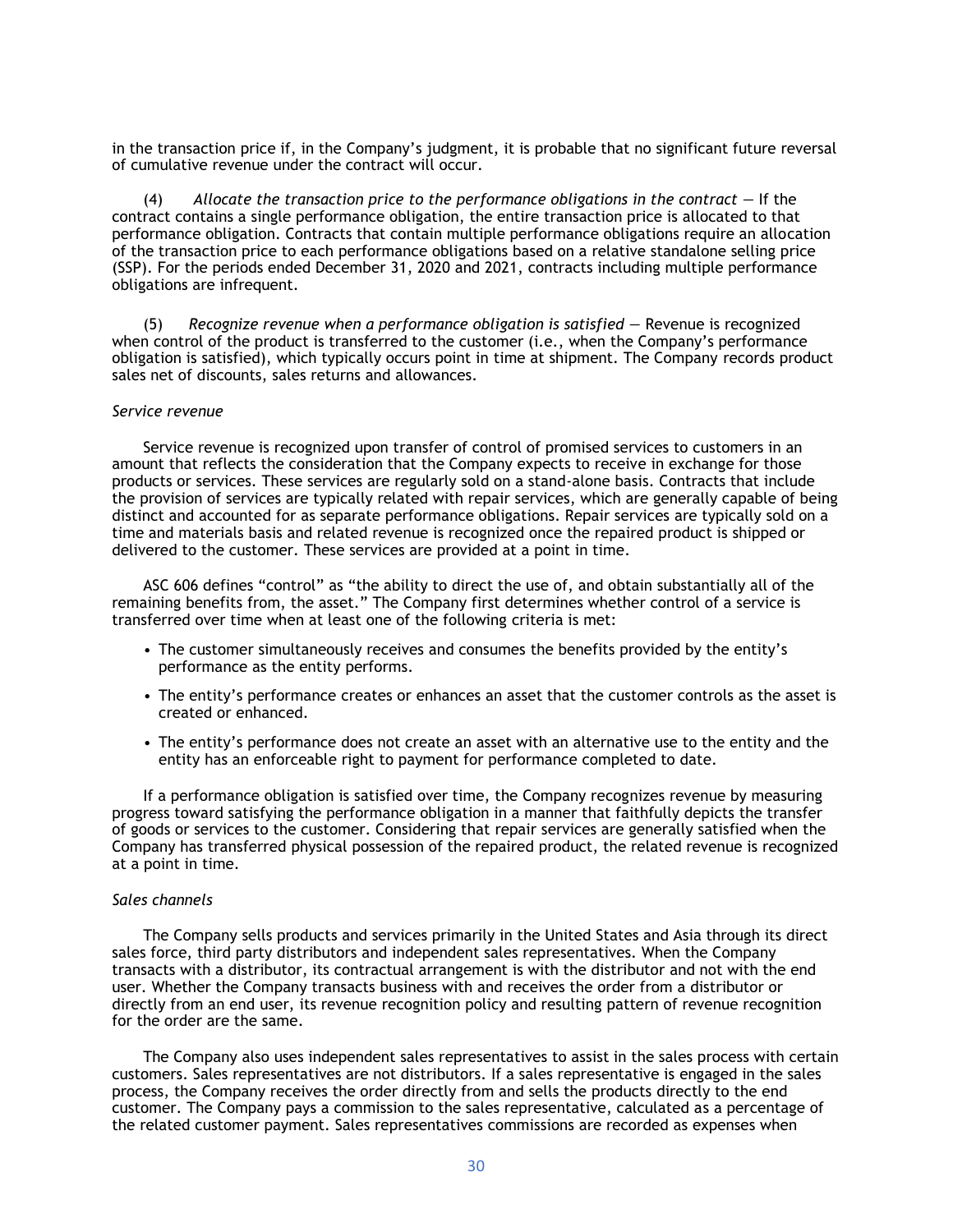incurred and are classified as sales and marketing expenses in the Company's consolidated statements of operation.

#### *Variable consideration*

Variable consideration includes returns for which reserves are established. When applicable, these reserves are based on the amounts earned or claimed on the related sales and are classified as reductions of accounts receivable. Where appropriate, these estimates take into consideration the Company's historical experience, current contractual and statutory requirements, industry data and forecasted customer buying and payment patterns.

#### *Practical expedients elected*

The Company elected certain practical expedients with the adoption of the new revenue recognition standard. The length of time between revenue recognition and payment is not significant under any of the Company's payment terms. However, if the period between revenue recognition and when the customer pays is one year or less, the Company elected to not account for the significant financing component. In addition, the Company expenses incremental costs of obtaining a contract as and when incurred because the expected amortization period of the asset that the Company would have recognized is one year or less.

#### *Other Revenue Recognition Policies*

Shipping and handling activities are not considered a fulfillment cost. The Company records shipping and handling costs as a cost of goods sold.

## *Contract Assets and Contract Liabilities*

Contract liabilities (deferred revenue) consist of advance consideration received from customers and billings more than revenue recognized as deferred revenue, which precede the Company's satisfaction of the associated performance obligations. The Company's contract liabilities primarily result from customer payments received upfront for performance obligations that are satisfied at a point in time. Contract liabilities are recognized as revenue when the goods are delivered to the customer. As of January 1, 2020, December 31, 2020, and 2021, the Company had contract liabilities of \$31,000, \$575,000 and \$37,000, respectively. Revenue recognized from contract liabilities were \$20,000 and \$538,000 for the periods ended December 31, 2020, and 2021, respectively. There were no deferred cost of goods sold as of December 31, 2020. As of December 31, 2021, the Company had deferred cost of goods sold of \$5,000.

Due to the relationship between the Company's performance and the customer's payment, the Company typically does not have conditional rights to consideration in exchange for goods or services transferred to a customer. Generally, the Company has the right to bill the customer as goods are delivered and services are provided, which results in the Company's right to payment being unconditional. Therefore, the Company does not have contract assets as of December 31, 2020, or December 31, 2021.

Due to the nature of the product, each contract with a customer has distinct performance obligations that are capable of being distinct on their own and within the context of the contract. In addition, based on the contract terms, which generally include performance obligations subject to cancellation terms, the Company does not have material unsatisfied performance obligations.

#### *Research and Development Expenses*

Research and development costs consist primarily of salaries, employee benefits, depreciation, amortization, overhead, outside contractors, facility expenses, and non-recurring engineering fees. Expenditures for research and development are charged to expense as incurred.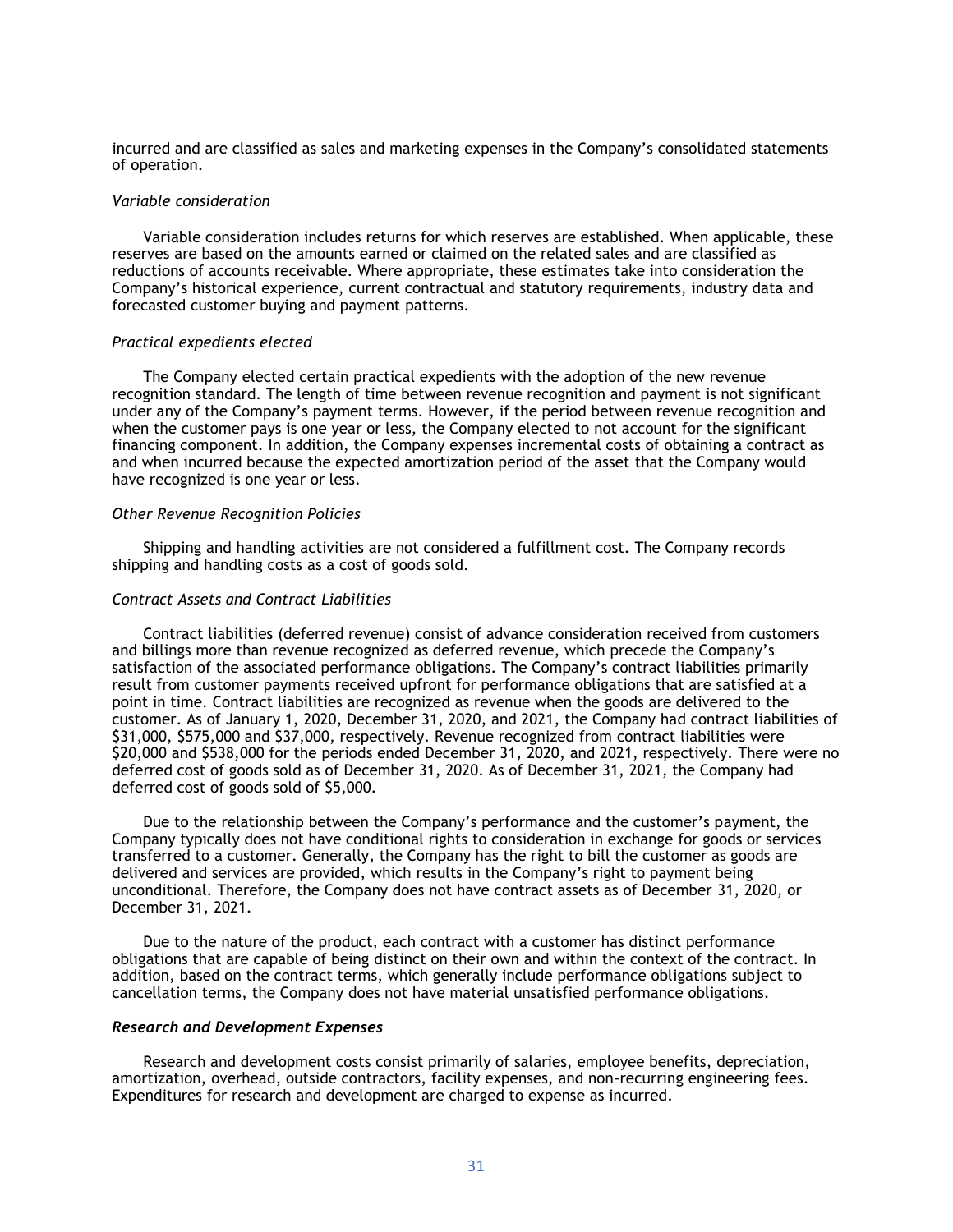#### *Stock-Based Compensation*

The Company recognizes compensation costs for all stock-based compensation awards made to employees based upon the awards' grant-date fair value. The fair value of the equity-settled share options granted throughout the year is estimated as at the date of grant using a Black Scholes Option Pricing Model. Stock-based compensation expense is recognized evenly over the requisite service period, which is generally the vesting period. The Company accounts for forfeitures as they occur. Determining the fair value of the stock-based compensation awards at the grant date requires judgment, including estimated the expected term of the stock awards and the volatility of the underlying market-based and projected future cash flow assumptions. Any changes to those estimates that the Company makes from time to time may have a significant impact on the stock-based compensation expense recorded and could materially impact the Company's results of operations.

#### *Income Taxes*

The Company accounts for income taxes using the asset and liability method, which requires the recognition of deferred tax assets and liabilities for the expected future tax consequences of temporary differences between the financial statement and tax basis of assets and liabilities, as measured by enacted tax rates anticipated to be in effect when these differences are expected to reverse. This method also requires the recognition of future tax benefits to the extent that realization of such benefits is more likely than not. Deferred tax expense or benefit is the result of changes in the deferred tax assets and liabilities. The Company assesses the likelihood that its deferred tax assets will be recovered from future taxable income and, to the extent it believes, based upon the weight of available evidence, it is more likely than not that some or all the deferred tax assets will not be realized, a valuation allowance is established.

The Company recognizes a liability for potential payments of taxes to various tax authorities related to uncertain tax positions and other tax matters. The recorded liability is based on a determination of whether and how much of a tax benefit taken by the Company in its tax filings or positions is "more likely than not" to be realized. The amount of the benefit that may be recognized in the consolidated financial statements is the largest amount that has a greater than 50% likelihood of being realized upon ultimate settlement. To the extent that the assessment of such tax positions changes, the change in estimate is recorded in the period in which the determination is made. The Company establishes a liability, which is included in other long-term liabilities in the consolidated balance sheets, for tax-related uncertainties based on estimates of whether, and the extent to which, additional taxes will be due. These liabilities are established when the Company believes that certain positions might be challenged despite the Company's belief that the tax return positions are fully supportable. The recorded liability is adjusted considering changing facts and circumstances. The provision for income taxes includes the impact of the recorded liability and the related changes.

When incurred, the Company recognizes interest and penalties related to uncertain tax positions as a component of income tax provision in the consolidated statements of operations. Accrued interest and penalties are included in accrued income taxes in the consolidated balance sheets.

#### *Net Loss Per Share*

The Company computes net loss per share in accordance with ASC 260, *Earnings Per Share* (ASC 260). Basic net loss per share is computed by dividing net loss attributable to shareholders of the Company by the weighted-average number of common shares outstanding during the reporting period. Diluted loss per share is computed similarly to basic net loss per share, except that it includes the potential dilution that could occur if dilutive securities were exercised. Information about potentially dilutive and antidilutive shares for the reporting period is provided in Note 15 - Net Loss per Share.

### *Concentrations of Credit Risk and Significant Customers*

Financial instruments that potentially subject the Company to concentrations of credit risk consist primarily of cash and accounts receivable. To manage credit risk related to accounts receivables, the Company evaluates its creditworthiness of its customers and maintains allowances, to the extend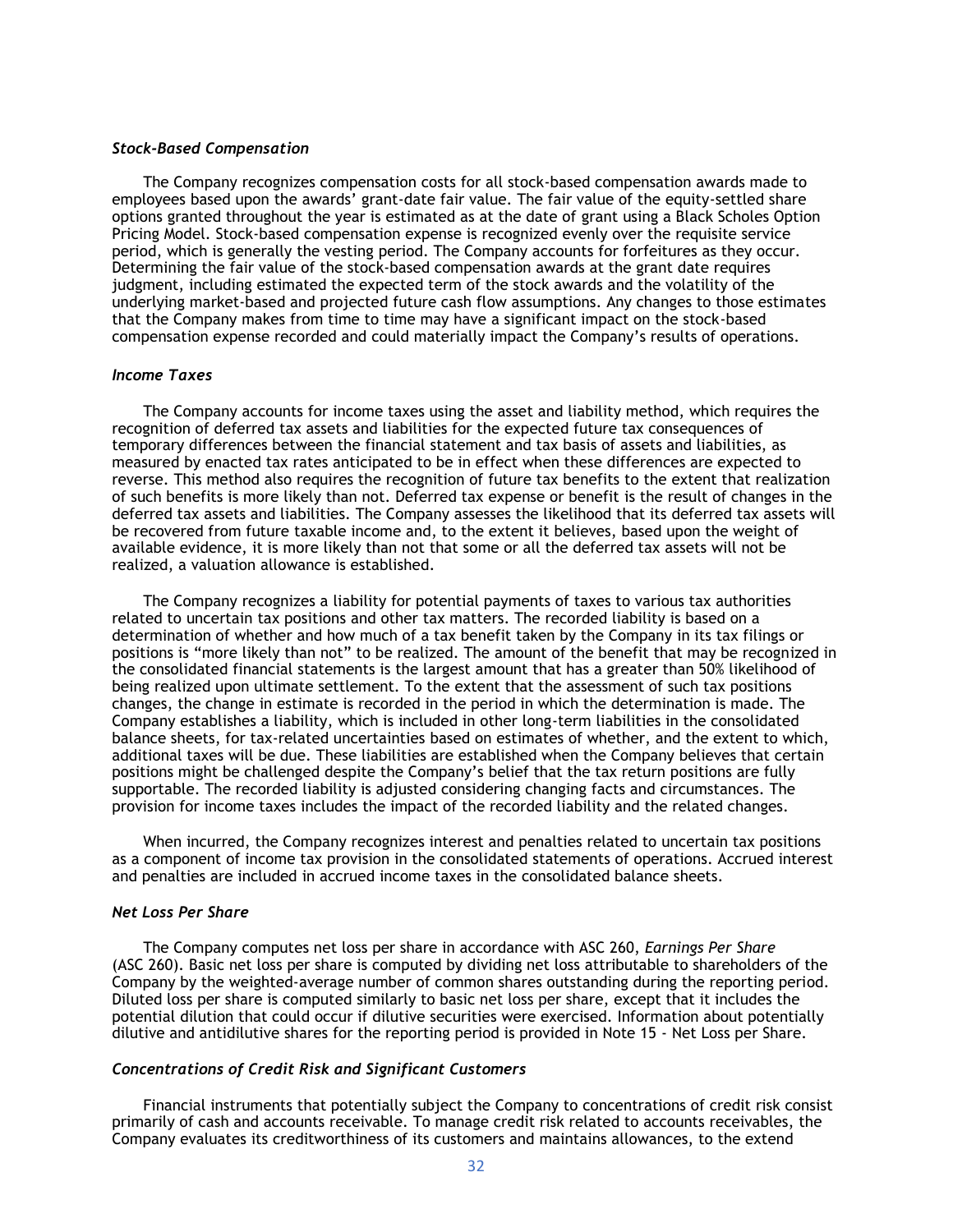necessary, for potential credit losses based upon the aging of its accounts receivable balances and known collection issues. There were no expected credit losses as of December 31, 2020 and 2021.

Geographically, the Company has the following revenue information based on the location of its customers during the years ended December 31, 2020 and 2021 (in thousands):

|  | 2020 2021         |
|--|-------------------|
|  |                   |
|  |                   |
|  | \$21,756 \$29,245 |

The categorization of net sales by geography is determined based on the location the products are being shipped to.

The following customers accounted for more than 10% of revenues during the years ended December 31, 2020 and 2021:

|  | 2020 2021 |
|--|-----------|
|  |           |
|  |           |
|  |           |
|  |           |
|  | 92% 89%   |

The following customers accounted for more than 10% of accounts receivable during the years ended December 31, 2020 and 2021:

| 2020 | 2021 |
|------|------|
|      |      |
|      | 28%  |
|      | 4%   |
|      |      |
|      |      |
|      |      |

## *Impact of Recently Issued Accounting Standards*

In June 2016, the Financial Accounting Standards Board (FASB) FASB issued ASU No. 2016-13, "Measurement of Credit Losses on Financial Instruments" (ASU 2016-13), which adds an impairment model (known as the current expected credit loss (CECL) model) that is based on expected losses rather than incurred losses. Under the new guidance, an entity recognizes as an allowance its estimate of expected credit losses, which the FASB believes will result in more timely recognition of such losses. The ASU is also intended to reduce the complexity by decreasing the number of credit impairment models that entities use to account for debt instruments. ASU 2016-03, along with its subsequent clarifications, was effective for public companies beginning after December 15, 2019 and is effective for nonpublic companies for fiscal years beginning after December 15, 2021. The Company is currently assessing the impact of the accounting standard update.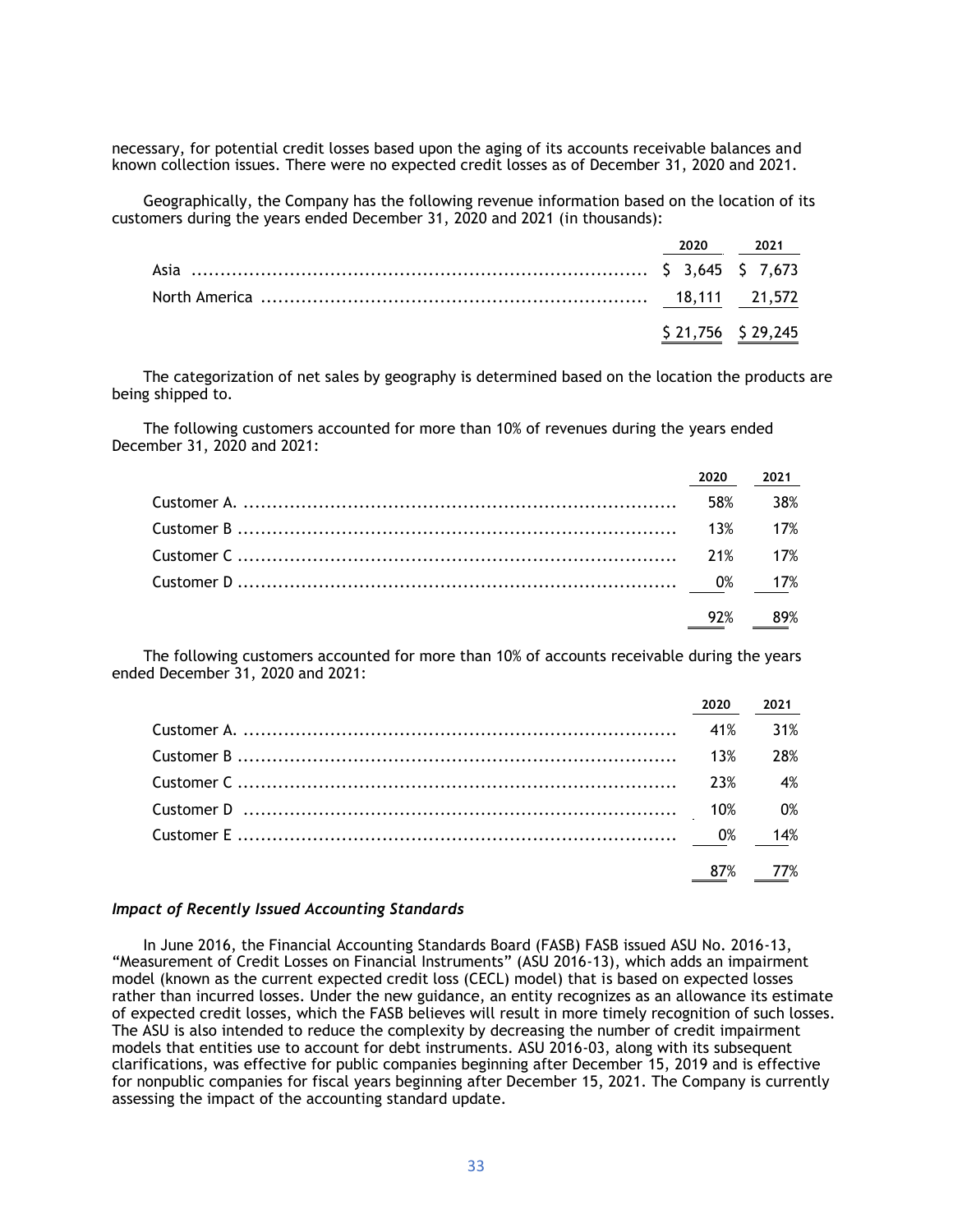The Company qualifies as emerging growth company as defined in the Jumpstart Our Business Startups Act of 2012 and has elected to "opt in" to the extended transition related to complying with new or revised accounting standards, which means that when a standard is issued or revised and it has different application dates for public and nonpublic companies, the Company will adopt the new or revised standard at the time nonpublic companies adopt the new or revised standard and will do so until such time that the Company either (i) irrevocably elects to "opt out" of such extended transition period or (ii) no longer qualifies as an emerging growth company. The Company may choose to early adopt any new or revised accounting standards whenever such early adoption is permitted for nonpublic companies.

There are no recently issued accounting standards which have not been previously adopted which are expected to have a material impact the Company's financial statements.

#### **3. Revenue from Customers**

The Company earns revenue from customers, primarily through the design, development, manufacture, and sale of flow controllers. The following table summarizes net revenues disaggregated by type of customer and by geography for the fiscal years ended December 31, 2020 and 2021. The categorization of net revenues by customer type is determined using various characteristics of the product and the application into which the Company's product will be incorporated.

Net revenues by core end market and application were as follows for the years ended December 31, 2020 and 2021 (in thousands):

|                | 2020 2021 |
|----------------|-----------|
| Customer type: |           |
|                |           |
|                |           |
|                |           |

The Company recognizes revenues net of discounts.

Unsatisfied performance obligations primarily represent contracts for products with future delivery dates. The Company elected to not disclose the amount of unsatisfied performance obligations as these contracts have original expected durations of less than one year.

#### **4. Trade Accounts Receivable, net**

Trade accounts receivable, net consisted of the following (in thousands):

|       | December 31, December 31,<br>2020 — 2020 |  | 2021 |  |  |
|-------|------------------------------------------|--|------|--|--|
|       |                                          |  |      |  |  |
| Less: |                                          |  |      |  |  |
|       |                                          |  |      |  |  |
|       |                                          |  |      |  |  |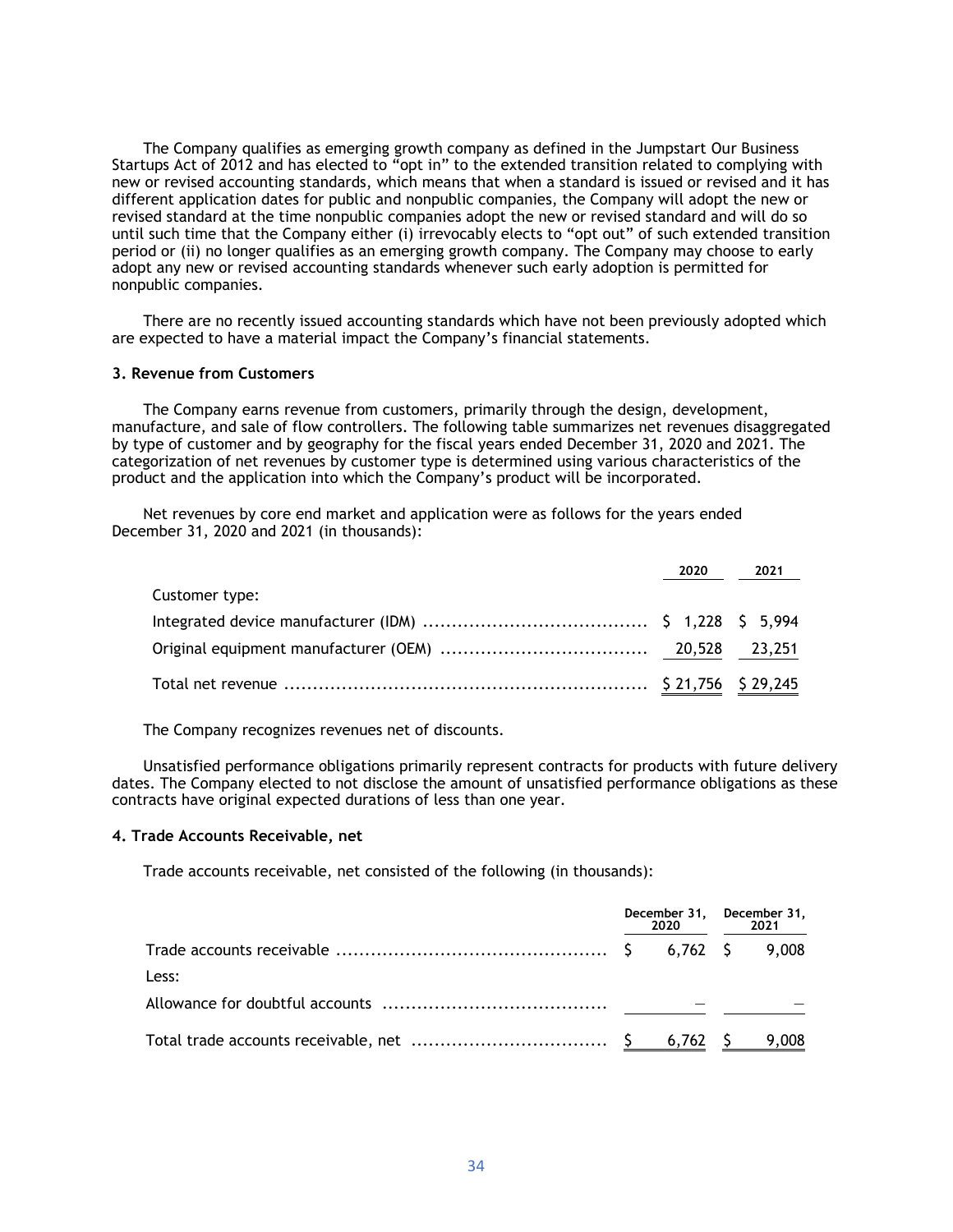## **5. Inventories**

Inventories include material, labor and overhead and consisted of the following (in thousands):

|  | 2020 2021 | December 31, December 31, |
|--|-----------|---------------------------|
|  |           |                           |
|  |           | 1.680 1.357               |
|  |           |                           |
|  |           |                           |

As of December 31, 2020 and 2021, the Company recorded inventory provisions totaling \$981,000 and \$994,000, respectively.

## **6. Property, Plant and Equipment, net**

Property, plant and equipment, net is stated at cost, and consisted of the following (in thousands):

|                                            | December 31,<br>2020 | December 31,<br>2021 |
|--------------------------------------------|----------------------|----------------------|
|                                            | 123                  | 121                  |
|                                            | 2.170                | 1,937                |
|                                            | 125                  | 125                  |
|                                            | 201                  | 130                  |
| Total property, plant and equipment, gross | 2.619                | 2,313                |
|                                            | (1, 854)             | (1,976)              |
|                                            | 765                  | 336                  |

The Company recorded depreciation expense in the following categories of its consolidated statements of operations during the years ended December 31, 2020 and 2021 (in thousands):

| 2020 |    | 2021 |     |  |
|------|----|------|-----|--|
|      |    |      |     |  |
|      | 91 |      |     |  |
|      |    |      | 284 |  |
|      |    |      |     |  |

The geographic locations of the Company's long-lived assets, net, based on physical location of the assets, as of December 31, 2020 and December 31, 2021 were as follows (in thousands):

|  | December 31, December 31,<br>2020 2021 |  |
|--|----------------------------------------|--|
|  |                                        |  |
|  | 438                                    |  |
|  |                                        |  |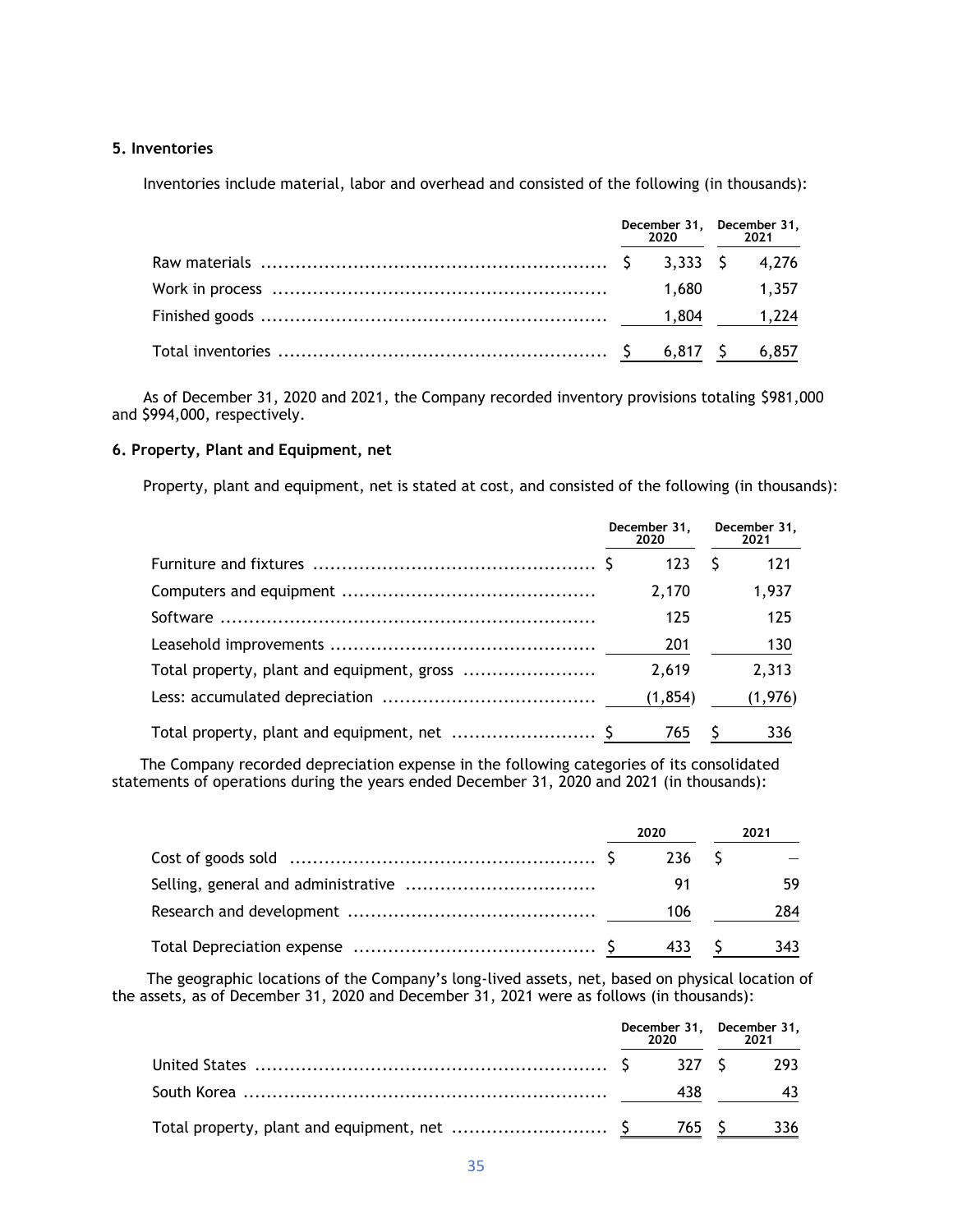## **7. Prepaid Expenses**

The composition of prepaid expenses is as follows (in thousands):

| December 31, December 31 |    | 2020, 2021 |     |  |
|--------------------------|----|------------|-----|--|
|                          |    |            |     |  |
|                          | 75 |            | 117 |  |
|                          | 19 |            |     |  |
|                          |    |            | 332 |  |

## **8. Other Current Assets**

The composition of other current assets is as follows (in thousands):

| December 31, December 31, |  | 2020 2021 |  |
|---------------------------|--|-----------|--|
|                           |  |           |  |
|                           |  |           |  |
|                           |  |           |  |

## **9. Accrued Expenses**

The composition of accrued expenses is as follows (in thousands):

| December 31, December 31,<br>2020 2021 |       |  |     |
|----------------------------------------|-------|--|-----|
|                                        |       |  | 91  |
|                                        | 1,832 |  | 254 |
|                                        | 171   |  | 5.  |
|                                        |       |  | 530 |
|                                        |       |  | 880 |

## **10. Other Current Liabilities**

The composition of other current liabilities is as follows (in thousands):

|                                                        | December 31, December 31,<br>2020 | 2021 |
|--------------------------------------------------------|-----------------------------------|------|
|                                                        | 575 S                             | 37   |
|                                                        | 115                               | 115  |
|                                                        | 11                                | 11   |
| Deferred gain on sale of property, plant and equipment |                                   | 113  |
|                                                        |                                   | 276  |

Changes in the Company's accrued warranties account were as follows (in thousands):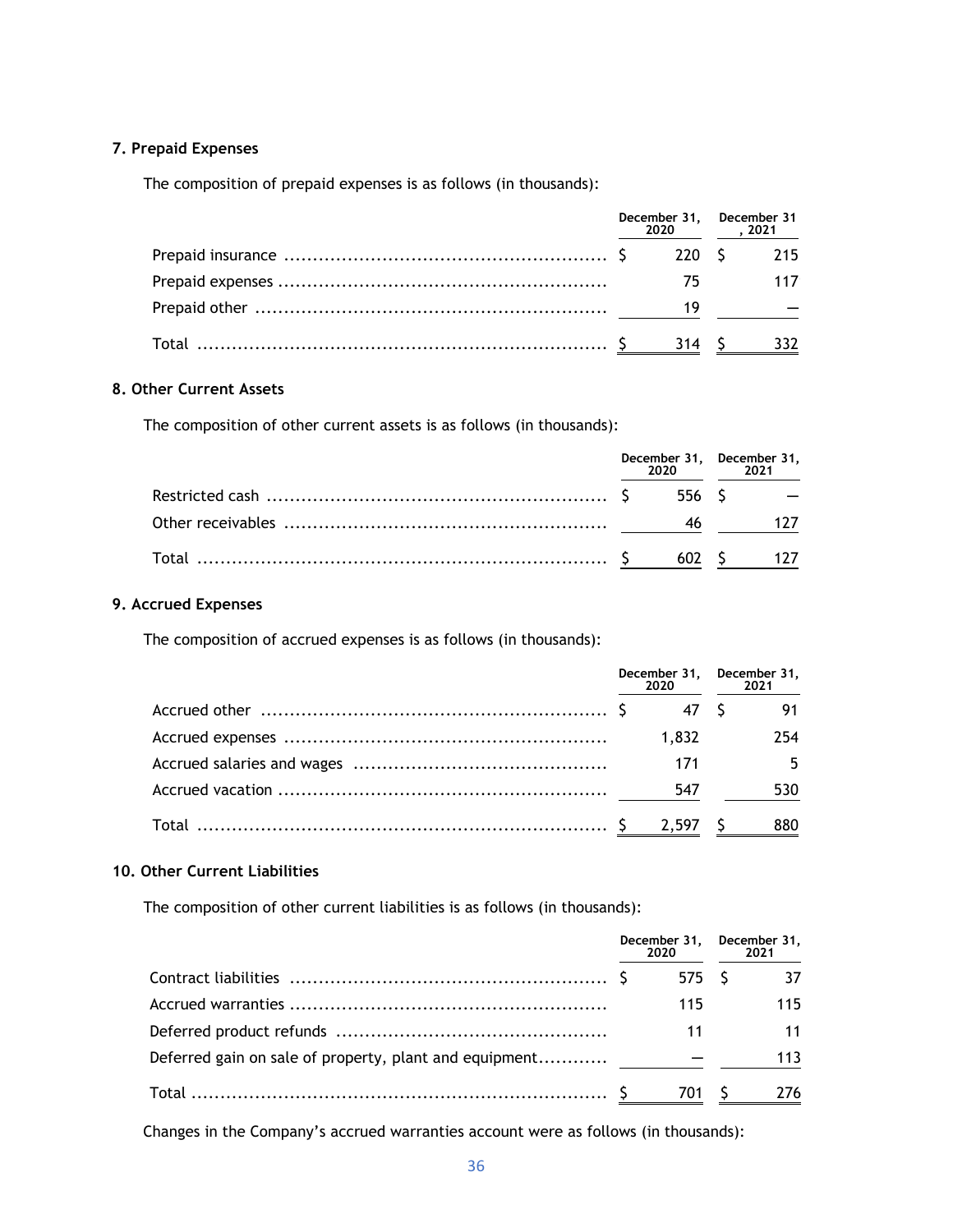|  | Accrued<br>Warranties |
|--|-----------------------|
|  | 164                   |
|  | 234                   |
|  | (283)                 |
|  | 115                   |
|  | 204                   |
|  |                       |
|  |                       |

#### **11. Notes Payable**

On August 27, 2019, the Company entered into a financing agreement with Bridge Bank, a division of Western Alliance Bank. The financing agreement includes a revolving line of credit with a maximum borrowing capacity of \$7.0 million (revolving credit line), and a term loan line of credit with a maximum borrowing capacity of \$3.0 million (term loan).

The amount of liquidity available under the revolving credit line is based on the Company's balances and composition of eligible customer receivables and inventory, as well as other factors. As of December 31, 2021, the amount available under the revolving credit line is \$3.3 million. Amounts borrowed under the revolving credit line mature and become due and payable in 24 months, unless extended by the parties. The revolving credit line bears interest at a rate equal to 1% above the prime rate, floating on the average outstanding balance. As of December 31, 2020 and 2021, there were no borrowings under the line of credit.

The term loan provides funds for capital expenditures and other corporate purposes and is payable in 36 equal monthly installments of principal, plus all accrued interest commencing in October 2019. The term loan bears interest at a rate of 1.5% above the prime rate, floating on the average outstanding balance and has a \$75,000 fee payable upon the earliest of the payoff or final principal payment. The Company may prepay all, but not less than all of the term loan. On September 3, 2019, the Company drew \$3.0 million on the term loan. As of December 31, 2020 and 2021, the outstanding balance of the term loan was \$1.75 million and \$750,000, respectively. As of December 31, 2020 and 2021, the interest rate for the term loan was 7.25%. The prime rate for both the revolving credit line and the term loan has a floor of 5.25%.

The financial covenants of the borrowing facilities require an adjusted current ratio of at least 1.20:1.00, including liquidity, for which the Company must maintain unrestricted cash and cash equivalents with the lender of not less than \$2.0 million at any time. The Company was in compliance with the financial covenants of its borrowing facilities outstanding as of December 31, 2020 and December 31, 2021.

The term loan was amended on December 15, 2020, due to non-compliance with the adjusted current ratio covenant during the year ended December 31, 2019. The amendment was accounted for as modification whereby the stated interest rate was adjusted to reflect an interest rate of prime plus 2.0% of the amended term loan. The term loan is secured by all tangible and intangible assets of the Company.

The agreement was amended on August 20, 2021 ( $2<sup>nd</sup>$  amendment) and September 27, 2021 ( $3<sup>rd</sup>$ amendment). These amendments extended only to the revolving line of credit. The  $2^{nd}$  amendment extended the term of the agreement by 30 days to September 26, 2021. The  $3^{rd}$  amendment extended the revolving line of credit maturity date to September 27, 2023, and reduced the liquidity requirement to \$500,000 from \$2,000,000, for the remaining 2 year term. These amendments were accounted for as modifications.

On April 20, 2020, the Company entered a Promissory Note with Western Alliance Bank as the lender (Lender), pursuant to which the Lender agreed to make a loan to the Company under the Payroll Protection Program (PPP Loan) offered by the U.S. Small Business Administration (SBA) in a principal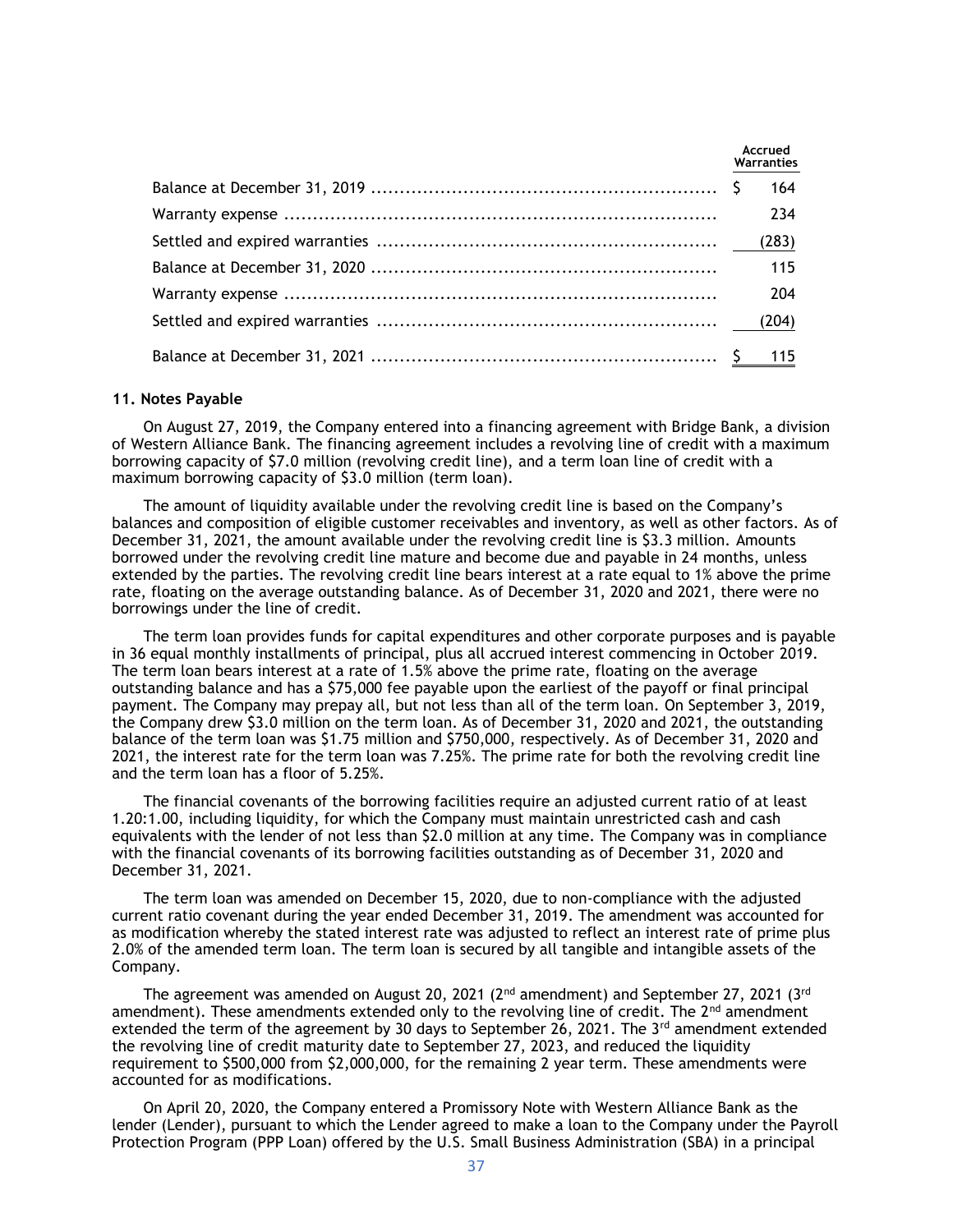amount of \$0.9 million pursuant to Title 1 of the Coronavirus Aid, Relief and Economic Security Act (CARES). The PPP Loan matures on April 22, 2022, and bears interest at an annual rate of 1.0%. The PPP Loan may be prepaid without penalty, at the option of the Company, at any time without penalty. The term loan is secured by all tangible and intangible assets of the Company.

The PPP Loan proceeds are available to be used to pay for payroll costs, including salaries, commissions, and similar compensation, Company health care benefits, and paid leaves; rent; utilities; and interest on certain other outstanding debt. The amount that will be forgiven will be calculated in part with reference to the Company's full-time headcount during the 24-week period following the funding of the PPP Loan. The loan was forgiven in January 2021, resulting in a gain on loan forgiveness of \$0.9 million, which has been recorded within gain on forgiveness of PPP loan on the consolidated statement of operations.

Maturities of long-term debt, net of debt costs, are as follows (in thousands):

| Year Ending December 31, | <b>Future Maturities</b><br>Notes Payable |
|--------------------------|-------------------------------------------|
|                          | 808.                                      |
|                          |                                           |

### **12. Leases**

The Company's operating lease liabilities as of December 31, 2020 and 2021 are comprised of future payments related to the Company's operating lease agreement for office space, and operating lease for office equipment. Total lease costs for the years ended December 31, 2020 and 2021 were as follows (in thousands):

|  | 2020 2021 |
|--|-----------|
|  |           |

The following table presents the weighted average remaining lease term, and weighted-average discount rates related to the Company's operating leases:

|                                                   | December 31, December 31,<br>2020 | 2021 |
|---------------------------------------------------|-----------------------------------|------|
| Weighted average remaining lease term (in months) | 40                                | 78   |
|                                                   | 7.5%                              | 7.5% |

Future minimum payments on operating lease liabilities as of December 31, 2021, are as follows (in thousands):

| Year Ending December 31, |  |
|--------------------------|--|
|                          |  |
|                          |  |
|                          |  |
|                          |  |
|                          |  |
|                          |  |

**13. Commitments and Contingencies**

### *Legal proceedings*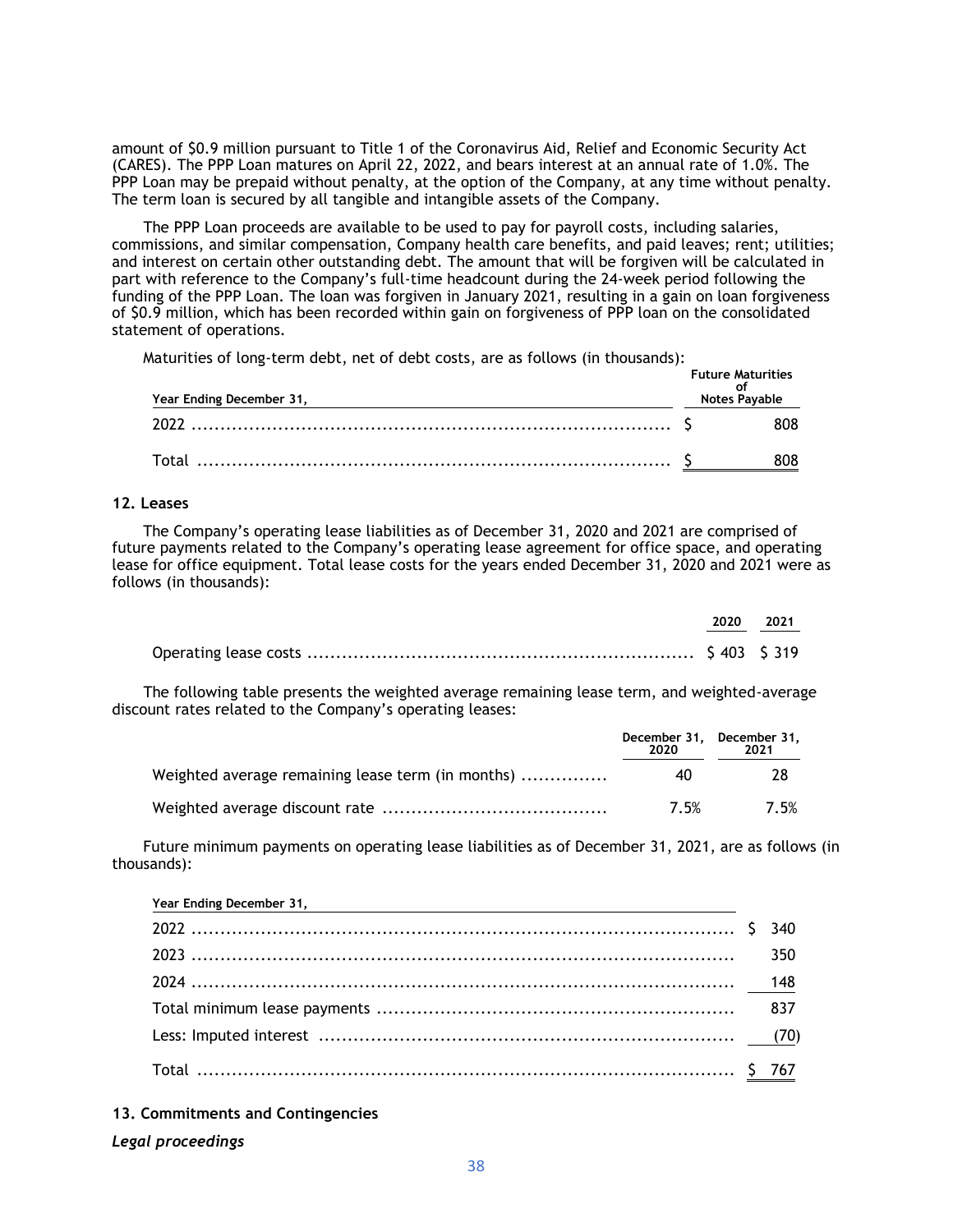From time to time, the Company becomes subject to various legal proceedings and claims, the outcomes of which are subject to significant uncertainty. The Company records an accrual for legal contingencies when it is determined that it is probable that a liability has been incurred and the amount of the loss can be reasonably estimated. In making such determinations, the Company evaluates, among other things, the degree of probability of an unfavorable outcome and, when it is probable that a liability has been incurred, the ability to make a reasonable estimate of the loss. If the occurrence of liability is probable but not estimable, the Company will disclose the nature of the contingency, or if reasonably possible and estimable, will also provide the likely amount of such loss or range of loss. Furthermore, the Company does not believe there are any matters that could have a material adverse effect on financial position, results of operations or cash flows.

Flow Device and Systems, Inc. ("Flow Device") has filed a lawsuit against the Company in the United States District Court Central District of California Southern Division (Case No. 8:21-cv-02089) claiming that certain of the Company's products infringe U.S. Patent No. 7,204,158, of which Flow Device purports to be the exclusive licensee. The Company believes this lawsuit is without merit and will defend itself vigorously.

#### *Indemnification*

From time to time, the Company has agreed to indemnify and hold harmless certain customers for potential allegations of infringement of intellectual property rights and patents arising from the use of its products. To date, the Company has not incurred any costs in connection with such indemnification arrangements; therefore, there was no accrual of such amounts as of December 31, 2020, or December 31, 2021.

#### *Purchase Commitments*

The Company has current third-party purchase obligations for supplies and manufacturing services with two vendors. The minimum purchase obligations expire by February 2025. The Company made third-party purchases under the commitments totaling \$1.8 million and \$3.2 million during the years ended December 31, 2020 and December 31, 2021, respectively.

The estimated annual minimum purchase commitments with the suppliers were as follows (in thousands):

| Year Ending December 31, |  |
|--------------------------|--|
|                          |  |
|                          |  |
|                          |  |
|                          |  |
|                          |  |

### **14. Common and Redeemable Preferred Stock**

#### *Common Stock*

The holders of common stock participate in dividends and the proceeds on the winding up of the Company in proportion to the number of and amounts paid on the shares held. The fully paid common stock has a par value of \$0.00001 and the Company has designated authorized capital of 250,000,000 shares of common stock.

Holders of common stock are entitled to one vote for each share of common stock held. There shall be no cumulative voting. Holders are also entitled to receive, when, as and if declared by our board, out of any assets of the Company legally available therefore, any dividends as may be declared from time to time by our board.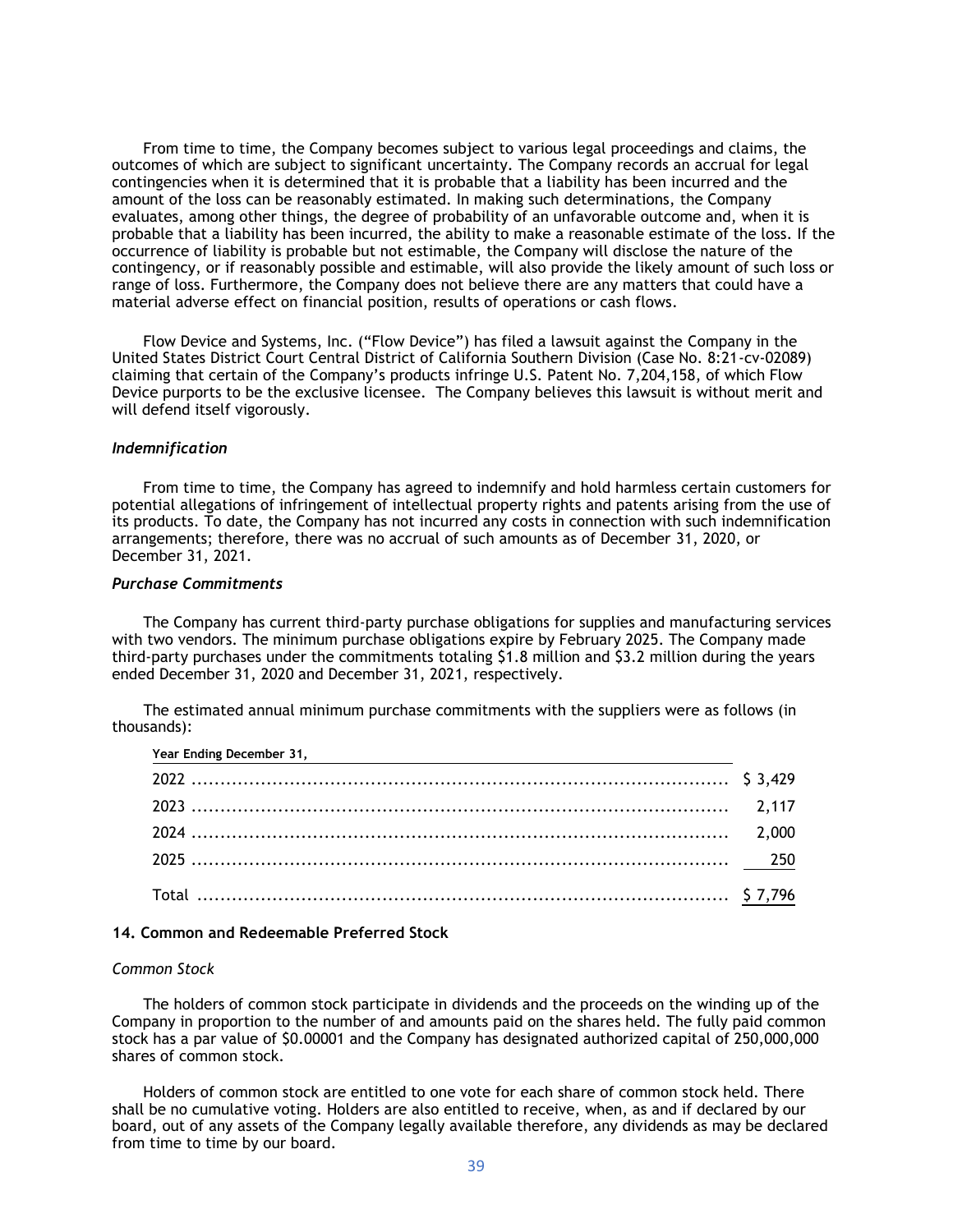#### *Common Prime Stock*

The holders of Common Prime Stock are not entitled to any voting rights or powers, except as otherwise required by law. They are also not entitled to share in any dividends or other distributions of cash, property or shares of the Company as may be declared by our board on the Common Prime Stock. The fully paid Common Prime Stock has a par value of \$0.00001 and the Company has designated authorized capital of 120,000,000 shares of Common Prime Stock.

Certain stockholders entered into an escrow agreement with the Company under which the stockholder agreed, among other things, to certain restrictions and prohibitions for a period of time (the Lock-Up Period), from engaging in transactions in the shares of common stock (including common stock in the form of CDIs), shares of common stock that may be acquired upon exercise of a stock option, warrant or other right, and shares of common stock that arise from such common stock (collectively, the Restricted Securities). The Restricted Securities shall automatically be converted into shares of Common Prime Stock, on a one for one basis if the Company determines, in its sole discretion, that the stockholder breached any term of the stockholder's escrow agreement or breached the official listing rules of the ASX relating to the Restricted Securities.

Any shares of common stock converted to Common Prime Stock would be automatically converted back into shares of common stock, on a one for one basis, upon the earlier to occur of (i) the expiration of the Lock-Up Period in the escrow agreement or the (ii) breach of the listing rules being remedied, as applicable.

On July 2, 2020, the Lock-Up Period ended and all the Restricted Securities were released from escrow. No Restricted Securities were converted into shares of Common Prime Stock.

#### *Redeemable Preferred Shares*

The authorized capital of the Company includes 13,000 shares of redeemable preferred stock, \$0.00001 par value per share, 13,000 of which have been designated redeemable preferred stock. On February 20, 2020, the Company received \$10.0 million funding from the issuance of 10,000 shares of redeemable preferred stock to Anzu Industrial RBI USA LLC (now known as Anzu RBI Mezzanine Preferred LLC) (Anzu RBI). The issue costs related with this financing were \$0.2 million. On June 2, 2021, the Company received \$3.0 million funding from the issuance of 3,000 shares of redeemable preferred stock to Anzu RBI. The issue costs related with this financing were \$4,000. Anzu RBI is entitled to a non-cumulative priority preference dividend of 2%, payable at the Company's discretion.

At any time prior to or on the first anniversary of the original issue date, the redemption price is 120% of the original issue price, plus any unpaid dividends. On the day after the first anniversary of the issuance date, and on each anniversary thereafter, the redemption price increases to the original issue price plus the product of \$250 dollars multiplied by the number of years from original issuance. The calculation does not include fractional year increases.

As per the Investment Agreement, the "First Redemption" of redeemable preferred stock will be redeemable based on the aggregate amounts attributed to the prior 10 months (4.0% of net revenues/month). After the First Redemption, subsequent redemptions of shares of redeemable preferred stock will occur on a quarterly basis and will be based on an amount equal to 4.0% of the Company's previous financial quarter revenues. The number of redeemable preferred shares to be redeemed during the quarter is based on the established share price, as defined in the Investment Agreement. If the Company fails to make an anticipated redemption, Anzu RBI may send notice to state that the anticipated redemption has not been made. The Company would have a 30-day period to make the anticipated redemption. If the anticipated redemption is not made at the end of the period, the redeemable preferred stock redemption price would increase to the greater of the current share price plus \$1,000, or \$3,000. If the Company fails to make a demanded redemption, the outstanding amount accrues interest at the lower of 17% or the maximum permissible interest rate which is secured on the assets of the Company.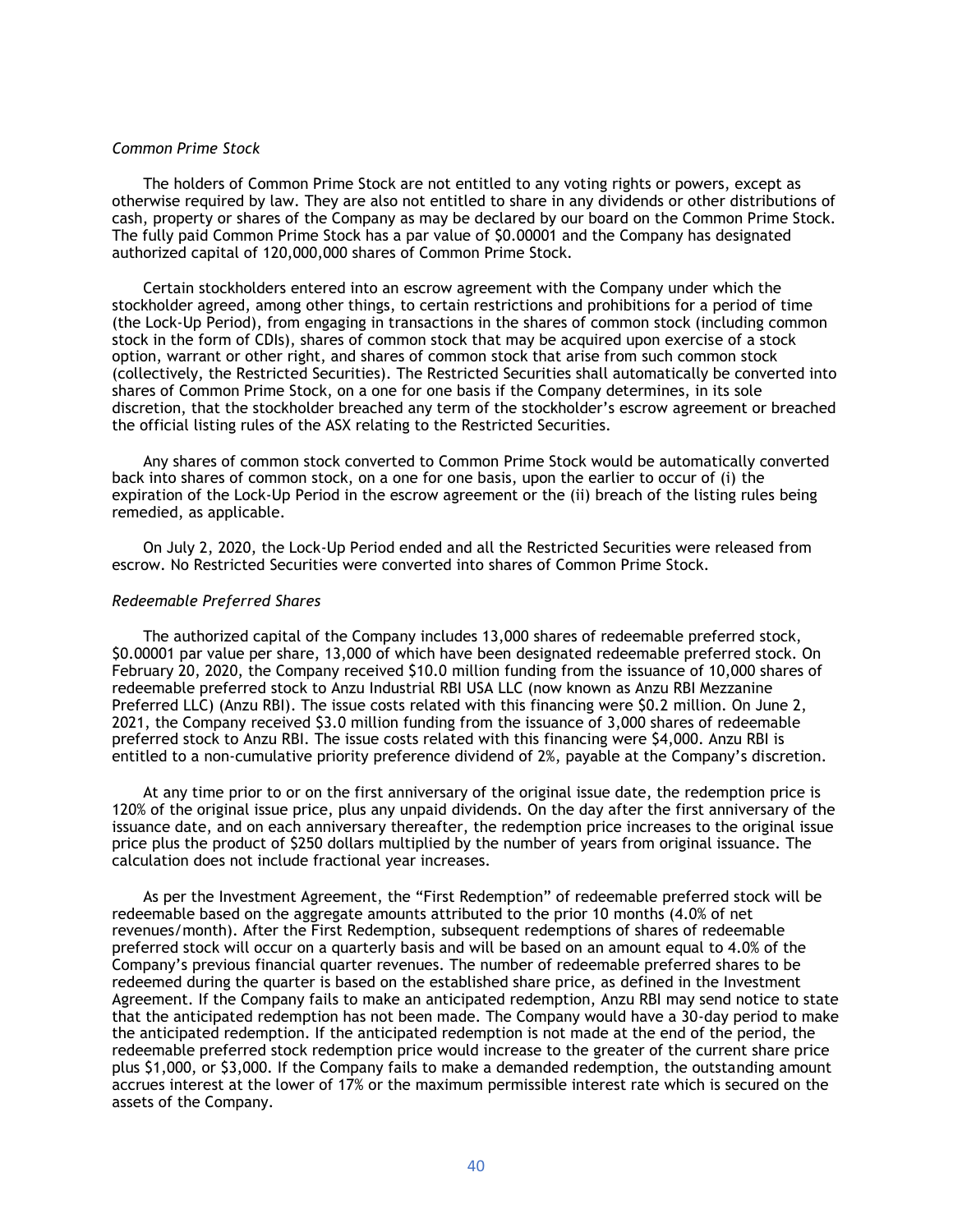The Company is required to deposit an amount equal to 4.0% of the financial quarter revenues into a bank account to be used for no other purpose than to redeem shares of redeemable preferred stock pursuant to the Investment Agreement. After the first redemption is made, the Company is no longer required to make these deposits or maintain the related bank account. While the total value payable is fixed based on quarterly revenue, the number of shares of redeemable preferred stock to be redeemed decreases if an anticipated redemption is not made. The Company has no contractual obligation to redeem shares of redeemable preferred stock. In the event of a failure to make an anticipated redemption, the Company may indefinitely delay or defer cash settlement at the increased settlement price.

On March 1, 2021, the initial redemption of redeemable preferred stock by the Company took place in accordance with the terms of the redeemable preferred stock and the Certificate of Incorporation of the Company. Therefore, the Company redeemed 609 redeemable preferred shares at \$1,250 per share for a total of \$761,250. On May 24, 2021, the Company redeemed 193 redeemable preferred shares at \$1,250 per share for a total of \$241,250. On August 30, 2021, the Company redeemed 332 redeemable preferred shares at \$1,250 per share for a total of \$415,000. On November 22, 2021, the Company redeemed 338 redeemable preferred shares at \$1,250 per share for a total of \$422,500. The amount of consideration paid by the Company to redeemable preferred stockholders' in excess of the amount originally contributed by such shareholders was treated a deemed dividend to the preferred shareholder in the amount of \$368,000. The Company has adjusted its net loss per share computation to reflect the value given to redeemable preferred stockholders by the Company (refer to Note 15).

There is no fixed term to the redemption period on the redeemable preferred stock. The Company will redeem shares of redeemable preferred stock upon the occurrence of insolvency, liquidation or similar bankruptcy; an event of default; a change of control or if the Company disposes all or substantially all its assets, property or business.

The redeemable preferred stock carries voting rights of one vote per share during a period in which a dividend or part of a dividend in respect to redeemable preferred stock is in arrears (declared but not paid), or during the winding up of the Company.

The redeemable preferred stock also carry voting rights of one vote per share, on a proposal:

- that affects rights attached to redeemable preferred stock;
- to wind up the Company; or
- for the disposal of the property, business and undertaking of the Company.

The redeemable preferred stock carries voting rights of one vote per share, on a resolution to approve:

- the terms of a share buy-back arrangement, other than the buy-back of redeemable preferred stock ; or
- a reduction in share capital of the Company, other than a reduction with respect to redeemable preferred stock.

#### **15. Net Loss per Share**

The following table sets forth the computation of basic and diluted net loss per share attributable to common stockholders (in thousands, except share and per share amounts):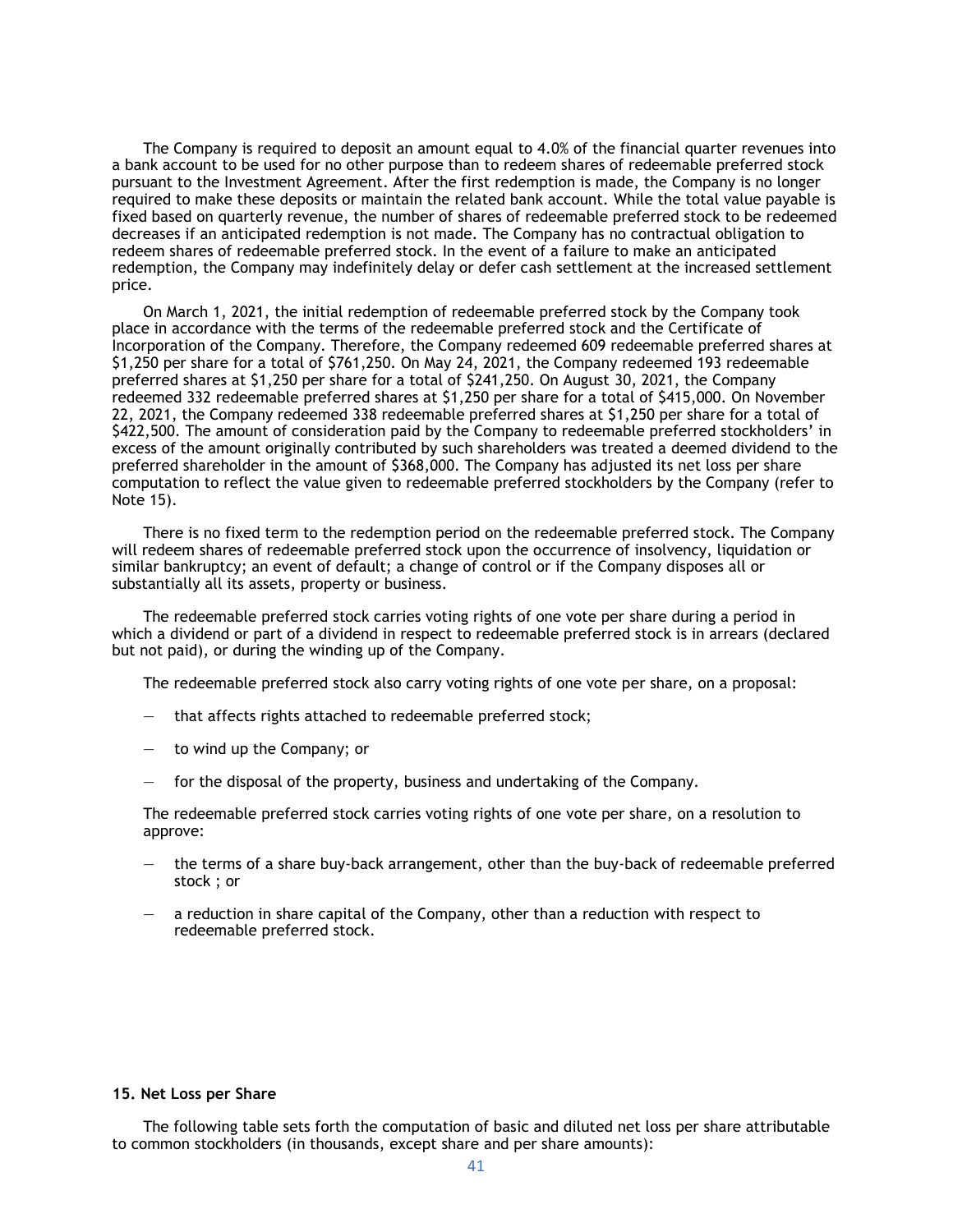|                                                                                           | 2020           | 2021        |
|-------------------------------------------------------------------------------------------|----------------|-------------|
| Less: Deemed dividend to redeemable preferred                                             | $(12, 922)$ \$ | (6, 879)    |
|                                                                                           |                | (368)       |
| Net loss attributable to common stockholders<br>Weighted average basic and diluted common | (12, 922)      | (7, 247)    |
|                                                                                           | 113,901,635    | 123,711,465 |
| Net loss per share attributable to common<br>stockholders - basic and diluted  \$         | $(0.11)$ \$    | (0.06)      |

Basic net loss per share has been computed by dividing the net loss by the weighted-average number of shares of common stock outstanding during the period. Diluted net loss per share is calculated by dividing net loss by the weighted average number of shares of common stock and potentially dilutive securities outstanding during the period.

Because the Company is in a net loss position, diluted net loss per share excludes the effects of common stock equivalents consisting of issued and outstanding stock options which are antidilutive. It also excludes the impact of redeemable preferred stock, as they are not convertible into common stock.

The following outstanding potentially dilutive shares were excluded from the computation of diluted net loss per share attributable to common stockholders for the periods presented, because including them would have been anti-dilutive (on an as-converted basis):

| As of December 31, |      |
|--------------------|------|
| 2020               | 2021 |
|                    |      |
|                    |      |

#### **16. Stock-Based Compensation**

The Company grants stock options to its employees, directors, and consultants for a fixed number of shares with an exercise price equal to or greater than the fair value of the common stock at the date of grant. Granted options expire no later than 10 years from the date of grant and generally vest over a four-year period, with 25% vesting on the first anniversary of the grant date and monthly thereafter.

The 2003 Equity Incentive Plan expired in 2012 however 4,408 unexercised options were still outstanding as of December 31, 2020. There were no outstanding unexercised 2003 plan options as of December 31, 2021.

The 2012 Equity Incentive Plan (the Plan) adopted on June 29, 2012, as amended on June 20, 2019, authorizes the Company to grant incentive stock options and non-statutory stock options to employees, directors, and consultants for up to 23,620,222 and 26,965,000 shares of common stock as of December 31, 2020 and December 31, 2021, respectively. Incentive Stock Options (ISOs) may be granted only to employees. Nonqualified stock options may be granted to employees, directors and consultants. The Company issues new shares of common stock upon the exercise of stock options.

The Plan grants are based on employee's contribution and commitment to the Company over a period of several years plus the ability of the employees to impact and influence the outcome and direction of the organization in the future. The shares under the Plan which are not yet vested will be accounted for as non-cash expense over the remainder of the vesting period.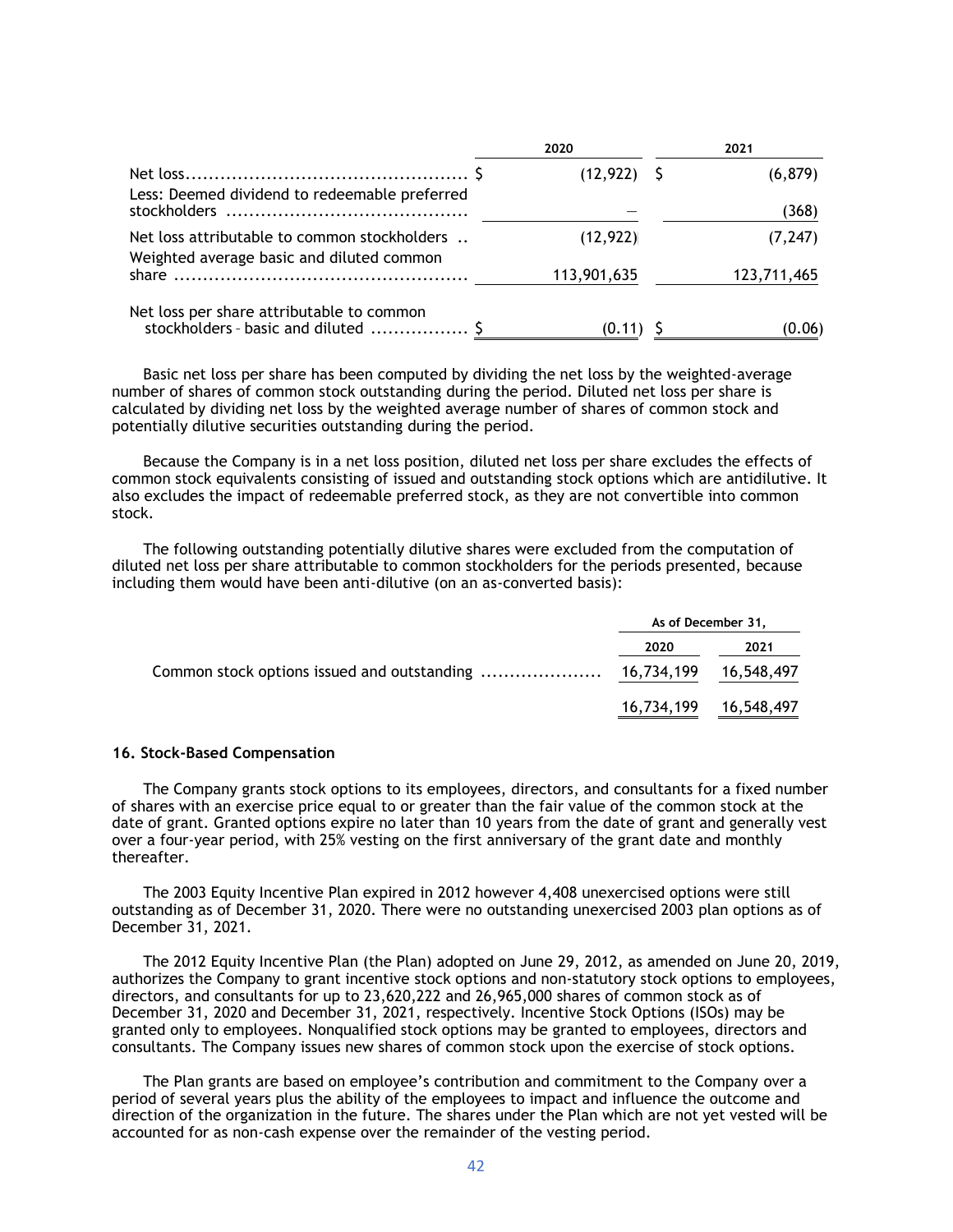The Company used Black-Scholes option pricing model to estimate the fair value of option awards using the following assumptions during the years ended December 31, 2020 and 2021:

|                                 | 2020 2021                           |
|---------------------------------|-------------------------------------|
|                                 | $50.7\% - 74.5\%$ 59.3% - 67.3%     |
|                                 | $0.23\% - 0.87\% - 0.59\% - 1.06\%$ |
| —%                              | $-\%$                               |
| $3 - 4$ years 4 years           |                                     |
| $$0.55 - $0.96$ $$0.63 - $1.21$ |                                     |

The expected term of options granted to employees is based on the expected life of the stock options, giving consideration to the contractual terms and vesting schedules. The expected volatility reflects the assumption that the historical volatility over a period similar to the life of the options is indicative of future trends, which may not be the actual outcome. The dividend yield was based on the Company's dividend history and the anticipated dividend payout over its expected term. The risk-free interest rate was based on the U.S. Treasury yield curve in effect at the time of grant and with a maturity that approximated the Company's expected term.

The following table summarizes the stock awards activity for the fiscal years ended as follows:

|                                                        | Number of<br><b>Shares</b> |    | Weighted-<br>Average<br><b>Exercise Price</b><br>Per Share |    | Weighted-<br>Average Grant<br>Date Fair<br>Value | Weighted-<br>Average<br>Remaining<br>Contractual<br>Life<br>(In years) |
|--------------------------------------------------------|----------------------------|----|------------------------------------------------------------|----|--------------------------------------------------|------------------------------------------------------------------------|
| Outstanding - December 31, 2019                        | 14,469,242                 | Ŝ. | 0.46                                                       | Ś. | 0.39                                             | 6.01                                                                   |
|                                                        | 4,435,000                  |    | 0.96                                                       |    | 0.38                                             |                                                                        |
|                                                        | (846, 670)                 |    | 0.17                                                       |    |                                                  |                                                                        |
|                                                        | (1,309,372)                |    | 0.90                                                       |    |                                                  |                                                                        |
|                                                        | (14,001)                   |    | 12.93                                                      |    |                                                  |                                                                        |
| Outstanding - December 31, 2020                        | 16,734,199                 | \$ | 0.57                                                       | Ŝ  | 0.96                                             | 5.92                                                                   |
|                                                        | 2,475,000                  |    | 1.02                                                       |    | 0.47                                             |                                                                        |
|                                                        | (1, 167, 752)              |    | 0.25                                                       |    |                                                  |                                                                        |
|                                                        | (1,488,542)                |    | 1.17                                                       |    |                                                  |                                                                        |
|                                                        | (4, 408)                   |    | 17.70                                                      |    |                                                  |                                                                        |
| Outstanding - December 31, 2021                        | 16,548,497                 | \$ | 0.60                                                       | Ŝ  | 0.24                                             | 5.86                                                                   |
| Vested and expected to vest as of<br>December 31, 2021 | 15,928,432                 | \$ | 0.58                                                       |    |                                                  | 5.75                                                                   |
| Options exercisable as of December 31,                 | 12,325,751                 | \$ | 0.46                                                       |    |                                                  | 4.79                                                                   |

As of December 31, 2021, 11,950,703 options had vested. The Company recognizes forfeitures as they occur. As of December 31, 2020 and December 31, 2021, the intrinsic value of options outstanding was \$4.9 million and \$3.5 million, respectively. During the years ended December 31, 2020 and December 31, 2021, the intrinsic value of options exercised was \$0.6 million and \$0.9 million, respectively. As of December 31, 2021, the aggregate intrinsic value of options vested and expected to vest was \$3.5 million, and the aggregate intrinsic value of options exercisable was \$3.5 million. As of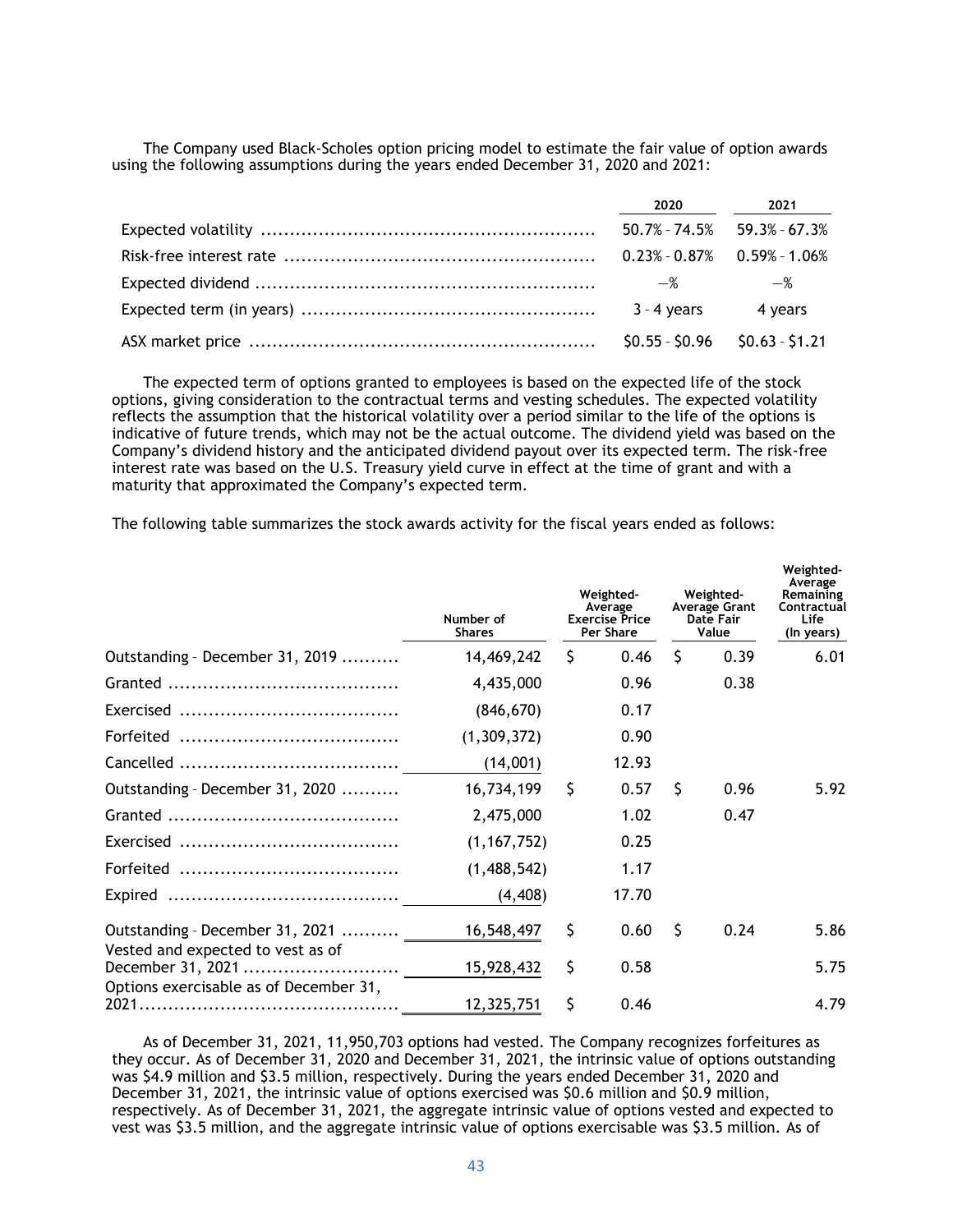December 31, 2020 and December 31, 2021, the fair value of shares vested was \$1.7 million and \$2.0 million, respectively.

As of December 31, 2021, there was \$1.7 million of compensation costs related to non-vested awards granted under the Company's equity incentive plans not yet recognized in the financial statements. The unrecognized compensation cost is expected to be recognized over a weighted average period of 2.8 years.

The Company recorded stock-based compensation expense in the following expense categories of its consolidated statements of operations during the years ended December 31, 2020 and 2021 (in thousands):

|  | 2020 2021 |
|--|-----------|
|  |           |
|  | 300 323   |
|  |           |
|  |           |

#### **17. Income Taxes**

Deferred income taxes reflect the net tax effects of temporary differences between the carrying amounts of assets and liabilities for financial reporting purposes and the amounts used for income tax purposes. The following table presents the significant components of the Company's deferred tax assets and liabilities (in thousands):

|  | December 31, December 31,<br>2020 | 2021      |
|--|-----------------------------------|-----------|
|  | 11.193 S                          | 12,312    |
|  | 1,144                             | 1,437     |
|  | 57                                | 151       |
|  | 509                               | 585       |
|  | 12,903                            | 14,485    |
|  | (12,903)                          | (14, 485) |
|  |                                   |           |

Based on historical losses and the expectation of future losses, management cannot conclude that it is more likely than not that the net deferred tax assets will be realizable. Accordingly, the Company has provided a full valuation allowance against its net deferred tax assets at December 31, 2020 and 2021. The Company's deferred tax assets are primarily related to net operating losses carryforward. The Company's valuation allowance increased by \$2.9 million and \$1.6 million for the years ended December 31, 2020, and 2021, respectively. The change in the valuation allowance for both years are primarily due to the addition of net operating losses carryforward.

As of December 31, 2021, the Company had federal and state net operating loss carry-forwards of approximately \$96.1 million and \$34.3 million, respectively, available to reduce future taxable income, if any. The net operating loss carry-forwards will expire beginning 2032 for both federal and California income tax purposes. The federal net operating losses generated on and after 2018 are carried forward indefinitely.

As of December 31, 2021, the Company had federal and state research credit carry-forwards of \$1.6 and \$1.6 million, respectively. Federal tax credits begin to expire in 2037. The state tax credits have no expiration date.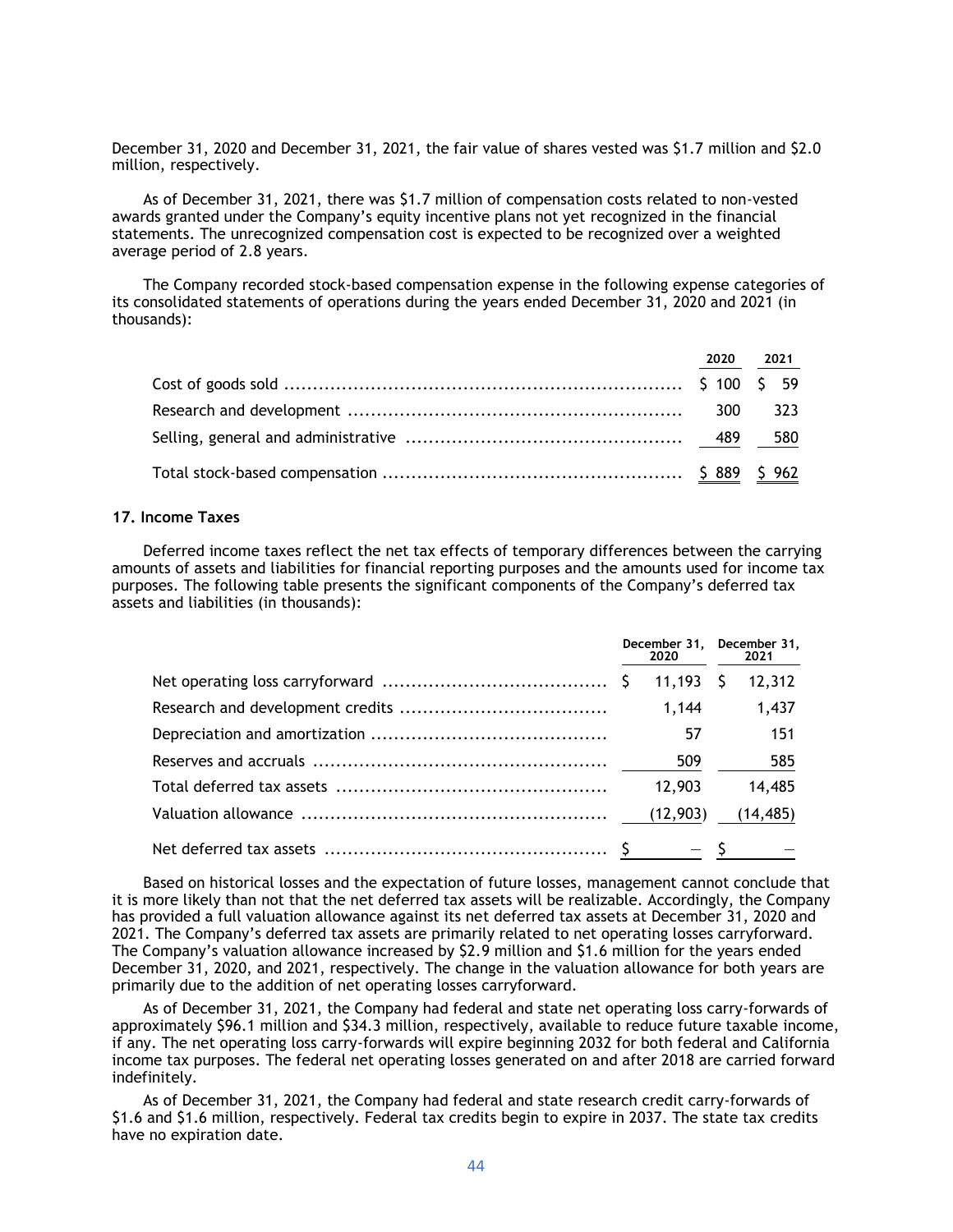The Company has not performed a Section 382 study to determine whether it had experienced a change in ownership and, if so, whether the tax attributes (net operating losses or credits) were impaired. Under Section 382 of the Internal Revenue Code of 1986, as amended, the Company's ability to utilize net operating loss or other tax attributes, such as research tax credits, in any taxable year may be limited if the Company has experienced an "ownership change." Generally, a Section 382 ownership change occurs if there is a cumulative increase of more than 50 percentage points in the stock ownership of one or more stockholders or groups of stockholders who owns at least 5% of a corporation's stock within a specified testing period. Similar rules may apply under state tax laws.

The following table presents a reconciliation of the federal statutory rate of 21% to our effective tax rate for the years ended December 31 2020, and 2021:

|                                                  | 2020        | 2021        |
|--------------------------------------------------|-------------|-------------|
| U.S. federal tax benefit at statutory rate       | 21.00%      | 21.00%      |
| State (tax benefit) income taxes, net of federal | 0.65%       | 3.03%       |
| Change in valuation allowance                    | $(22.40)\%$ | $(22.74)$ % |
| Research and development credit (net of reserve) | 1.57%       | 3.02%       |
|                                                  | $(0.95)\%$  | $-4.72%$    |
|                                                  | $(0.13)$ %  | $(0.41)$ %  |

A reconciliation of the unrecognized tax benefit for the years ended December 31, 2020 and 2021 is as follows (in thousands):

| 2020 | 2021 |
|------|------|
|      |      |
|      | 40   |
|      |      |
|      |      |

The Company does not expect the unrecognized tax benefits to change significantly over the next 12 months. Interest and penalties are not applicable to those uncertain tax benefits as the Company has experienced taxable losses since inception and has not utilized any of the tax credits in the prior year or current year tax returns.

The Company has not been audited by the Internal Revenue Service or any state income or franchise tax agency. The federal and state income tax returns are open under the statute of limitations subject to tax examinations for the tax years ended December 31, 2018 through December 31, 2020 and December 31, 2017 through December 31, 2020, respectively. All the net operating losses and research and development credit carryforwards that may be used in future years are still subject to inquiry given the statute of limitation for these items would begin in the year of utilization.

#### **18. Related Party Transactions**

On February 20, 2020, the Company received \$10.0 million funding from the issue of 10,000 shares of redeemable preferred shares to Anzu Industrial RBI USA LLC (now known as Anzu RBI Mezzanine Preferred LLC). On June 2, 2021, the Company received \$3.0 million funding from the issuance of 3,000 shares of redeemable preferred stock to Anzu Industrial RBI USA LLC. This entity is affiliated with Anzu Partners LLC (See Note 14).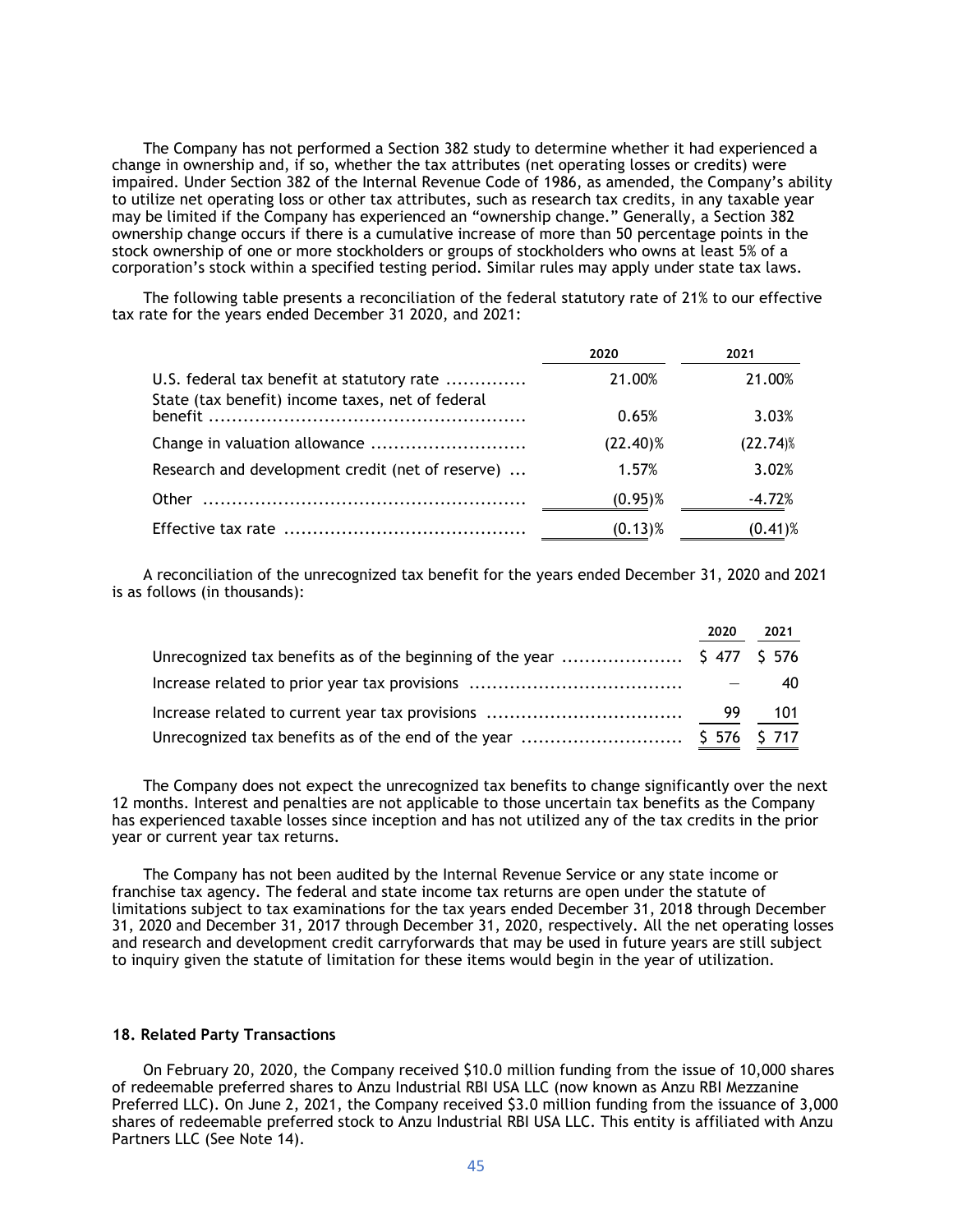On December 21, 2020, the Company received \$4.0 million funding from the issue of 6,124,786 CHESS Depositary Interests at an issue price of A\$0.86 per CDI to Viburnum Funds under the institutional placement announced on 21 December 2020.

As discussed in Note 14, the Company made redemption payments totaling \$1.8 million to redeemable preferred stockholders. The Company recorded \$368,000 as deemed dividend in connection with the redemption premium paid to Anzu RBI.

On July 21, 2021, the Company received binding commitments for a \$6.7 million share placement to new and existing investors, including Viburnum Funds and Anzu Partners, LLC. Out of these commitments, on July 28, 2021, the Company received \$5.8 million funding for the issuance of 6,177,809 CDI's, and on September 17, 2021, it issued 959,986 CDIs to raise the remaining \$0.9 million after obtaining shareholder approval on September 13, 2021.

Potential bonuses may be paid to members of the senior leadership team selected by the Remuneration and Nomination Committee ("Committee") subject to satisfaction of various performance hurdles, including: (i) the Company achieving certain EBITDA targets for each of fiscal year 2020 to fiscal year 2022; (ii) the Company achieving a market capitalization and share price target at the end of fiscal year 2022; and (iii) the Company closing a change of control transaction at or above the target share price. Determination of the satisfaction of the performance hurdles will be made by the Committee in the first quarter of fiscal year 2023 unless a change of control event occurs on an earlier date. The maximum bonus pool payable under the Long Term Incentive Program (LTIP) is \$10 million, with 60% of the actual bonus pool payable to the Chief Executive Officer, the Chief Technical Officer, and other members of the senior leadership team selected by the Committee. LTIP Bonuses earned as of December 31, 2020 and 2021 were Nil.

#### **19. Subsequent Events**

On February 3, 2022, the Company entered into an underwritten rights offering of 30,317,527 CDIs to raise maximum gross proceeds of approximately \$10.5 million. One CDI represents one share of common stock. As a result of this offering, on February 15, 2022, the Company issued 16,410,646 CDIs, and on February 28, 2022 the Company issued 13,906,881CDIs and raised \$10.0 million, net of \$0.6 million issuance costs. \$3.9 million of the proceeds were received from Viburnum Funds and \$3.7 million from Anzu Partners, LLC.

During January and February 2022, 167,500 stock options were granted pursuant to the Company's equity incentive plan.

The Company has evaluated subsequent events through March 30, 2022, the date these financial statements were available to be issued, and determined that no additional subsequent events had occurred that would require recognition in these financial statements.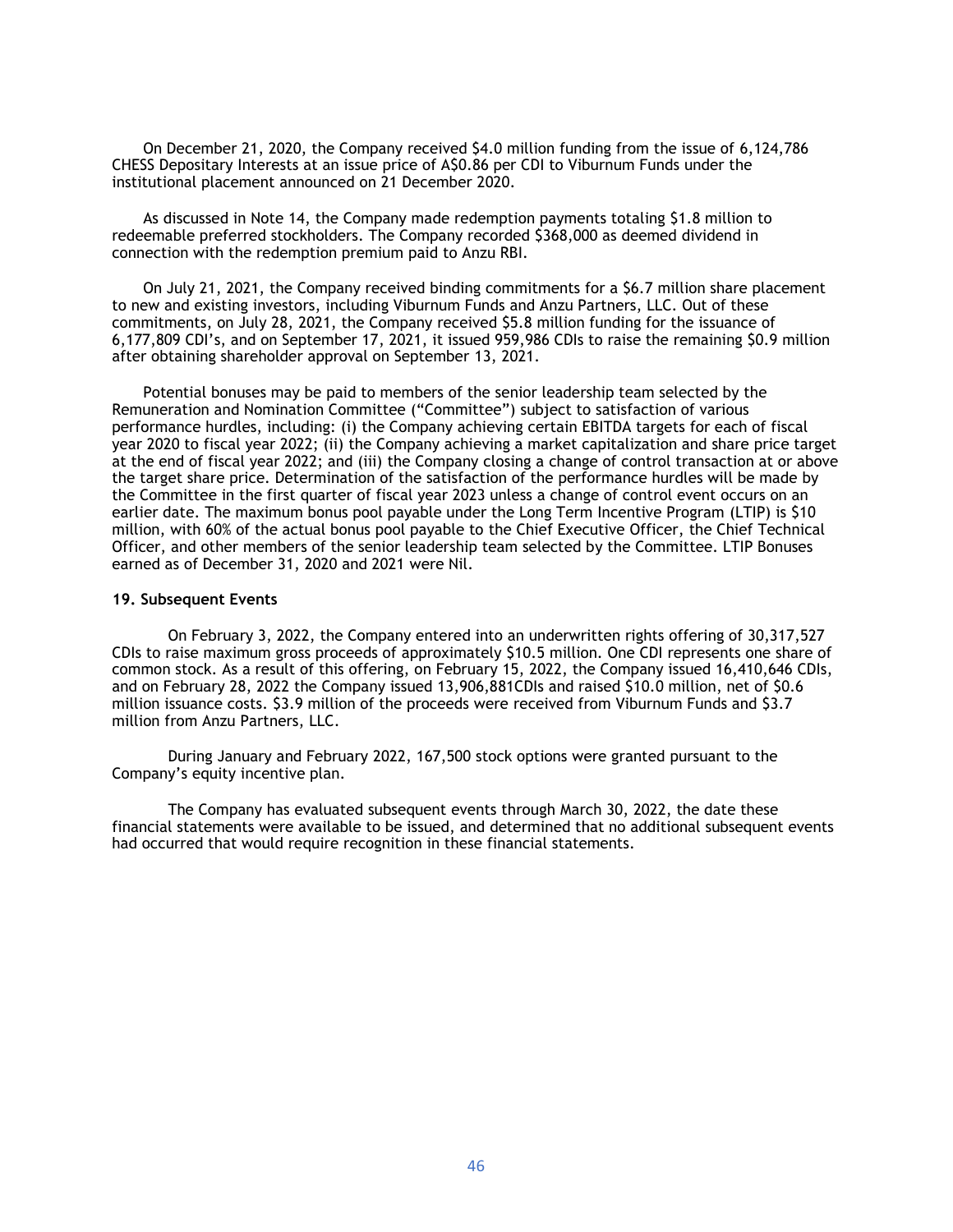## **Directors' Declaration**

In accordance with a resolution of the directors of Pivotal Systems Corporation, the directors of the Company declare that:

- 1. The financial statements and notes thereto, comply with accounting principles generally accepted in the United States (U.S. GAAP).
- 2. The financial statements and notes thereto, give a true and fair view of the Company's financial position as at 31 December 2021 and of the performance for the year ended on that date; and
- 3. In the directors' opinion there are reasonable grounds to believe that Pivotal Systems Corporation will be able to pay its debts as and when they become due and payable.

On behalf of the directors,

John Hoffman Executive Chairman and Chief Executive Officer

30 March 2022 (Fremont PST), 31 March 2022 (Sydney AEDT)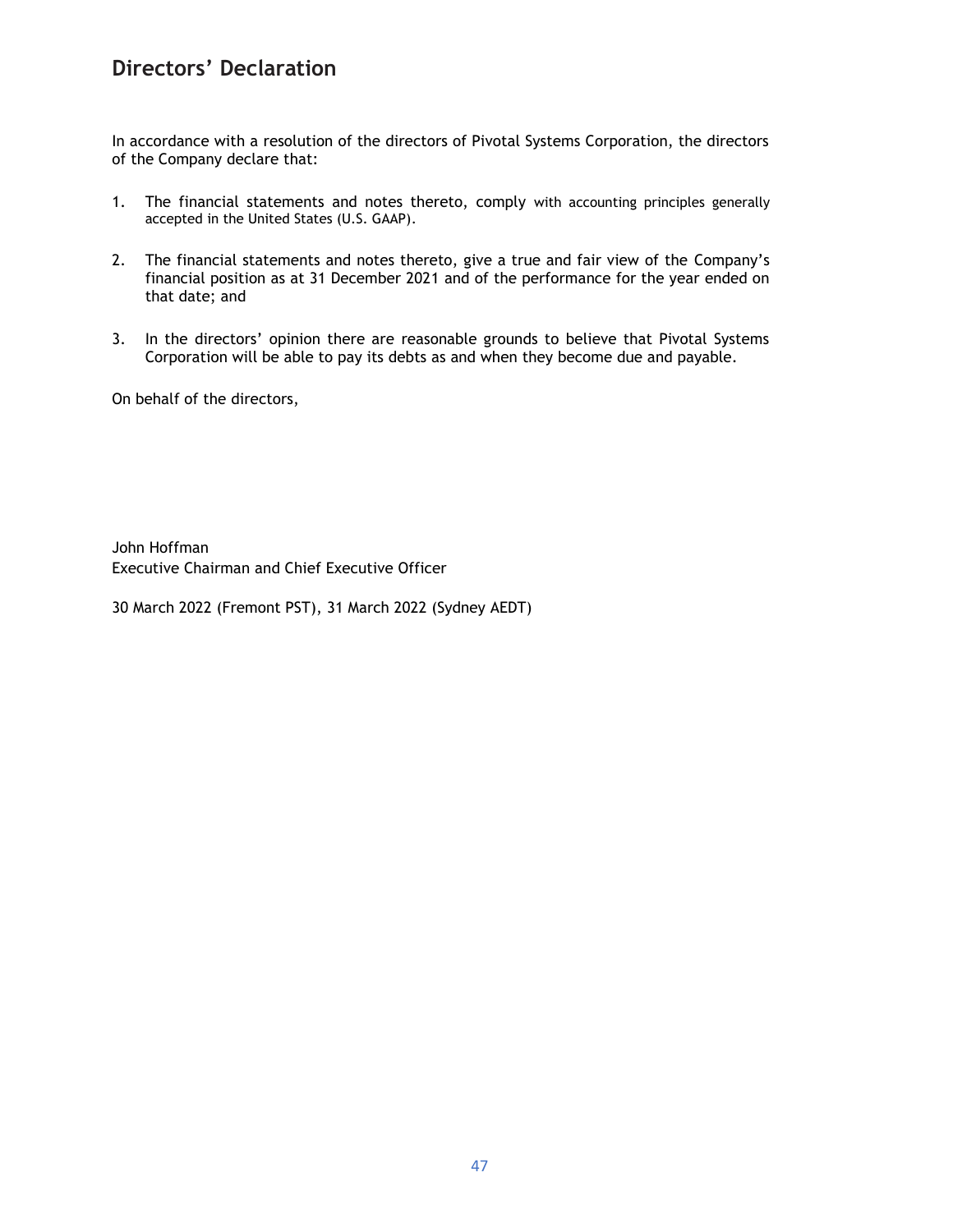## **Independent Auditor's Report**



Tel: 415-397-7911 Fax: 415-397-2161 www.bdo.com

One Bush Street, Suite 1800 San Francisco, CA 94104

**Independent Auditor's Report** 

**Board of Directors Pivotal Systems Corporation** Fremont, California

#### **Opinion**

We have audited the consolidated financial statements of Pivotal Systems Corporation (the "Company"), which comprise the consolidated balance sheets as of December 31, 2020 and 2021, and the related consolidated statements of operations, redeemable preferred stock and stockholders' equity, and cash flows for the years then ended, and the related notes to the consolidated financial statements.

In our opinion, the accompanying consolidated financial statements present fairly, in all material respects, the financial position of the Company as of December 31, 2020 and 2021, and the results of its operations and its cash flows for the years then ended in accordance with accounting principles generally accepted in the United States of America.

#### **Basis for Opinion**

We conducted our audits in accordance with auditing standards generally accepted in the United States of America (GAAS). Our responsibilities under those standards are further described in the Auditor's Responsibilities for the Audit of the Financial Statements section of our report. We are required to be independent of the Company and to meet our other ethical responsibilities, in accordance with the relevant ethical requirements relating to our audits. We believe that the audit evidence we have obtained is sufficient and appropriate to provide a basis for our audit opinion.

#### Responsibilities of Management for the Financial Statements

Management is responsible for the preparation and fair presentation of the consolidated financial statements in accordance with accounting principles generally accepted in the United States of America, and for the design, implementation, and maintenance of internal control relevant to the preparation and fair presentation of consolidated financial statements that are free from material misstatement, whether due to fraud or error.

In preparing the consolidated financial statements, management is required to evaluate whether there are conditions or events, considered in the aggregate, that raise substantial doubt about the Company's ability to continue as a going concern within one year after the date that the consolidated financial statements are issued or available to be issued.

#### Auditor's Responsibilities for the Audit of the Financial Statements

Our objectives are to obtain reasonable assurance about whether the consolidated financial statements as a whole are free from material misstatement, whether due to fraud or error, and to issue an auditor's report that includes our opinion. Reasonable assurance is a high level of assurance but is not absolute assurance and therefore is not a guarantee that an audit conducted in accordance with GAAS will always detect a material misstatement when it exists. The risk of not detecting a material misstatement resulting from fraud is higher than for one resulting from error, as fraud may involve collusion, forgery, intentional omissions, misrepresentations, or the override of internal control. Misstatements are considered material if there is a substantial likelihood that, individually or in the aggregate, they would influence the judgment made by a reasonable user based on the consolidated financial statements.

BDO USA, LLP, a Delaware limited liability partnership, is the U.S. member of BDO International Limited, a UK company limited by guarantee, and forms part of

BDO is the brand name for the BDO network and for each of the BDO Member Firms.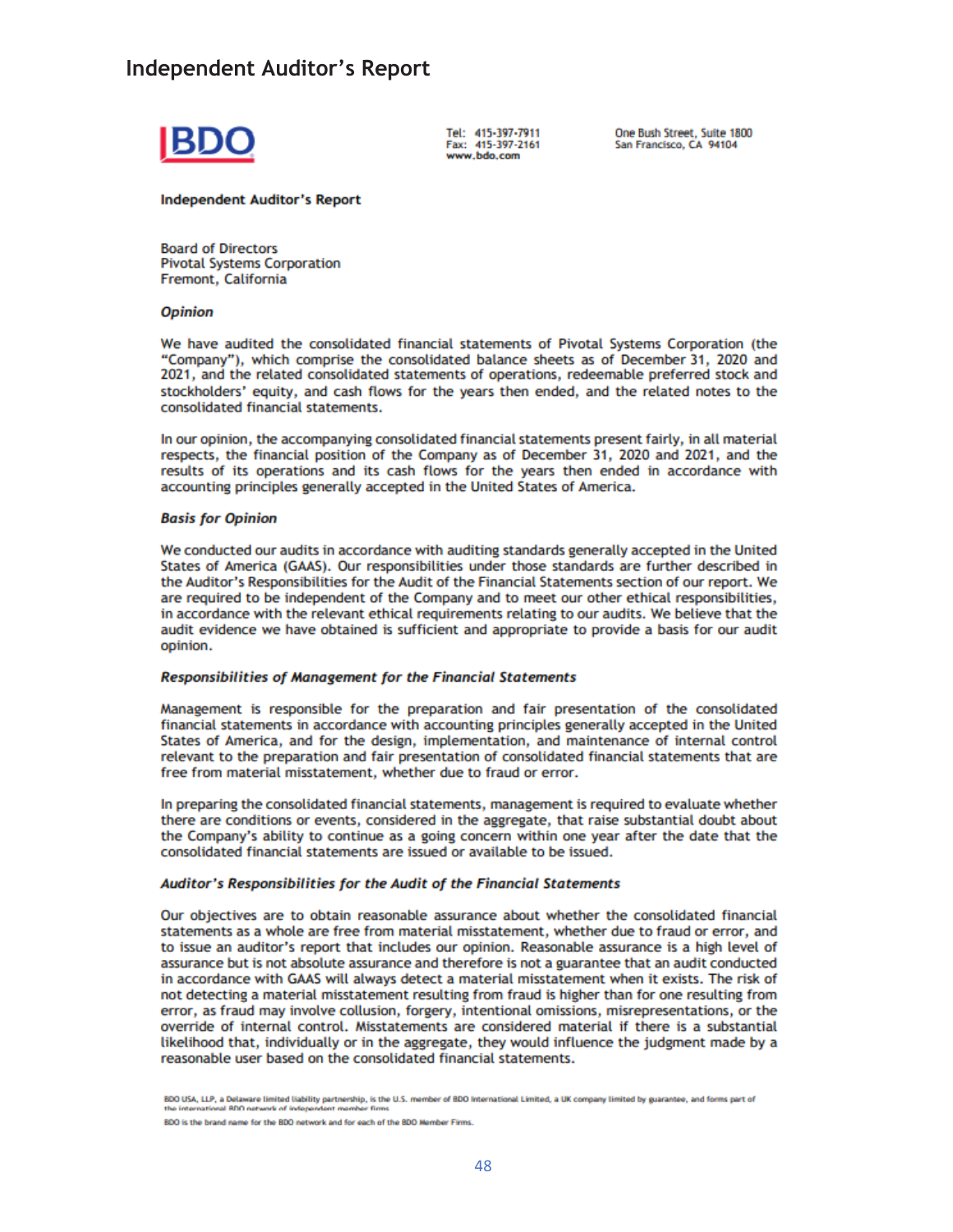

In performing an audit in accordance with GAAS, we:

- Exercise professional judgment and maintain professional skepticism throughout the audit.
- Identify and assess the risks of material misstatement of the consolidated financial statements, whether due to fraud or error, and design and perform audit procedures responsive to those risks. Such procedures include examining, on a test basis, evidence regarding the amounts and disclosures in the consolidated financial statements.
- Obtain an understanding of internal control relevant to the audit in order to design audit procedures that are appropriate in the circumstances, but not for the purpose of expressing an opinion on the effectiveness of the Company's internal control. Accordingly, no such opinion is expressed.
- Evaluate the appropriateness of accounting policies used and the reasonableness of significant accounting estimates made by management, as well as evaluate the overall presentation of the consolidated financial statements.
- Conclude whether, in our judgment, there are conditions or events, considered in the aggregate, that raise substantial doubt about the Company's ability to continue as a going concern for a reasonable period of time.

We are required to communicate with those charged with governance regarding, among other matters, the planned scope and timing of the audit, significant audit findings, and certain internal control-related matters that we identified during the audit.

BDO USA.LLP

San Francisco, California March 30, 2022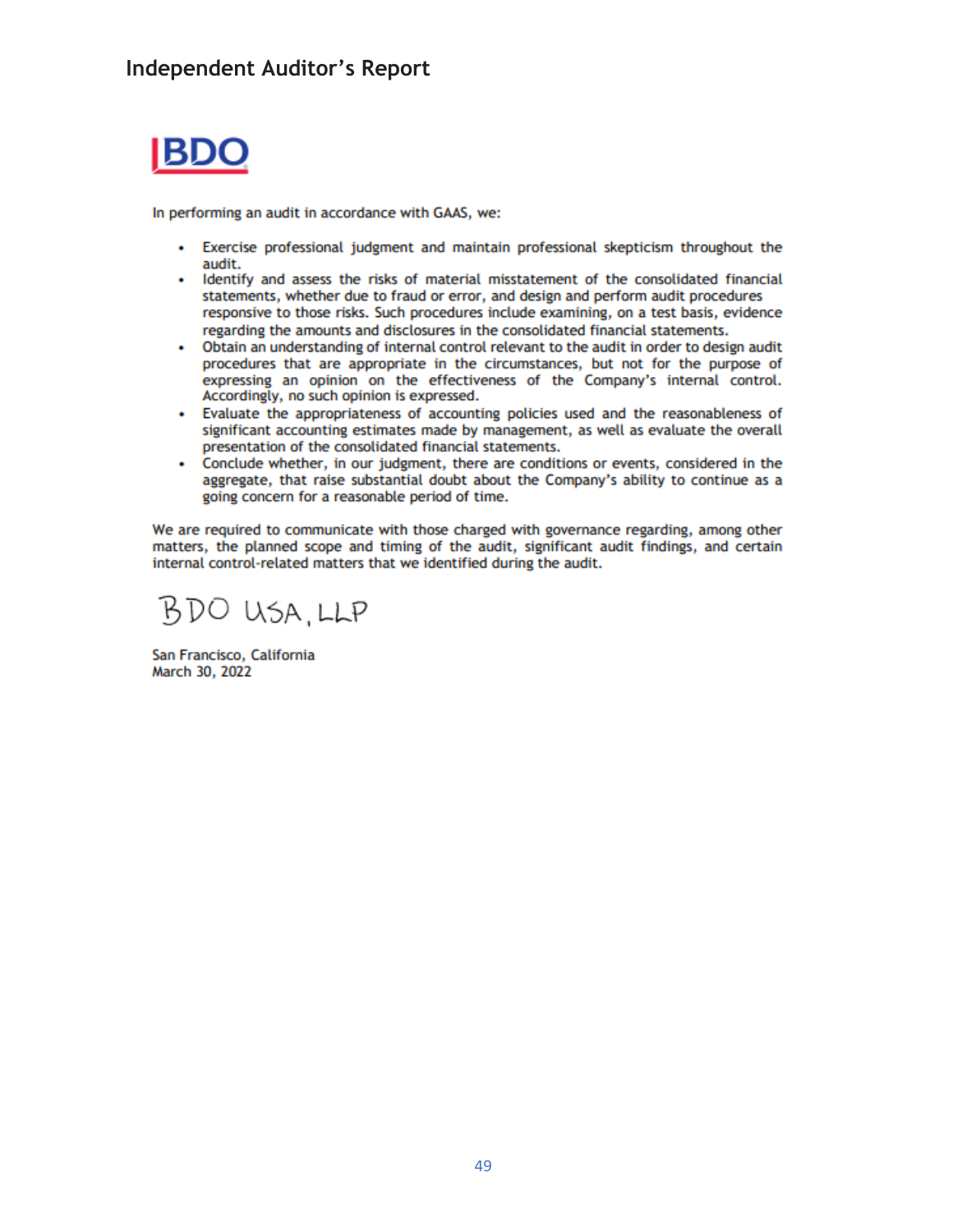## **Additional Shareholder's Information SHAREHOLDER INFORMATION AS AT 1 MARCH 2022**

Additional Shareholder Information required by the Australian Securities Exchange (ASX) Listing Rules is set out below.

In accordance with the ASX Corporate Governance Council's, Corporate Governance Principles and Recommendations (4th edition), the 2021 Corporate Governance Statement, as approved by the Board, is available on the Company's website at: [https://www.pivotalsys.com/investors.](https://www.pivotalsys.com/investors) The Corporate Governance Statement sets out the extent to which Pivotal has followed the ASX Corporate Governance Council's 35 specific Recommendations of general application and three additional Recommendations applicable in certain cases, to the extent applicable to Pivotal during the 2021 financial year.

The Company's securities have been listed for quotation in the form of CHESS Depositary Interests, or CDIs, on the ASX and trade under the symbol "PVS" since 2 July 2018. Legal title to the shares of common stock (Shares) underlying the CDIs is held by CHESS Depositary Nominees Pty Ltd (CDN), a wholly owned subsidiary of the ASX. Each Share is equivalent to 1 CDI.

As at the date of this report, 153,883,426 CDIs are issued and held by 466 CDI holders which represents 153,883,426 underlying Shares. 4,980,417 Shares are held by 39 shareholders who have not elected to hold Company securities in the form of CDIs.

Assuming all Shares were held as CDIs, the Company would have 158,863,843 CDIs on issue.

### **1. Substantial shareholders**

The number of CDIs (assuming all Shares are held as CDIs) held by substantial shareholders and their associates as advised to the ASX are set out below:

| <b>Name</b>                  | <b>Number</b><br><b>CDIs</b> | % of total<br><b>CDIs</b> |
|------------------------------|------------------------------|---------------------------|
| <b>Firsthand Capital Mgt</b> | 42,239,506                   | 26.59                     |
| Viburnum Funds               | 32, 141, 394                 | 20.23                     |
| Anzu Partners                | 28, 194, 189                 | 17.75                     |
| Perennial Value Mgt          | 15,773,173                   | 9.93                      |

### **2. Number of security holders and securities on issue**

Pivotal has issued the following securities:

- (a) 4,980,417 fully paid ordinary shares held by 39 shareholders;
- (b) 153,883,426 CDIs held by 466 CDI holders;
- (c) 11,248 Redeemable RBI Preferred Stock held by 1 holder; being Anzu Industrial USA LLC (now known as Anzu RBI Mezzanine Preferred LLC);
- (d) 16,576,414 unlisted options exercisable at various prices held by 57 option holders.

Details of the Top 20 Shareholders are set out in section 6 below.

## **3. Voting rights**

## Shares of common stock

At a meeting of the Company's stockholders, every stockholder present, in person or by proxy is entitled to one vote for each share of common stock held on the record date for the meeting on all matters submitted to a vote of stockholders.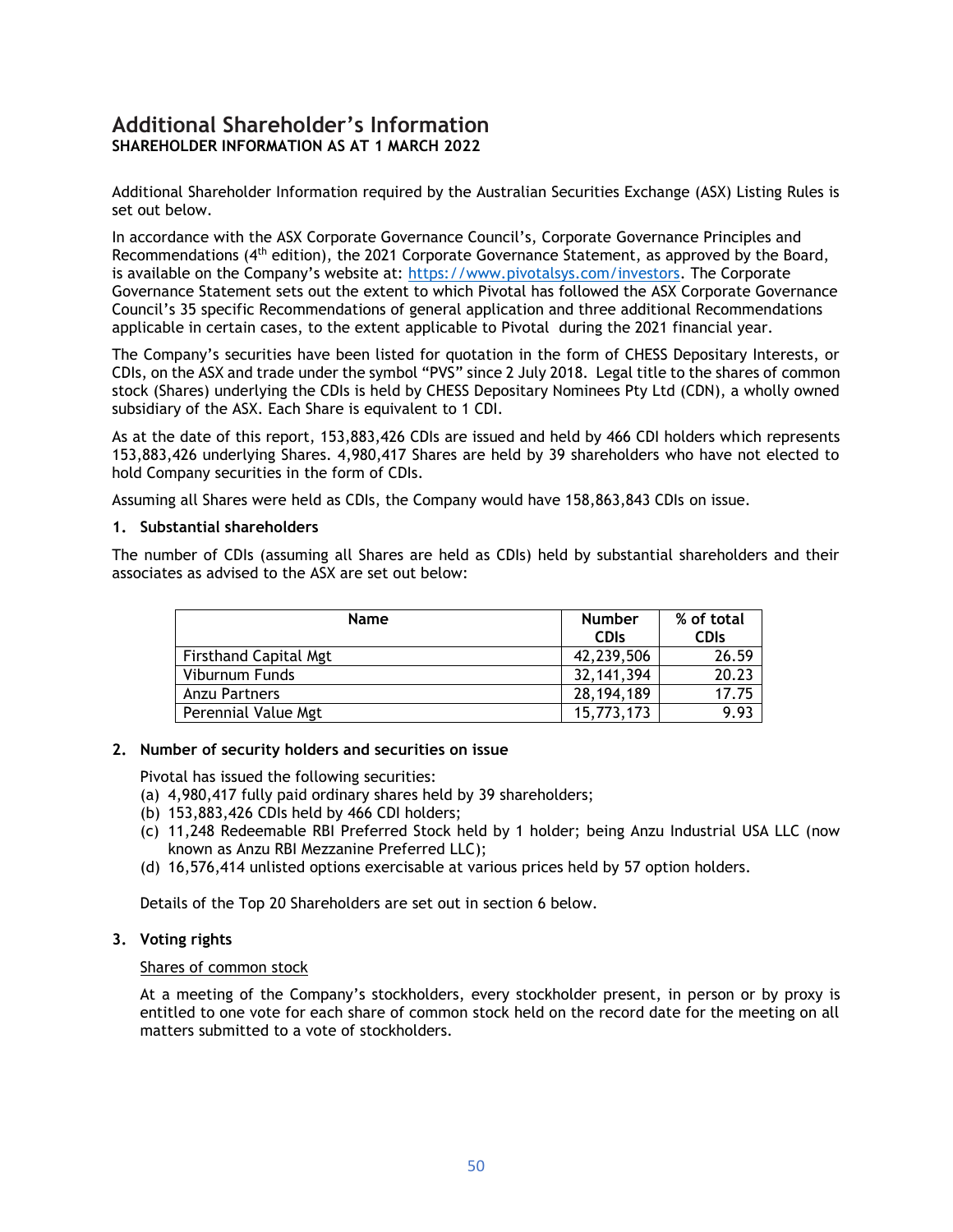## CDIs

CDI holders are entitled to one vote for every one CDI they hold. To vote, holders of CDIs must instruct CDN, as the legal owner of the CDIs, to vote the shares of common stock underlying their CDIs in a particular manner.

## **Options**

Option holders do not have any voting rights on the options held by them. Shares of common stock issued to option holders on exercise of their options will have the same voting rights as the holder of shares of common stock.

## Redeemable RBI Preferred Stock

RBI Preferred Stockholders will not be entitled to vote at any general meeting of the Company except in the following circumstances:

- On a proposal:
	- o that affects rights attached to RBI Preferred Stock;
	- o to wind up the Company; or
	- $\circ$  for the disposal of the whole of the property, business and undertaking of the Company;
- On a resolution to approve:
	- o the terms of a share buy-back agreement;
	- o a reduction of the share capital of the Company,

other than a resolution to approve a buy-back or reduction of capital with respect to RBI Preferred Stock;

- During a period in which a dividend or part of a dividend in respect of an RBI Preferred Stock is in arrears; or
- During the winding-up of the Company.

At a general meeting of the Company at which RBI Preferred Stockholders may vote, they are entitled:

- to one vote on a show of hands; and
- to one vote for each RBI Preferred Stock on a poll.

RBI Preferred Stockholders will have the same rights as holders of shares of Common Stock/CDIs in the Company to receive notices, reports and audited accounts from the Company and to attend general meetings.

| Category                          | Chess Depositary Interests (CDIs)* |                  |        |
|-----------------------------------|------------------------------------|------------------|--------|
|                                   | <b>Total Shareholders</b>          | Number of Shares | %      |
| $-1,000$                          | 163                                | 78,059           | 0.05   |
| $1,001 -$<br>5,000                | 151                                | 413,959          | 0.26   |
| 5,001<br>10,000<br>$\blacksquare$ | 67                                 | 510,050          | 0.32   |
| 10,001 - 100,000                  | 90                                 | 2,819,081        | 1.77   |
| 100,001 and over                  | 34                                 | 155,042,694      | 97.60  |
| Total                             | 505                                | 158,863,843      | 100.00 |

## **4. Distribution schedules of security holders**

\*Total shareholders and number of CDIs assuming all common shares held are CDIs.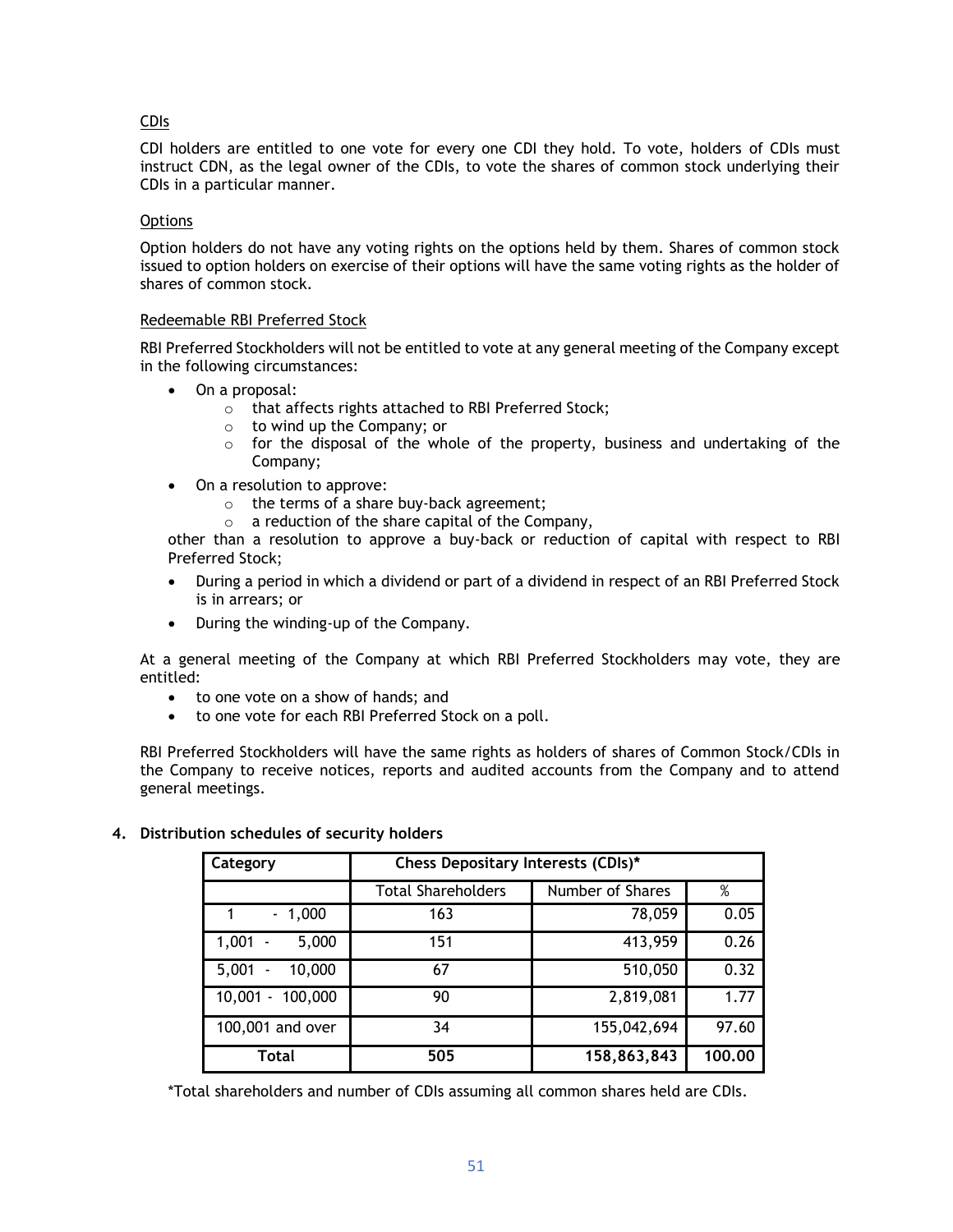| Category                                    | <b>Fully Paid Shares of Common Stock</b> |                  |        |
|---------------------------------------------|------------------------------------------|------------------|--------|
|                                             | <b>Total Shareholders</b>                | Number of Shares | %      |
| $-1,000$                                    | 16                                       | 1,043            | 0.02   |
| 1,001<br>5,000<br>$\sim$                    | 4                                        | 12,647           | 0.25   |
| 10,000<br>5,001<br>$\overline{\phantom{a}}$ |                                          | 20,936           | 0.42   |
| 10,001 - 100,000                            | 8                                        | 413,259          | 8.30   |
| 100,001 and over                            | 8                                        | 4,532,532        | 91.01  |
| Total                                       | 39                                       | 4,980,417        | 100.00 |

| Category            | <b>Chess Depositary Interests (CDIs)</b> |                |        |
|---------------------|------------------------------------------|----------------|--------|
|                     | <b>Total CDI Holders</b>                 | Number of CDIs | %      |
| 1,000<br>1 -        | 147                                      | 77,016         | 0.05   |
| 5,000<br>$1,001 -$  | 147                                      | 401,312        | 0.26   |
| 10,000<br>$5,001 -$ | 64                                       | 489,114        | 0.32   |
| 10,001 - 100,000    | 82                                       | 2,405,822      | 1.56   |
| 100,001 and over    | 26                                       | 150,510,162    | 97.81  |
| Total               | 466                                      | 153,883,426    | 100.00 |

| Category                                  | <b>Unquoted Options</b>     |                          |        |
|-------------------------------------------|-----------------------------|--------------------------|--------|
|                                           | <b>Total Option Holders</b> | <b>Number of Options</b> | %      |
| 1,000<br>1 -                              | ٠                           |                          | 0.00   |
| $1,001 -$<br>5,000<br>10,000<br>$5,001 -$ | ٠                           | ۰                        | 0.00   |
|                                           | 9                           | 75,563                   | 0.46   |
| 100,000<br>10,001<br>$\blacksquare$       | 25                          | 1,017,000                | 6.14   |
| 100,001 and over                          | 23                          | 15,483,851               | 93.41  |
| <b>Total</b>                              | 57                          | 16,576,414               | 100.00 |

*Note that the Unquoted Options as stated above have various exercise prices and expiry dates.*

## **5. Unmarketable parcel of shares**

The number of CDI Holders holding less than a marketable parcel of CDIs (being A\$500) is 137 (representing 52,059 CDIs).

## **6. Twenty largest shareholders of quoted equity securities**

## **Chess Depositary Interests only**

Details of the 20 largest CDI Holders by registered CDI holding are as follows.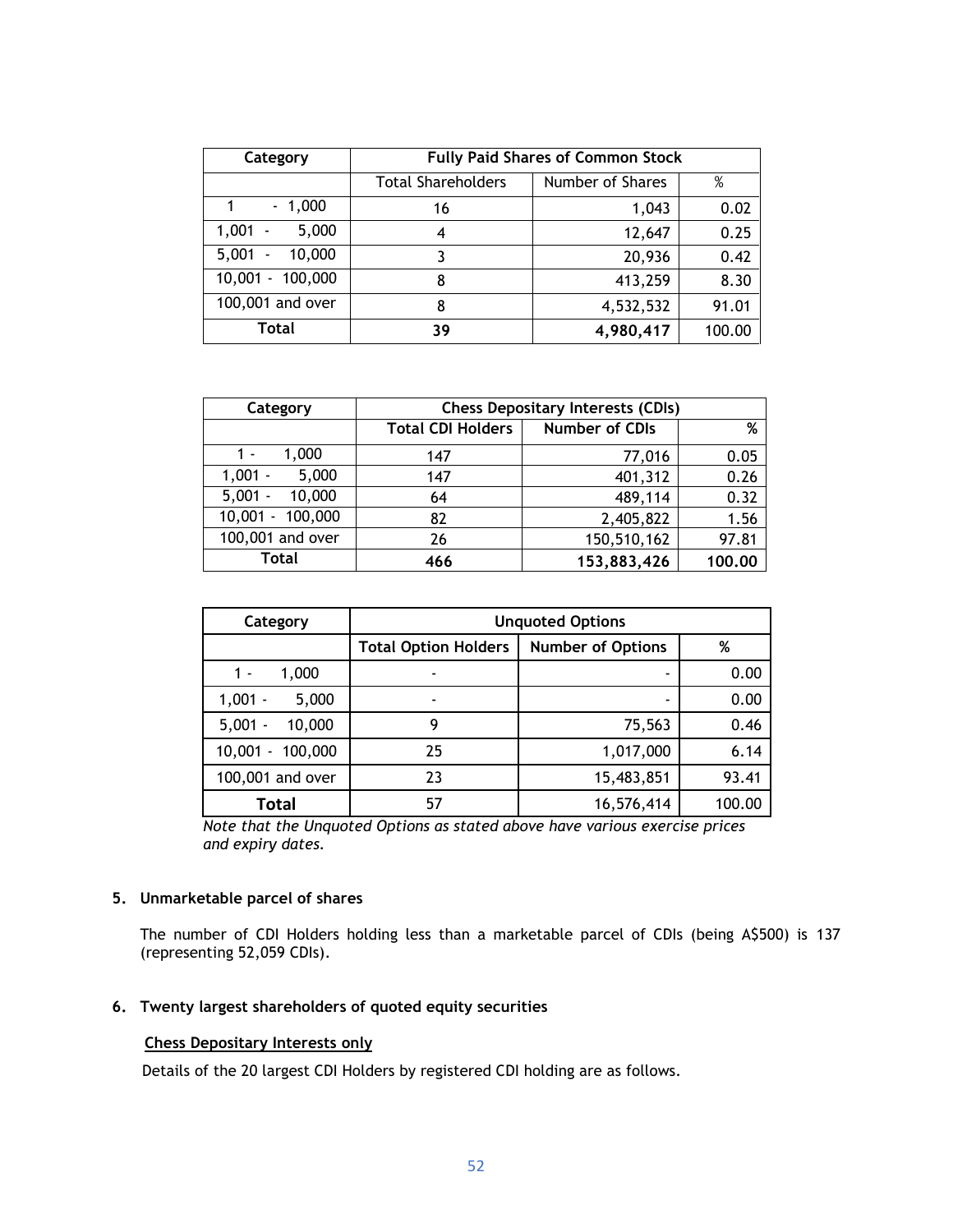|                | Name                                      | No. of CDIs  | %      |
|----------------|-------------------------------------------|--------------|--------|
| $\mathbf{1}$   | HSBC Custody Nominees (Australia) Limited | 60,906,318   | 39.58  |
| $\overline{2}$ | <b>Citicorp Nominees Pty Limited</b>      | 23,361,799   | 15.18  |
| $\overline{3}$ | <b>National Nominees Limited</b>          | 21,845,115   | 14.20  |
| 4              | J P Morgan Nominees Australia Pty Limited | 20, 114, 569 | 13.07  |
| 5              | Enterprise Partners Management Llc        | 7,677,125    | 4.99   |
| 6              | <b>BNP Paribas Nominees Pty Ltd</b>       | 3,959,181    | 2.58   |
| 7              | Anzu Industrial Capital                   | 3,492,929    | 2.27   |
| 8              | Cs Third Nominees Pty Limited             | 2,397,025    | 1.56   |
| 9              | <b>AICP Limited</b>                       | 1,789,571    | 1.16   |
| 10             | Anzu Industrial Fund One Annex Lp         | 1,054,989    | 0.69   |
| 11             | Bnp Paribas Nominees Pty Ltd              | 900,000      | 0.58   |
| 12             | Ms Kerstin Ann Schneider                  | 550,000      | 0.36   |
| 13             | Foster Capital Nz Limited                 | 294,340      | 0.19   |
| 14             | Tokyo Electron Europe Limited             | 268,818      | 0.17   |
| 15             | Pacific Custodians Pty Limited            | 265,471      | 0.17   |
| 16             | Mr John Patrick Hoffman                   | 219,597      | 0.14   |
| 17             | Joseph Monkowski                          | 170,482      | 0.11   |
| 18             | Ray Malone                                | 167,430      | 0.11   |
| 19             | Ract Super Pty Ltd                        | 151,020      | 0.10   |
| 20             | Jetstream Holdings Pty Ltd                | 150,000      | 0.10   |
|                | <b>Total</b>                              | 149,753,550  | 97.31  |
|                | Balance of register                       | 4,129,876    | 2.69   |
|                | <b>Grand total</b>                        | 153,883,426  | 100.00 |

## **Fully Paid Ordinary Shares of Common Stock and CDIs combined**

Details of the 20 largest Shareholders by registered shareholding on the basis that all shares of common stock on issue are held as CDIs are as follows.

|                | <b>Name</b>                                  | No. of Shares | %     |
|----------------|----------------------------------------------|---------------|-------|
| 1              | <b>Chess Depository Nominees Pty Limited</b> | 153,883,426   | 96.86 |
| $\overline{2}$ | Joseph Monkowski                             | 1,616,164     | 1.02  |
| 3              | John Hoffman                                 | 1,611,771     | 1.01  |
| 4              | Hoseung Chang Hs Inc 13                      | 388,670       | 0.24  |
| 5              | Jiuyi Cheng                                  | 250,000       | 0.16  |
| 6              | Ryan Benton                                  | 195,000       | 0.12  |
| 7              | Adam Monkowski and Melanie A Gossheider      | 170,972       | 0.11  |
| 8              | Sophia L Shtilman                            | 165,000       | 0.10  |
| 9              | Carter Crum                                  | 134,955       | 0.08  |
| 10             | Travis Owens                                 | 100,000       | 0.06  |
| 11             | James T Franklin                             | 97,065        | 0.06  |
| 12             | Joseph Bronson                               | 83,146        | 0.05  |
| 13             | <b>William Rothrock</b>                      | 37,083        | 0.02  |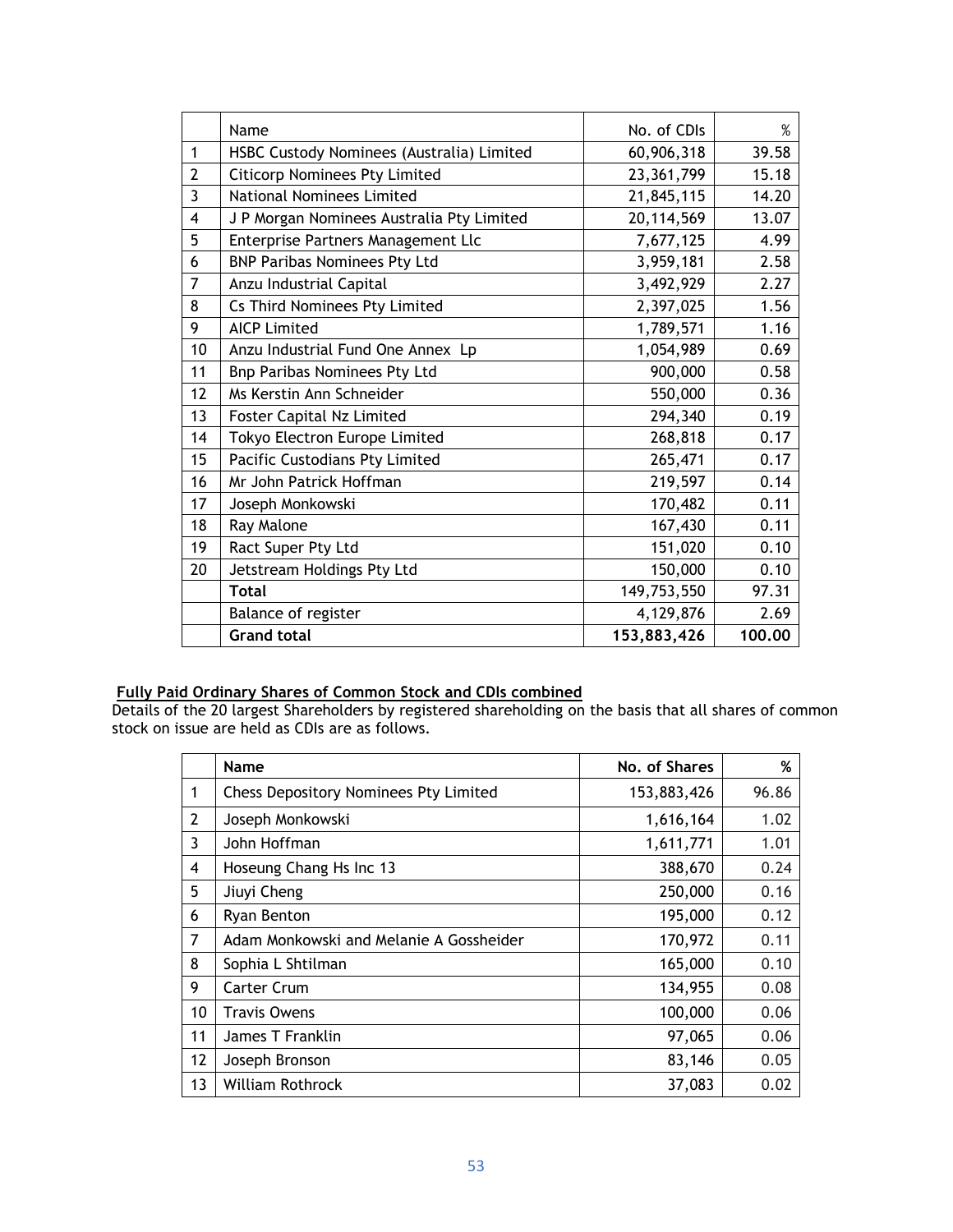|    | Name                       | No. of Shares | %      |
|----|----------------------------|---------------|--------|
| 14 | Mukund Venkatesh           | 36,590        | 0.02   |
| 15 | Gabriel Segovia            | 25,000        | 0.02   |
| 16 | Anne R Reynolds            | 20,000        | 0.01   |
| 17 | Jialing Chen               | 14,375        | 0.01   |
| 18 | Raymond & Hillary Karno    | 10,000        | 0.01   |
| 19 | Itu Ventures West I L.P.   | 5,624         | 0.00   |
| 20 | Nina G Tasheva             | 5,312         | 0.00   |
|    | Total                      | 158,850,153   | 99.99  |
|    | <b>Balance Of Register</b> | 13,690        | 0.01   |
|    | <b>Grand Total</b>         | 158,863,843   | 100.00 |

*Subject to rounding*

**7.** The name of the entity's secretary

The Company has not formally appointed a Company Secretary but has appointed Company Matters Pty Ltd to provide it with general company secretarial services. Mr Danny Davies has been appointed as the Company's ASX Representative pursuant to ASX Listing Rule 12.6.

**8.** The address and telephone number of the Company's registered office in Australia; and of its principal administrative office. The Company is incorporated in Delaware, United States. The Company's registered office in the USA is: C/- Incorporating Services Ltd, 3500 South Dupont Highway, Dover, Delaware 19901 USA The Company's Principal place of business is: Suite 100, 48389 Fremont Blvd, Fremont, CA 94538 USA. T: +1 (510) 770 9125

The Company's registered office in Australia is: Company Matters Pty Ltd Level 12, 680 George Street, Sydney NSW 2000 T: +61 (02) 8280 7355

**9.** The address and telephone number of each office at which a register of securities, register of depositary receipts or other facilities for registration of transfers is kept.

American Stock Transfer and Trust Company, LLC 6201, 15th Avenue Brooklyn, NY 11219 USA Telephone: +1 (718) 921 8386

Link Market Services Level 12, 680 George Street Sydney NSW 2000 Australia T: +61 1300 554 474

- **10.** The Company's securities are not traded on any other exchange other than the ASX.
- **11.** There are no restricted securities or securities subject to voluntary escrow on issue.

Note: Official quotation of the Company's CDIs occurred on July 2, 2018.